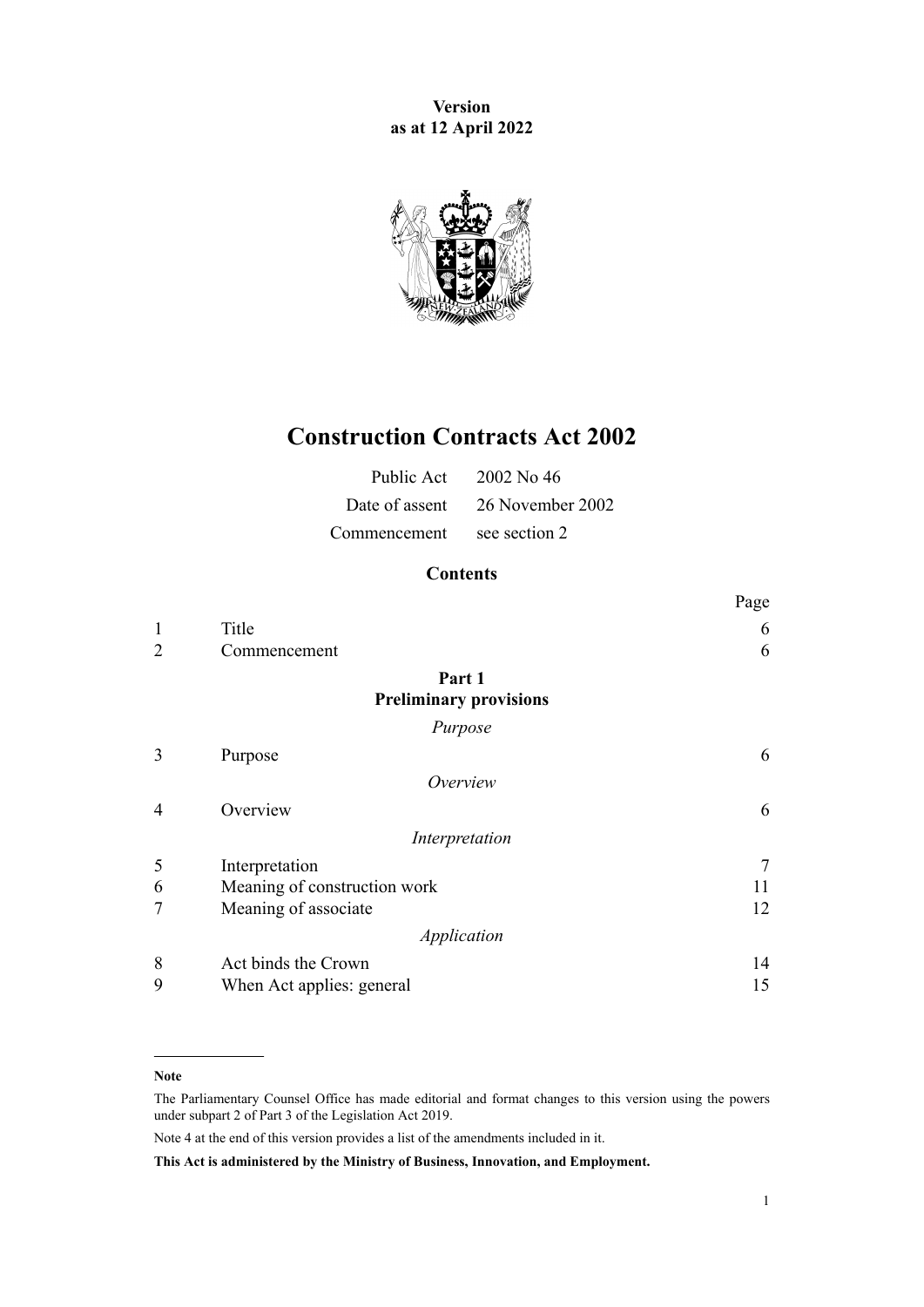|                        | <b>Construction Contracts Act 2002</b>                                                                      | Version as at<br>12 April 2022 |
|------------------------|-------------------------------------------------------------------------------------------------------------|--------------------------------|
| 10<br>11               | When Act applies: residential construction contracts [Repealed]<br>When Act does not apply                  | 15<br>15                       |
| 11A                    | Application of this Act: savings provisions relating to Construction<br><b>Contracts Amendment Act 2015</b> | 16                             |
|                        | No contracting out                                                                                          |                                |
| 12                     | No contracting out of Act                                                                                   | 16                             |
|                        | Part 2<br><b>Payments</b>                                                                                   |                                |
|                        | Subpart 1—Prohibition of conditional payment provisions of<br>construction contracts                        |                                |
| 13                     | Conditional payment provisions ineffective                                                                  | 17                             |
|                        | Subpart 2—Payment provisions                                                                                |                                |
|                        | Parties may agree on express terms for payments                                                             |                                |
| 14                     | Parties free to agree on payment provisions in construction<br>contract                                     | 18                             |
|                        | Default provisions for payments in absence of express terms                                                 |                                |
| 15                     | Application of sections 16 to 18                                                                            | 18                             |
| 16                     | Right to progress payments                                                                                  | 18                             |
| 17                     | Amount of progress payment                                                                                  | 18                             |
| 18                     | Due date for payment                                                                                        | 19                             |
|                        | Subpart 2A—Retention money                                                                                  |                                |
| 18A                    | Interpretation                                                                                              | 19                             |
| 18 <sub>B</sub><br>18C | Application of this subpart<br>Default arrangement: trust over retention money                              | 20<br>20                       |
| 18 <sub>D</sub>        | Alternative arrangement: complying instrument protects payment<br>of retention money                        | 20                             |
|                        | Retention money: held on trust                                                                              |                                |
| 18E                    | Use of retention money                                                                                      | 21                             |
| 18F                    | Investment of retention money                                                                               | 21                             |
| 18FA                   | Protection of retention money                                                                               | 21                             |
|                        | Retention money: payment protected by complying instrument                                                  |                                |
| 18FB                   | Complying instruments                                                                                       | 22                             |
|                        | <i>Further provisions</i>                                                                                   |                                |
| 18FC                   | Accounting and records                                                                                      | 23                             |
| 18G                    | Interest on late payment                                                                                    | 24                             |
| 18H                    | Protection of retention money [Repealed]                                                                    | 24                             |
| 18I                    | Prohibited provisions                                                                                       | 24                             |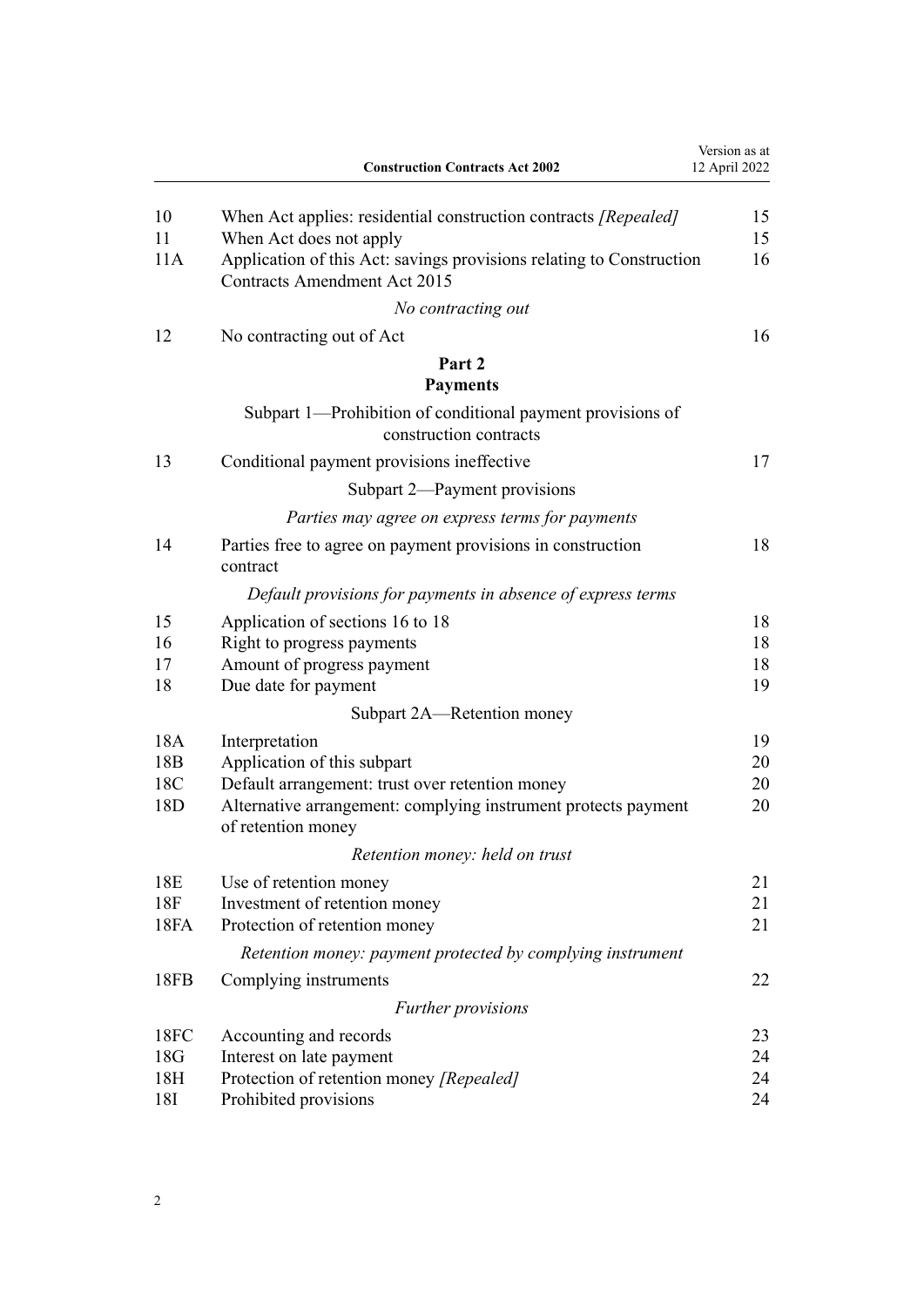| Version as at<br>12 April 2022 | <b>Construction Contracts Act 2002</b>                                                   |    |
|--------------------------------|------------------------------------------------------------------------------------------|----|
|                                | Subpart 3—Procedure for making and responding to payment<br>claims                       |    |
| 19                             | Interpretation                                                                           | 25 |
| 20                             | Payment claims                                                                           | 25 |
| 21                             | Payment schedules                                                                        | 26 |
| 22                             | Liability for paying claimed amount                                                      | 27 |
| 23                             | Consequences of not paying claimed amount where no payment<br>schedule provided          | 27 |
| 24                             | Consequences of not paying scheduled amount in manner<br>indicated by payment schedule   | 28 |
|                                | Subpart 4—Suspension of work                                                             |    |
| 24A                            | Suspension of construction work                                                          | 28 |
|                                | Part 3                                                                                   |    |
|                                | <b>Adjudication of disputes</b>                                                          |    |
|                                | Subpart 1-Preliminary                                                                    |    |
| 25                             | Right to refer disputes to adjudication                                                  | 30 |
| 26                             | Relationship between Part and other dispute resolution procedures                        | 30 |
| 27                             | Effect of Part on civil proceedings                                                      | 31 |
|                                | Subpart 2—Procedure for initiating adjudication and appointing<br>adjudicator            |    |
| 28                             | How to initiate adjudication                                                             | 32 |
| 29                             | Claimant may seek approval for issue of charging order in respect                        | 33 |
|                                | of construction site owned by respondent                                                 |    |
| 30                             | Claimant may seek determination of liability of owner who is not<br>respondent           | 33 |
| 31                             | When claimant may not seek approval for issue of charging order                          | 33 |
| 31A                            | Compliance with requirements of Act relating to supply of certain<br>information         | 33 |
| 32                             | Owner who is not respondent is party to adjudication proceedings                         | 34 |
| 33                             | Selection of adjudicator                                                                 | 34 |
| 34                             | Eligibility criteria for adjudicators                                                    | 35 |
| 35                             | Appointment of adjudicator                                                               | 36 |
| 35A                            | Notice of acceptance                                                                     | 36 |
| 36                             | Referral of dispute to adjudicator                                                       | 37 |
| 37                             | Response to adjudication claim                                                           | 37 |
| 37A                            | Reply to response to adjudication claim                                                  | 38 |
|                                | Subpart 3-Conduct of adjudication proceedings                                            |    |
| 38                             | Jurisdiction of adjudicators                                                             | 38 |
| 38A                            | Special provisions for adjudication if approval for charging order<br>sought by claimant | 38 |
| 38 <sub>B</sub>                | Parties may be represented at adjudication proceedings                                   | 39 |
| 39                             | Withdrawal of adjudication proceedings                                                   | 39 |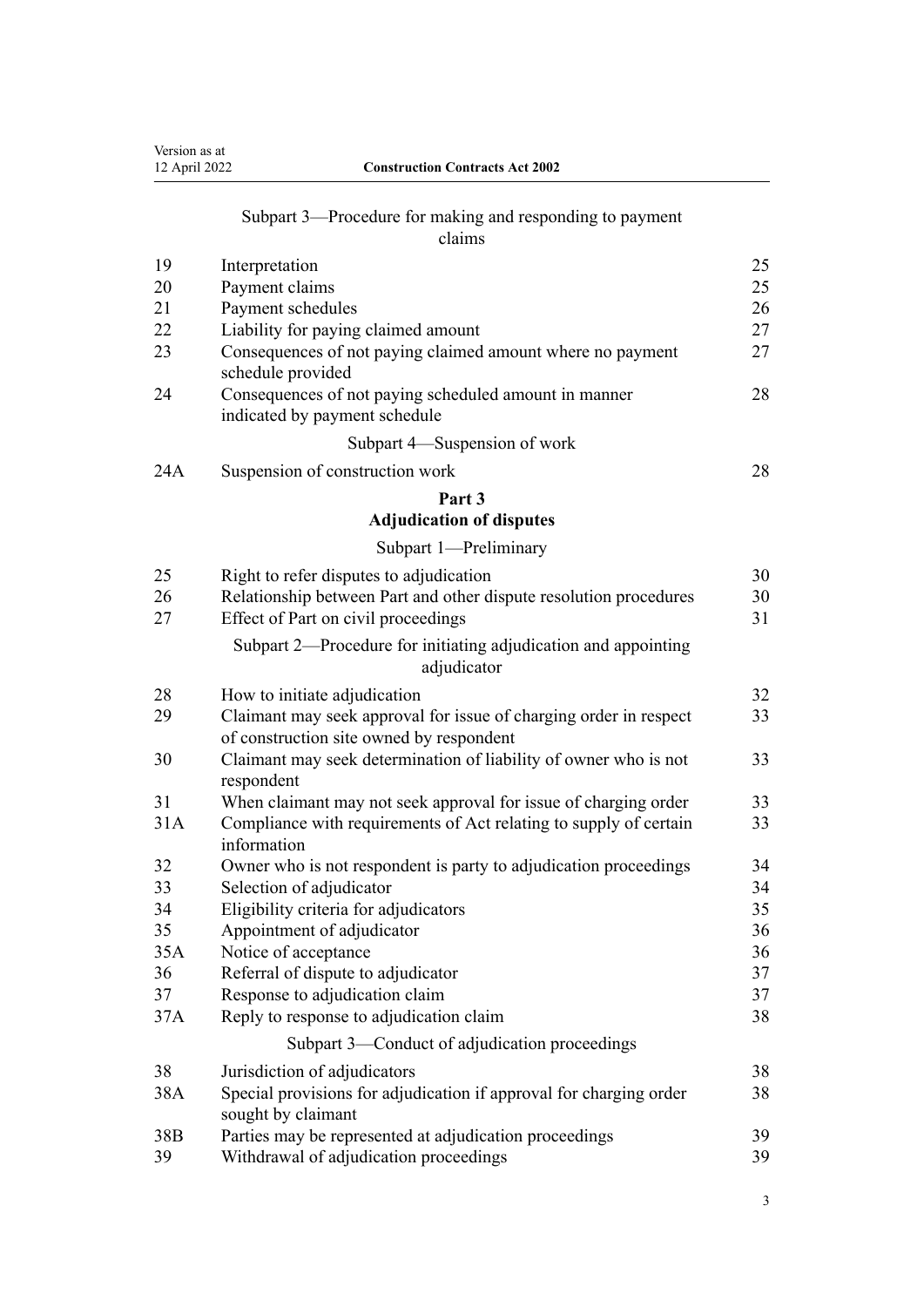|     | <b>Construction Contracts Act 2002</b>                                                                          | Version as at<br>12 April 2022 |
|-----|-----------------------------------------------------------------------------------------------------------------|--------------------------------|
| 40  | Consolidation of adjudication proceedings                                                                       | 39                             |
| 41  | Duties of adjudicator                                                                                           | 39                             |
| 42  | Powers of adjudicator                                                                                           | 39                             |
| 43  | When adjudicator's powers not affected                                                                          | 40                             |
| 44  | Adjudicator may draw inferences and determine dispute based on<br>available information                         | 40                             |
|     | Subpart 4—Adjudicator's determination                                                                           |                                |
| 45  | Adjudicator's determination: matters to be considered                                                           | 41                             |
| 46  | Adjudicator's determination: timing                                                                             | 41                             |
| 47  | Adjudicator's determination: form                                                                               | 42                             |
| 48  | Adjudicator's determination: substance                                                                          | 42                             |
| 49  | Approval for issue of charging order over construction site owned<br>by respondent                              | 43                             |
| 50  | Determination of liability of owner who is not respondent and                                                   | 43                             |
|     | approval of charging order over construction site owned by that<br>owner                                        |                                |
| 51  | Owner who is not respondent may discharge liability and recover<br>amount from respondent                       | 44                             |
|     | Review of adjudicator's determination in respect of owner who is<br>not respondent                              |                                |
|     | [Repealed]                                                                                                      |                                |
| 52  | Owner who is not respondent may apply to District Court for<br>review of adjudicator's determination [Repealed] | 45                             |
| 53  | Procedure for seeking review [Repealed]                                                                         | 45                             |
| 54  | Powers of District Court on review [Repealed]                                                                   | 45                             |
| 55  | Effect of review on adjudicator's determination [Repealed]                                                      | 45                             |
|     | Costs of adjudication proceedings                                                                               |                                |
| 56  | Costs of adjudication proceedings                                                                               | 45                             |
|     | Adjudicator's fees                                                                                              |                                |
| 57  | Adjudicator's fees                                                                                              | 46                             |
|     | Subpart 5—Effect of adjudicator's determination                                                                 |                                |
| 58  | Enforceability of adjudicator's determination                                                                   | 47                             |
| 59  | Consequences of not complying with adjudicator's determination                                                  | 47                             |
| 59A | under section $48(1)(a)$<br>Consequence of not complying with adjudicator's determination                       | 48                             |
| 60  | under section $48(1)(b)$ or $(2)$                                                                               | 48                             |
|     | Effect of review or other proceeding on adjudicator's<br>determination                                          |                                |
| 61  | Consequence of not complying with adjudicator's determination<br>under section $48(1)(b)$ or (2) [Repealed]     | 48                             |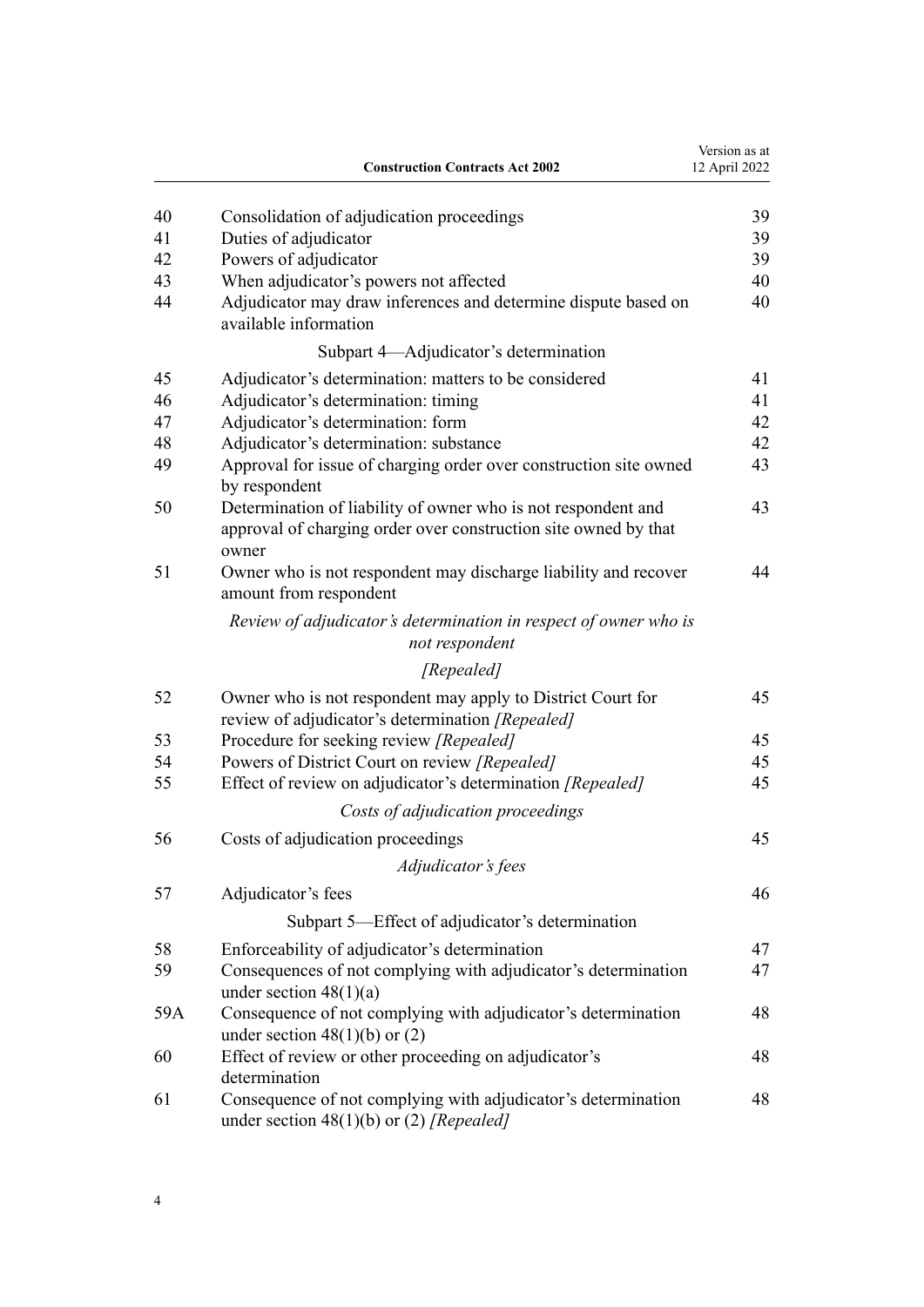| Version as at<br>12 April 2022 | <b>Construction Contracts Act 2002</b>                                                                               |    |
|--------------------------------|----------------------------------------------------------------------------------------------------------------------|----|
|                                | Subpart 6—Miscellaneous matters relating to adjudication                                                             |    |
| 62                             | Special provisions for residential construction contracts                                                            | 48 |
| 63                             | [Repealed]<br>Special provisions for adjudication if approval for charging order<br>is sought by claimant [Repealed] | 48 |
| 64                             | Compliance with requirements of Act relating to supply of certain<br>information [Repealed]                          | 49 |
| 65                             | Nominating authorities                                                                                               | 49 |
| 66                             | Claimant may seek fresh adjudication if no adjudicator's notice of                                                   | 49 |
| 67                             | acceptance received or dispute not determined<br>Parties may be represented at adjudication proceedings [Repealed]   | 49 |
| 68                             | Confidentiality of adjudication proceedings                                                                          | 49 |
| 69                             | Adjudicators not compellable witnesses                                                                               | 50 |
| 70                             | Exclusion of liability                                                                                               | 50 |
| 71                             | Application of other enactments to adjudications                                                                     | 50 |
|                                | Part 4                                                                                                               |    |
|                                | Review and enforcement of adjudicator's determination                                                                |    |
|                                | Subpart 1AA—Review of adjudicator's determination                                                                    |    |
|                                | Review of adjudicator's determination in respect of owner who is                                                     |    |
|                                | not respondent                                                                                                       |    |
| 71A                            | Owner who is not respondent may apply to District Court for<br>review of adjudicator's determination                 | 51 |
| 71 <sub>B</sub>                | Procedure for seeking review                                                                                         | 52 |
| 71C                            | Powers of District Court on review                                                                                   | 52 |
| 71D                            | Effect of review on adjudicator's determination                                                                      | 53 |
|                                | Subpart 1—Suspension of work                                                                                         |    |
|                                | [Repealed]                                                                                                           |    |
| 72                             | Suspension of construction work [Repealed]                                                                           | 53 |
|                                | Subpart 2—Enforcement of adjudicator's determination                                                                 |    |
|                                | Enforcement of adjudicator's determination generally                                                                 |    |
| 73                             | Enforcement of adjudicator's determination                                                                           | 53 |
| 74                             | Defendant may oppose entry as judgment                                                                               | 54 |
| 75                             | Entry as judgment if defendant takes no steps                                                                        | 55 |
|                                | Enforcement of adjudicator's determination involving charging<br>order in respect of construction site               |    |
| 76                             | Enforcement of adjudicator's determination involving charging<br>order in respect of construction site               | 55 |
|                                | Miscellaneous                                                                                                        |    |
| 77                             | Effect of entry of judgment                                                                                          | 55 |
| 78                             | Application of rules relating to charging orders                                                                     | 56 |

# 5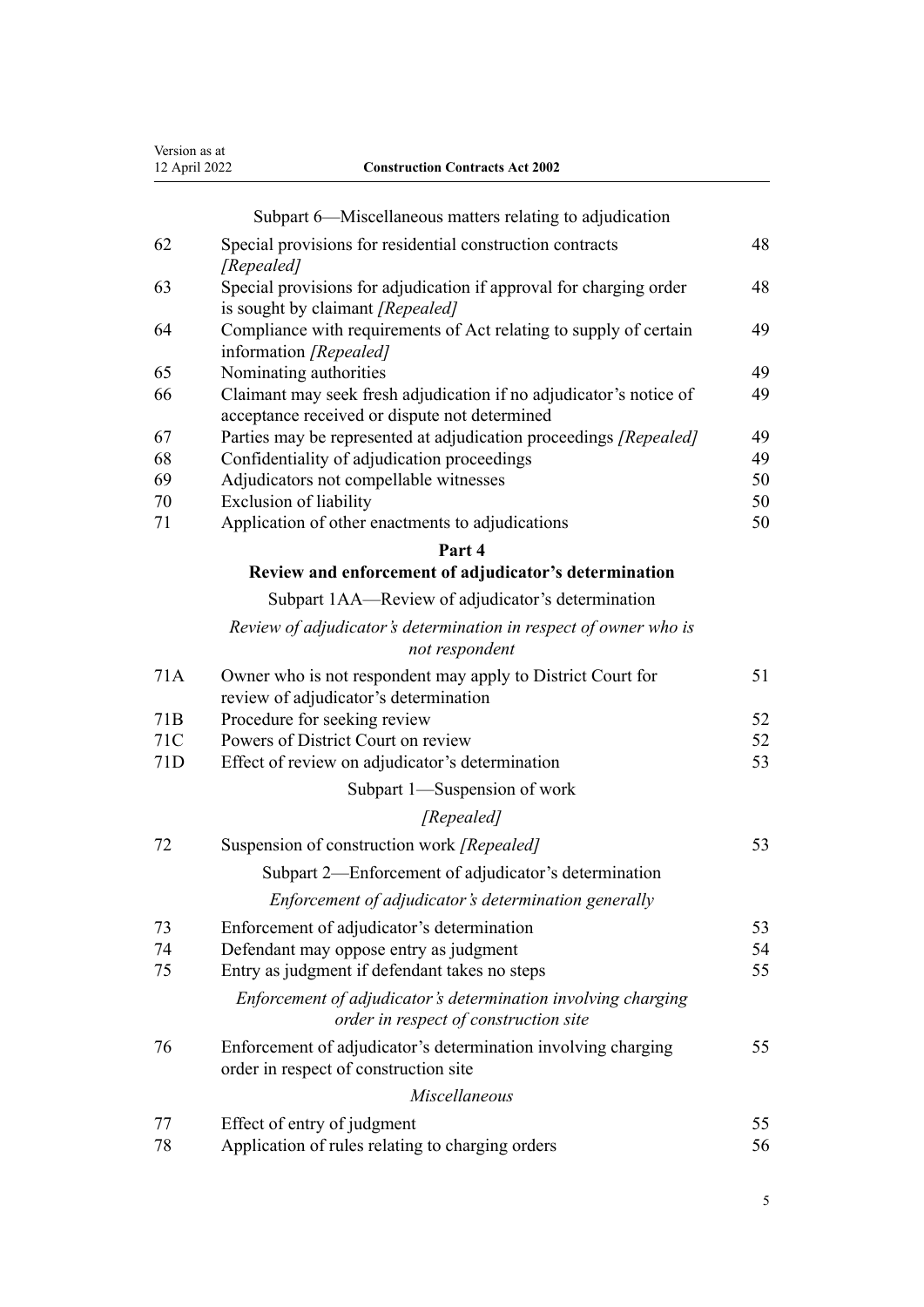# **[Part 5](#page-55-0)**

# **[Miscellaneous provisions](#page-55-0)**

<span id="page-5-0"></span>

| 79 | Proceedings for recovery of debt not affected by counterclaim, set- | 56 |
|----|---------------------------------------------------------------------|----|
|    | off, or cross-demand                                                |    |
| 80 | Service of notices                                                  | 56 |
| 81 | Rules of court                                                      | 56 |
| 82 | Regulations                                                         | 57 |
| 83 | Chief executive may require adjudication information                | 58 |

# **1 Title**

This Act is the Construction Contracts Act 2002.

### **2 Commencement**

- (1) This Act comes into force on 1 April 2003, except for [sections 65](#page-48-0), [81](#page-55-0), and [82.](#page-56-0)
- (2) [Sections 65,](#page-48-0) [81,](#page-55-0) and [82](#page-56-0) come into force on the day after the date on which this Act receives the Royal assent.

# **Part 1 Preliminary provisions**

# *Purpose*

# **3 Purpose**

The purpose of this Act is to reform the law relating to construction contracts and, in particular,—

- (a) to facilitate regular and timely payments between the parties to a con‐ struction contract; and
- (b) to provide for the speedy resolution of disputes arising under a construction contract; and
- (c) to provide remedies for the recovery of payments under a construction contract.

### *Overview*

# **4 Overview**

In this Act,—

(a) preliminary matters (for example, the interpretation and application of the Act) are set out in [sections 5 to 12](#page-6-0):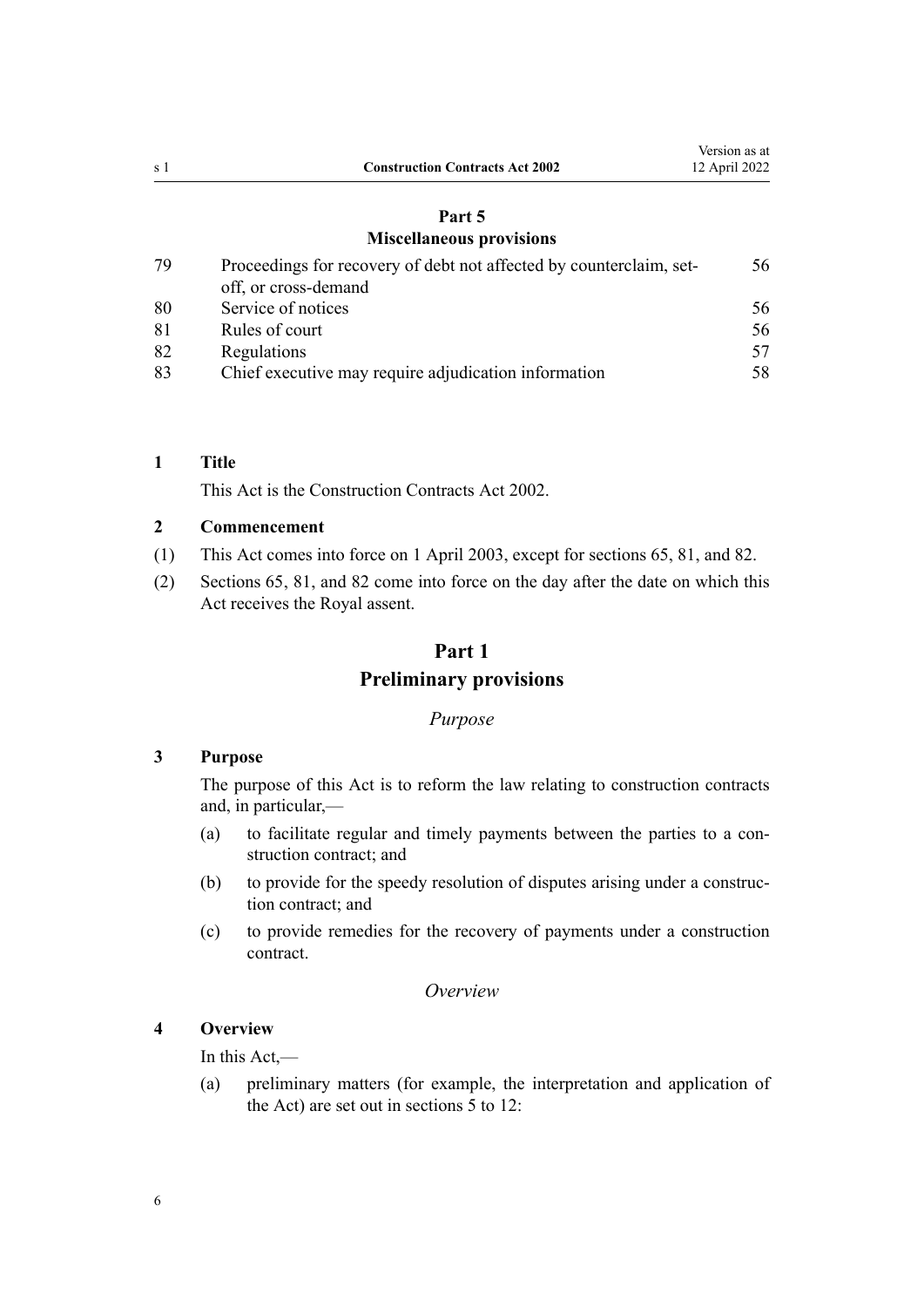<span id="page-6-0"></span>

| Version as at<br>12 April 2022 | <b>Construction Contracts Act 2002</b><br>Part 1 s 5                                                                                                                                                                                                                    |
|--------------------------------|-------------------------------------------------------------------------------------------------------------------------------------------------------------------------------------------------------------------------------------------------------------------------|
| (b)                            | provisions invalidating any contractual clause that makes payment to<br>any party to a construction contract conditional on the payer first receiv-<br>ing payment from someone else are set out in section 13:                                                         |
| (c)                            | provisions confirming that parties are free to agree on a mechanism for<br>determining payments are set out in section 14:                                                                                                                                              |
| (d)                            | default provisions relating to payments are set out in sections 15 to 18:                                                                                                                                                                                               |
| (da)                           | provisions relating to retentions are set out in sections 18A to 18I:                                                                                                                                                                                                   |
| (e)                            | provisions establishing a procedure that allows a party to a construction<br>contract to recover a payment by making a payment claim, and the party<br>who is liable for that payment to respond by means of a payment sched-<br>ule, are set out in sections 19 to 24: |
| (f)                            | provisions granting a party to a construction contract who is owed<br>money a statutory right to suspend work until payment is made are set<br>out in section 24A:                                                                                                      |
| (g)                            | provisions relating to the adjudication of disputes are set out in sections<br>25 to 71:                                                                                                                                                                                |
| (h)                            | provisions enabling an adjudicator's determination to be reviewed or<br>enforced are set out in sections 71A to 78:                                                                                                                                                     |
| (i)                            | miscellaneous matters (for example, the method of service of notices)<br>are set out in sections 79 to 82.                                                                                                                                                              |
|                                | Section $4(c)$ : amended, on 1 December 2015, by section $4(1)$ of the Construction Contracts Amend-<br>ment Act 2015 (2015 No 92).                                                                                                                                     |
|                                | Section 4(d): replaced, on 1 December 2015, by section 4(2) of the Construction Contracts Amend-<br>ment Act 2015 (2015 No 92).                                                                                                                                         |
|                                | Section 4(da): inserted, on 31 March 2017, by section 4(3) of the Construction Contracts Amendment<br>Act 2015 (2015 No 92).                                                                                                                                            |
|                                | Section 4(e): amended, on 1 December 2015, by section 4(1) of the Construction Contracts Amend-<br>ment Act 2015 (2015 No 92).                                                                                                                                          |
|                                | Section 4(f): replaced, on 1 December 2015, by section 4(4) of the Construction Contracts Amend-<br>ment Act 2015 (2015 No 92).                                                                                                                                         |
|                                | Section 4(g): replaced, on 1 December 2015, by section 4(4) of the Construction Contracts Amend-<br>ment Act 2015 (2015 No 92).                                                                                                                                         |
|                                | Section 4(h): replaced, on 1 December 2015, by section 4(4) of the Construction Contracts Amend-<br>ment Act 2015 (2015 No 92).                                                                                                                                         |
|                                | Interpretation                                                                                                                                                                                                                                                          |
| 5                              | Interpretation                                                                                                                                                                                                                                                          |
|                                | In this Act, unless the context otherwise requires,—                                                                                                                                                                                                                    |

**adjudication** means an adjudication under this Act

**adjudicator** means an individual appointed in accordance with this Act to determine a dispute that has been referred to adjudication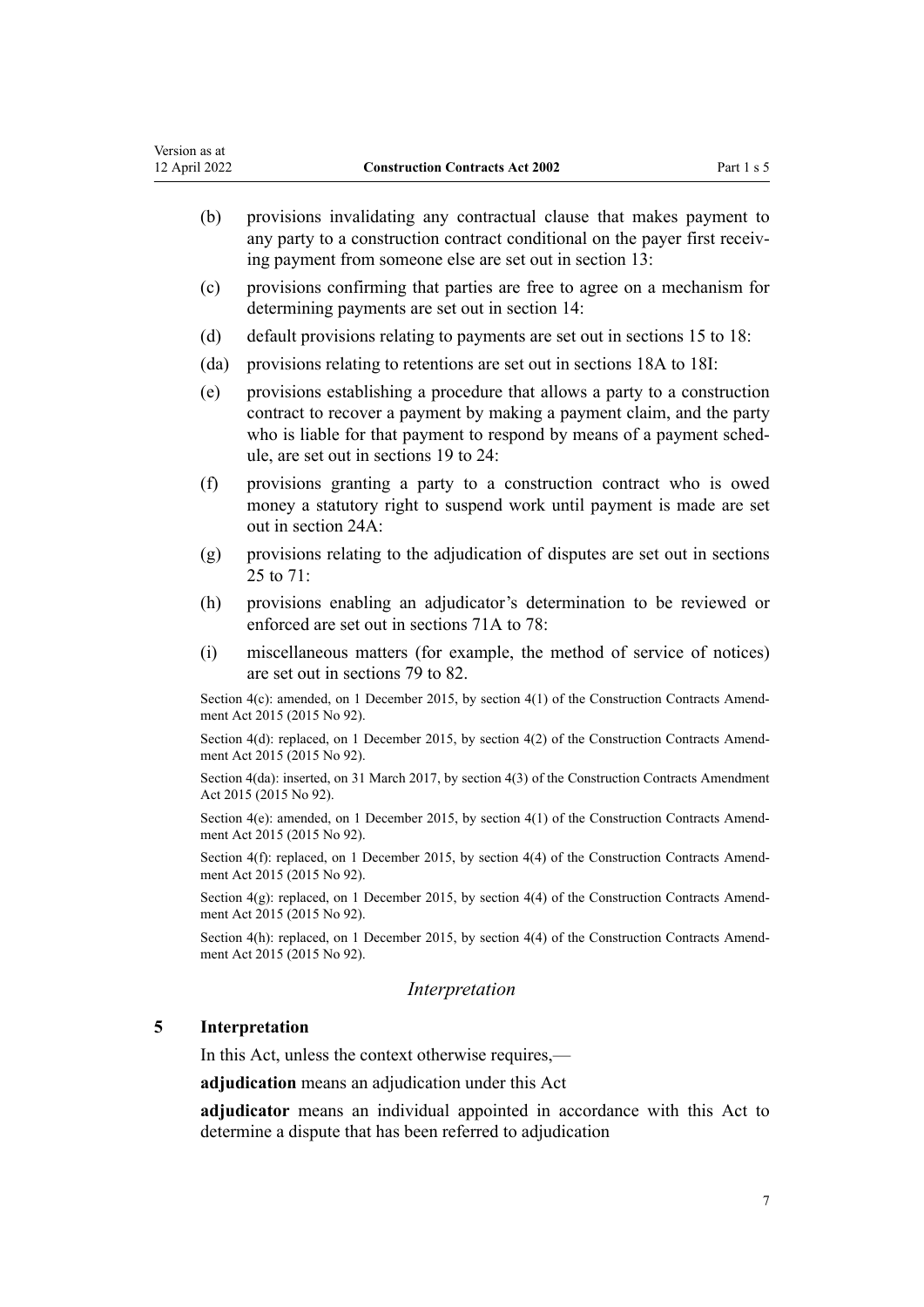**arbitral tribunal** has the meaning given it by [section 2\(1\)](http://legislation.govt.nz/pdflink.aspx?id=DLM403282) of the Arbitration Act 1996

**associate** has the meaning set out in [section 7](#page-11-0)

**authorised nominating authority** means a person authorised by the Minister under [section 65](#page-48-0) to nominate an adjudicator

**chief executive** means the chief executive of the department responsible for the administration of this Act

**civil proceedings** includes—

- (a) arbitral proceedings; and
- (b) for the purposes of [sections 13](#page-16-0) and [69](#page-49-0), proceedings before an adjudicator under this Act

**claimant** means a party to a construction contract who refers a dispute to adjudication

**claimed amount** has the meaning set out in [section 19](#page-24-0)

**commercial construction contract** means a contract for carrying out construc‐ tion work in which none of the parties is a residential occupier of the premises that are the subject of the contract

#### **construction contract**—

- (a) means a contract for carrying out construction work; and
- (b) includes any variation to the construction contract; but
- (c) does not include a lease or licence under which a party undertakes to fit out, alter, repair, or reinstate the leased or licensed premises unless the principal purpose of the lease or licence is the carrying out of construction work

**construction site** means—

- (a) the land on which the claimant has been carrying out construction work under the relevant construction contract:
- (b) in relation to related services, the land or premises that are the subject of the contract

**construction work** or **work** has the meaning set out in [section 6](#page-10-0)

**contract price**, in relation to a construction contract,—

- (a) means the total amount payable under the contract for carrying out the construction work to which the contract relates; and
- (b) includes, for the avoidance of doubt, any variations to that amount agreed to between the parties to the contract

**court** means—

(a) the High Court; or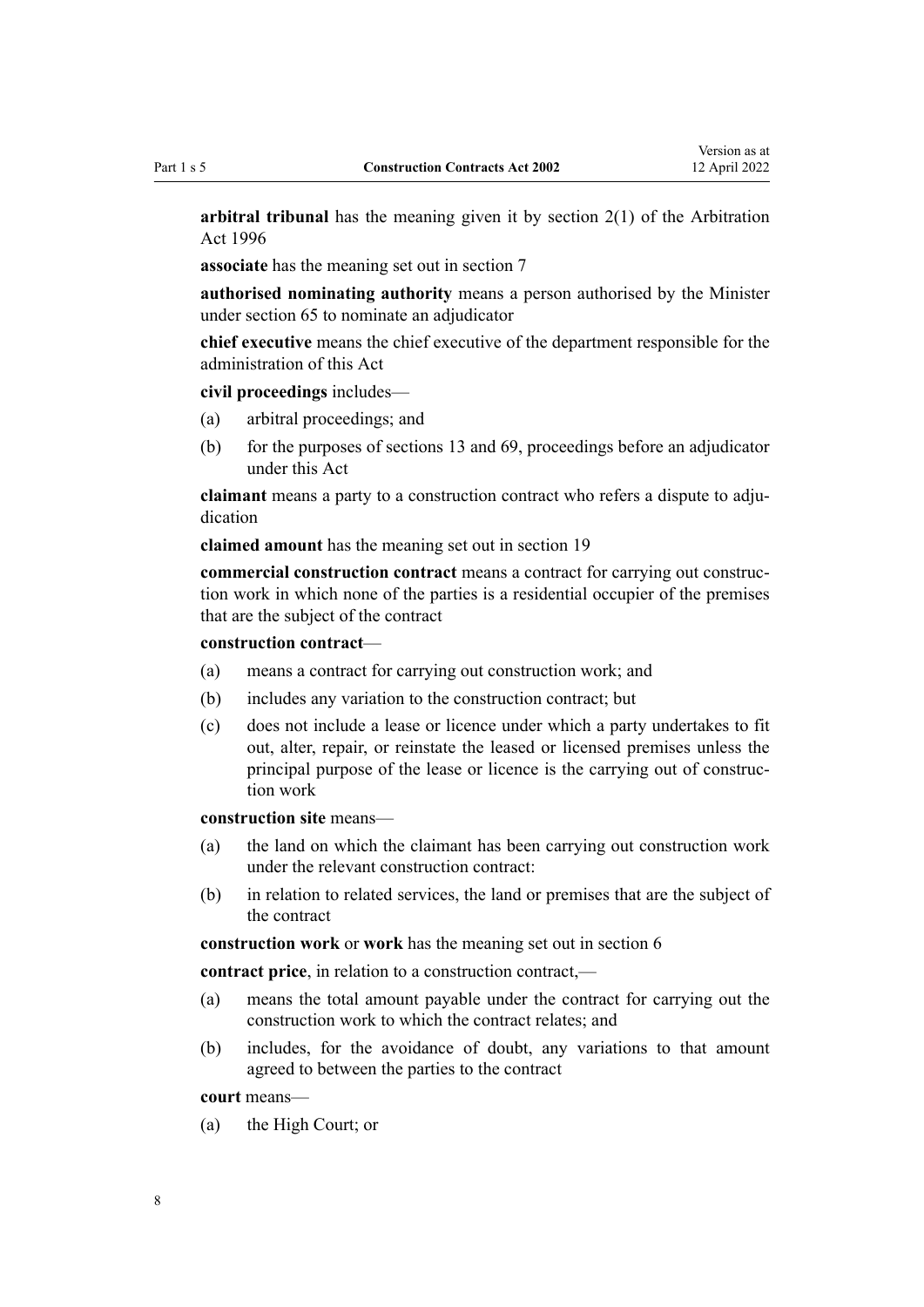(b) the District Court in any proceeding in which the amount claimed or in issue does not exceed the amount to which the jurisdiction of the District Court is limited in civil cases

**customised components**, in relation to a building or structure, means compo‐ nents that are specifically designed or modified for that particular building or structure

**defendant** means a party—

Version as at

- (a) against whom an adjudication determination is made; and
- (b) against whom enforcement of the determination is sought

**dispute** means a dispute or difference that arises under a construction contract **dwellinghouse**—

- (a) means any building that is occupied as a residence; and
- (b) includes any fence, gate, path, garage, shed, or other structure, amenity, or improvement that is an accessory to, and used wholly or mainly for the purposes of, the residence

**land** includes any estate or interest in land

**Minister** means the Minister of the Crown who, under the authority of any warrant or with the authority of the Prime Minister, is for the time being responsible for the administration of this Act

**nominating body** means a person (whether incorporated or not) who nomin‐ ates adjudicators for the purposes of this Act

**notice of adjudication** means the notice referred to in [section 28](#page-31-0)

**owner** means an owner of a construction site

**payee** has the meaning set out in [section 19](#page-24-0)

**payer** has the meaning set out in [section 19](#page-24-0)

**payment claim** is the claim referred to in [section 20](#page-24-0)

**payment schedule** is the schedule referred to in [section 21](#page-25-0)

**plaintiff** means a party—

- (a) in whose favour an adjudication determination is made; and
- (b) who seeks enforcement of the determination

**premises**, in relation to related services, includes intended premises

### **progress payment**—

- (a) means a payment for construction work carried out under a construction contract that is in the nature of an instalment (whether or not of equal value) of the contract price for the contract; and
- (b) includes any final payment under the contract; but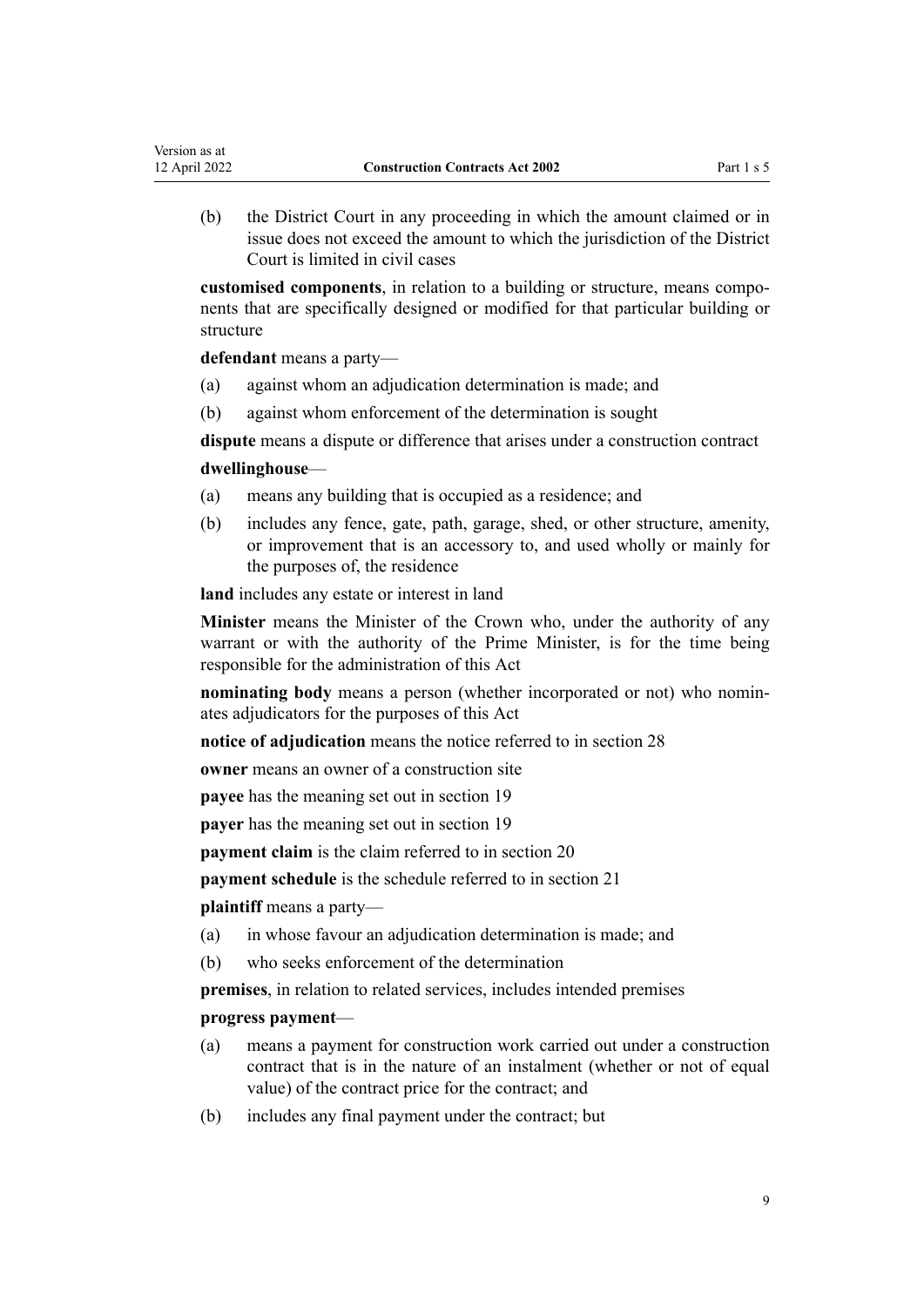(c) does not include an amount that is, or is in the nature of, a deposit under the contract

**related services** means construction work of the kind referred to in [section](#page-10-0) [6\(1A\)](#page-10-0)

**residential occupier** means an individual who is occupying, or intends to occupy, the premises that are the subject of a construction contract wholly or mainly as a dwellinghouse

respondent means a party to a construction contract against whom a claim is made in an adjudication

**scheduled amount** has the meaning set out in [section 19](#page-24-0)

**tribunal** means—

- (a) an arbitral tribunal; or
- (b) the Disputes Tribunal established under [section 4](http://legislation.govt.nz/pdflink.aspx?id=DLM133619) of the Disputes Tribunal Act 1988

**working day** means a day of the week (irrespective of whether or not work is actually carried out on that day) other than—

- (a) a Saturday, a Sunday, Waitangi Day, Good Friday, Easter Monday, Anzac Day, the Sovereign's birthday, Te Rā Aro ki a Matariki/Matariki Observance Day, and Labour Day; and
- (ab) if Waitangi Day or Anzac Day falls on a Saturday or a Sunday, the fol‐ lowing Monday; and
- (b) the day observed in the appropriate area as the anniversary of the province of which the area forms a part; and
- (c) for the purposes of [sections 18](#page-18-0), [22](#page-26-0), [24A,](#page-27-0) [33](#page-33-0), [35 to 37A](#page-35-0), [46](#page-40-0), [47](#page-41-0), [59](#page-46-0), and [66,](#page-48-0) a day in the period commencing on 24 December in any year and ending with the close of 5 January in the following year; and
- (d) for the purposes of [sections 71B,](#page-51-0) [74](#page-53-0), and [75](#page-54-0), a day in the period commencing on 25 December in any year and ending with the close of 15 January in the following year.

Section 5 chief executive: inserted, on 1 December 2015, by [section 5\(8\)](http://legislation.govt.nz/pdflink.aspx?id=DLM4998116) of the Construction Contracts Amendment Act 2015 (2015 No 92).

Section 5 **construction contract** paragraph (a): replaced, on 1 December 2015, by [section 5\(2\)](http://legislation.govt.nz/pdflink.aspx?id=DLM4998116) of the Construction Contracts Amendment Act 2015 (2015 No 92).

Section 5 **construction site**: replaced, on 1 December 2015, by [section 5\(3\)](http://legislation.govt.nz/pdflink.aspx?id=DLM4998116) of the Construction Contracts Amendment Act 2015 (2015 No 92).

Section 5 **court** paragraph (b): amended, on 1 March 2017, by [section 261](http://legislation.govt.nz/pdflink.aspx?id=DLM6942680) of the District Court Act 2016 (2016 No 49).

Section 5 **defendant**: replaced, on 1 December 2015, by [section 5\(4\)](http://legislation.govt.nz/pdflink.aspx?id=DLM4998116) of the Construction Contracts Amendment Act 2015 (2015 No 92).

Section 5 **plaintiff**: replaced, on 1 December 2015, by [section 5\(5\)](http://legislation.govt.nz/pdflink.aspx?id=DLM4998116) of the Construction Contracts Amendment Act 2015 (2015 No 92).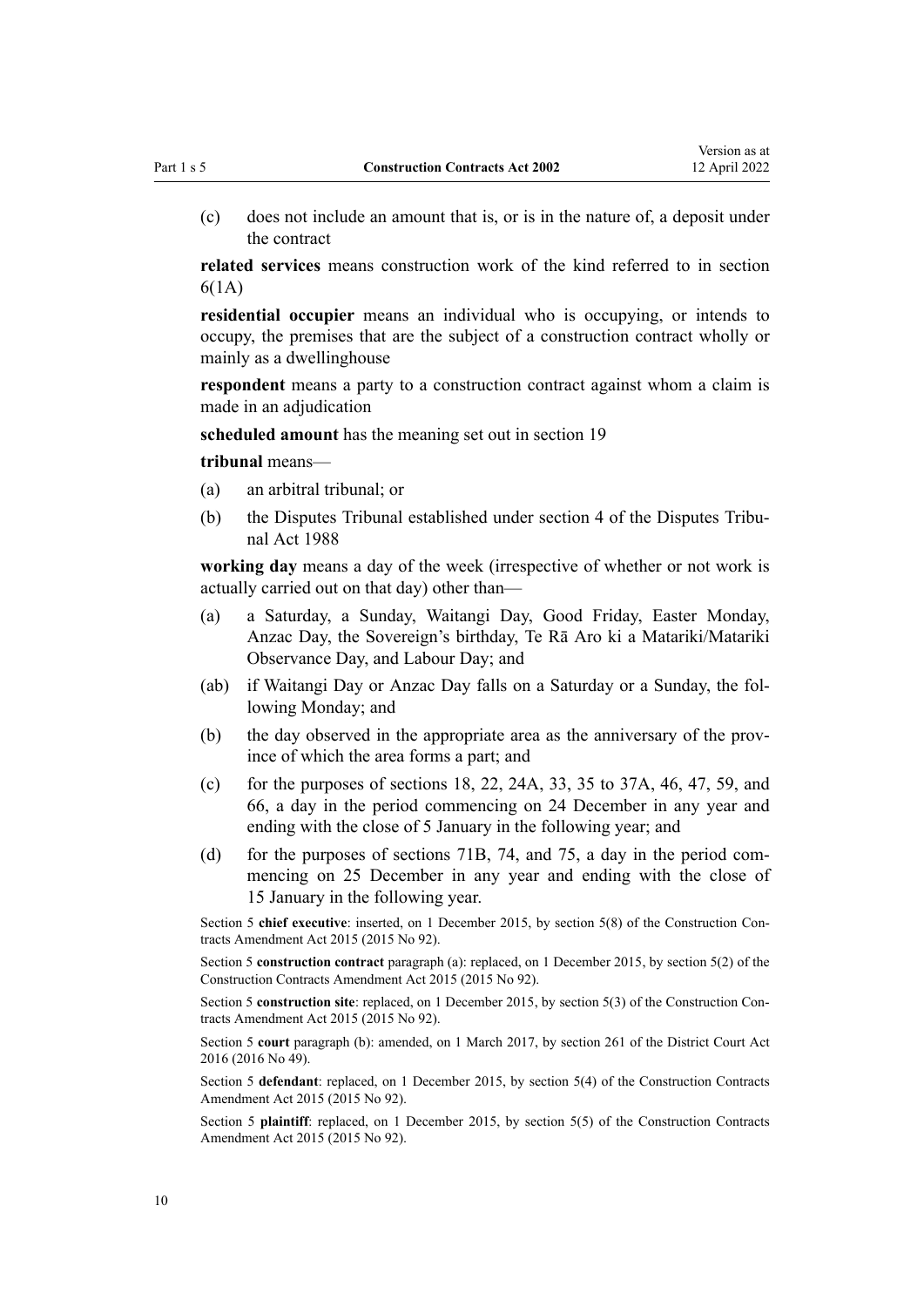<span id="page-10-0"></span>Section 5 **premises**: inserted, on 1 December 2015, by [section 5\(8\)](http://legislation.govt.nz/pdflink.aspx?id=DLM4998116) of the Construction Contracts Amendment Act 2015 (2015 No 92).

Section 5 **progress payment**: replaced, on 1 December 2015, by [section 5\(5\)](http://legislation.govt.nz/pdflink.aspx?id=DLM4998116) of the Construction Contracts Amendment Act 2015 (2015 No 92).

Section 5 **related services**: inserted, on 1 December 2015, by [section 5\(8\)](http://legislation.govt.nz/pdflink.aspx?id=DLM4998116) of the Construction Contracts Amendment Act 2015 (2015 No 92).

Section 5 **residential construction contract**: repealed, on 1 December 2015, by [section 5\(1\)](http://legislation.govt.nz/pdflink.aspx?id=DLM4998116) of the Construction Contracts Amendment Act 2015 (2015 No 92).

Section 5 **tribunal** paragraph (b): replaced, on 1 March 2017, by [section 261](http://legislation.govt.nz/pdflink.aspx?id=DLM6942680) of the District Court Act 2016 (2016 No 49).

Section 5 **working day** paragraph (a): replaced, on 12 April 2022, by [wehenga 7](http://legislation.govt.nz/pdflink.aspx?id=LMS557838) o Te Ture mō te Hararei Tūmatanui o te Kāhui o Matariki 2022/[section 7](http://legislation.govt.nz/pdflink.aspx?id=LMS557848) of the Te Kāhui o Matariki Public Holiday Act 2022 (2022 No 14).

Section 5 **working day** paragraph (ab): inserted, on 1 January 2014, by [section 8](http://legislation.govt.nz/pdflink.aspx?id=DLM4929207) of the Holidays (Full Recognition of Waitangi Day and ANZAC Day) Amendment Act 2013 (2013 No 19).

Section 5 **working day** paragraph (c): replaced, on 1 December 2015, by [section 5\(6\)](http://legislation.govt.nz/pdflink.aspx?id=DLM4998116) of the Construction Contracts Amendment Act 2015 (2015 No 92).

Section 5 **working day** paragraph (d): amended, on 1 December 2015, by [section 5\(7\)](http://legislation.govt.nz/pdflink.aspx?id=DLM4998116) of the Construction Contracts Amendment Act 2015 (2015 No 92).

#### **6 Meaning of construction work**

- (1) In this Act, unless the context otherwise requires, **construction work** means any of the following work:
	- (a) the construction, erection, installation, carrying out, alteration, repair, restoration, renewal, maintenance, extension, demolition, removal, or dismantling of any building, erection, edifice, or structure forming, or to form, part of land (whether permanent or not and whether constructed wholly or partly on, above, or below ground level):
	- (b) the construction, erection, installation, carrying out, alteration, repair, restoration, renewal, maintenance, extension, demolition, removal, or dismantling of any works forming, or to form, part of land; including—
		- (i) any road, motorway, aircraft runway, wharf, docks, harbour works, railway, cableway, or tramway:
		- (ii) any canal, inland waterway, pipeline, reservoir, aqueduct, water main, well, or sewer:
		- (iii) any electricity, water, gas, or telephone reticulation:
		- (iv) any telecommunication apparatus or industrial plant:
		- (v) any installation for the purposes of land drainage or coast protec‐ tion:
	- (c) the installation in any building or structure of fittings forming, or to form, part of land; including heating, lighting, air conditioning, ventilation, power supply, drainage, sanitation, water supply or fire protection, security, and communications systems: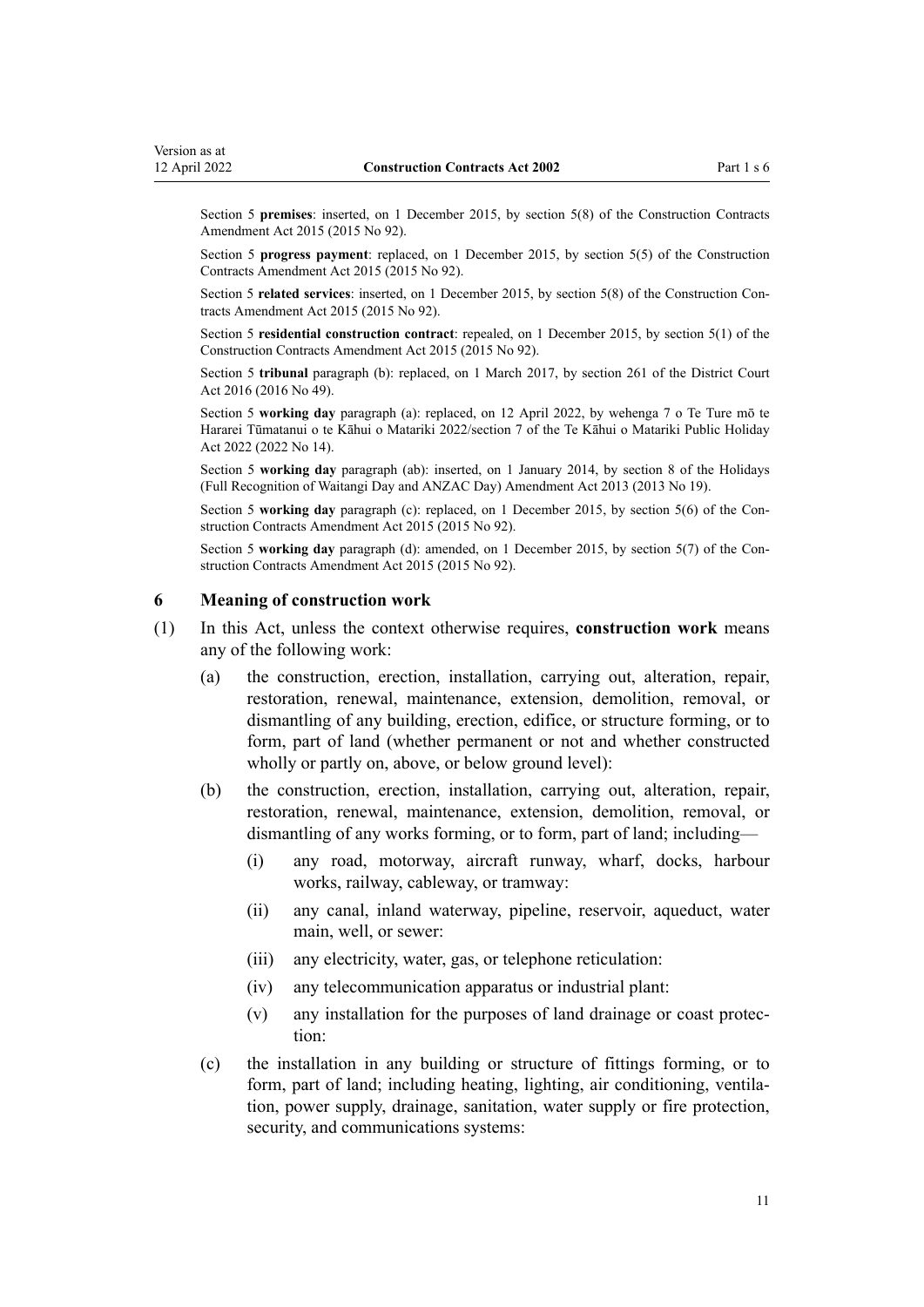<span id="page-11-0"></span>

| Part 1 s 7 |     |           | <b>Construction Contracts Act 2002</b>                                                                                                                                                         | 12 April 2022 |
|------------|-----|-----------|------------------------------------------------------------------------------------------------------------------------------------------------------------------------------------------------|---------------|
|            | (d) |           | the alteration, repair, maintenance, extension, demolition, or dismantling<br>of the systems mentioned in paragraph (c):                                                                       |               |
|            | (e) |           | the external or internal cleaning of buildings and structures, so far as it is<br>carried out in the course of their construction, erection, alteration, repair,<br>restoration, or extension: |               |
|            | (f) |           | any operation that forms an integral part of, or is preparatory to or is for<br>rendering complete, work of the kind referred to in paragraphs (a) to (d);<br>$including-$                     |               |
|            |     | (i)       | site clearance, earthmoving, excavation, tunnelling, and boring;<br>and                                                                                                                        |               |
|            |     | (ii)      | laying foundations; and                                                                                                                                                                        |               |
|            |     | (iii)     | erecting, maintaining, or dismantling scaffolding or cranes; and                                                                                                                               |               |
|            |     | (iv)      | prefabricating customised components of any building or struc-<br>ture, whether carried out on the construction site or elsewhere;<br>and                                                      |               |
|            |     | (v)       | site restoration, landscaping, and the provision of roadways and<br>other access works:                                                                                                        |               |
|            | (g) |           | the painting or decorating of the internal or external surfaces of any<br>building or structure.                                                                                               |               |
| (1A)       |     |           | Construction work includes-                                                                                                                                                                    |               |
|            | (a) |           | design or engineering work carried out in New Zealand in respect of<br>work of the kind referred to in subsection $(1)(a)$ to $(d)$ and $(f)$ :                                                |               |
|            | (b) |           | quantity surveying work carried out in New Zealand in respect of work<br>of the kind referred to in subsection $(1)(a)$ to $(g)$ .                                                             |               |
| (2)        |     | ing work: | Despite subsection (1), construction work does not include any of the follow-                                                                                                                  |               |
|            |     |           | (a) drilling for or extracting oil or natural gas:                                                                                                                                             |               |
|            | (b) |           | extracting (whether by underground or surface working) minerals,<br>including tunnelling or boring, or constructing underground works, for<br>that purpose.                                    |               |
|            |     |           | Section 6(1A): inserted, on 1 September 2016, by section 6 of the Construction Contracts Amend-<br>ment Act 2015 (2015 No 92).                                                                 |               |
| 7          |     |           | <b>Meaning of associate</b>                                                                                                                                                                    |               |
| (1)        |     |           | In this Act, person A is an <b>associate</b> of person B (and vice versa) if—                                                                                                                  |               |
|            | (a) |           | person A is a body corporate and person B is—                                                                                                                                                  |               |
|            |     | (i)       | a director of that body corporate; or                                                                                                                                                          |               |
|            |     | (ii)      | a related body corporate of that body corporate (within the mean-<br>ing of section 12(2) of the Financial Markets Conduct Act 2013);<br>or                                                    |               |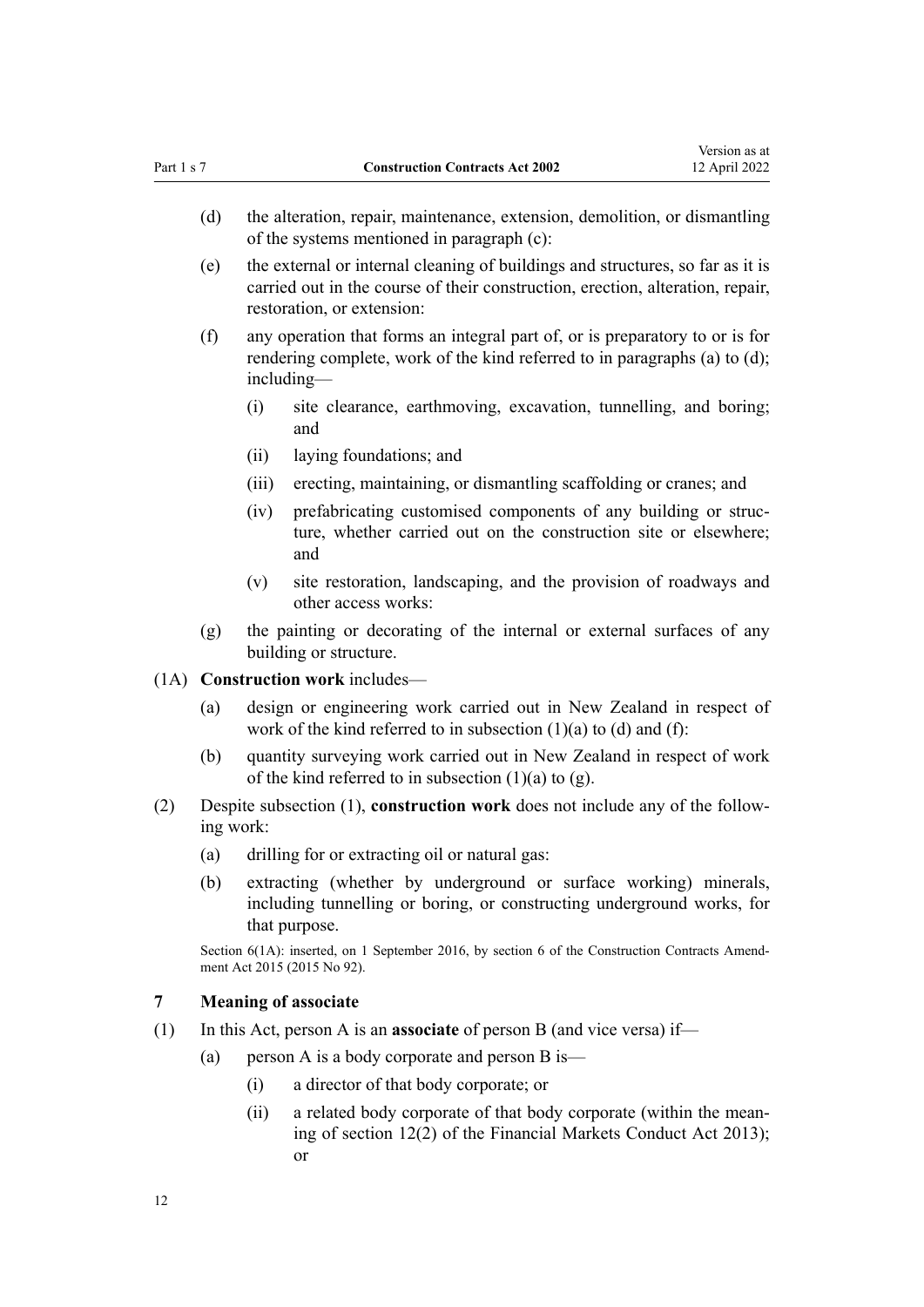| Version as at<br>12 April 2022 |                        | <b>Construction Contracts Act 2002</b>                                                                                                                                                                                                                                                    | Part 1 s 7 |
|--------------------------------|------------------------|-------------------------------------------------------------------------------------------------------------------------------------------------------------------------------------------------------------------------------------------------------------------------------------------|------------|
|                                | (iii)                  | a director of a related body corporate of that body corporate<br>(within that same meaning); or                                                                                                                                                                                           |            |
| (b)                            |                        | person A is a spouse, civil union partner, de facto partner, child, or<br>parent of person B; or                                                                                                                                                                                          |            |
| (c)                            |                        | [Repealed]                                                                                                                                                                                                                                                                                |            |
| (d)                            |                        | person A is a partner, to whom the Partnership Law Act 2019 applies, of<br>person B; or                                                                                                                                                                                                   |            |
| (e)                            |                        | person A is a nominee or trustee for person B; or                                                                                                                                                                                                                                         |            |
| (f)                            |                        | person A is a director of a company, or person A holds more than 10%<br>of the control rights in the company, and person A and person B are par-<br>ties to an agreement or arrangement relating to-                                                                                      |            |
|                                | (i)                    | the control of that company; or                                                                                                                                                                                                                                                           |            |
|                                | (ii)                   | more than 20% of the control rights in that company; or                                                                                                                                                                                                                                   |            |
| (g)                            |                        | person A holds more than 20% of the control rights, or more than 20%<br>of the equity return rights, in person B:                                                                                                                                                                         |            |
| (h)                            |                        | person A and person B are bodies corporate, and another person holds<br>more than 20% of the control rights, or more than 20% of the equity<br>return rights, in each of person A and person B; or                                                                                        |            |
| (i)                            |                        | person B is the trustee of a trust acting in that capacity and person A is a<br>settlor, beneficiary, or trustee, of that trust; or                                                                                                                                                       |            |
| (j)                            |                        | person A is a body corporate and person C holds more than 20% of the<br>control rights, or more than 20% of the equity return rights, in person A<br>and person B is the trustee of a trust acting in that capacity and person C<br>is a settlor, beneficiary, or trustee, of that trust. |            |
| (2)                            | In subsection $(1)$ ,— |                                                                                                                                                                                                                                                                                           |            |
|                                | or not                 | business means any undertaking that is carried on whether for gain or reward                                                                                                                                                                                                              |            |
|                                |                        | control right means a voting right attaching to a voting product                                                                                                                                                                                                                          |            |
|                                |                        | director, in relation to a body corporate, means a person occupying the pos-<br>ition of director of the body corporate by whatever name called                                                                                                                                           |            |
|                                | the business           | equity return rights, in relation to a business, means that a person has a right<br>or entitlement or expectancy to receive equity returns, directly or indirectly, of                                                                                                                    |            |
|                                |                        | equity returns means—                                                                                                                                                                                                                                                                     |            |
|                                | (a)                    | profits of the business; or                                                                                                                                                                                                                                                               |            |

- (b) distributions from the business; or
- (c) other equity returns from the business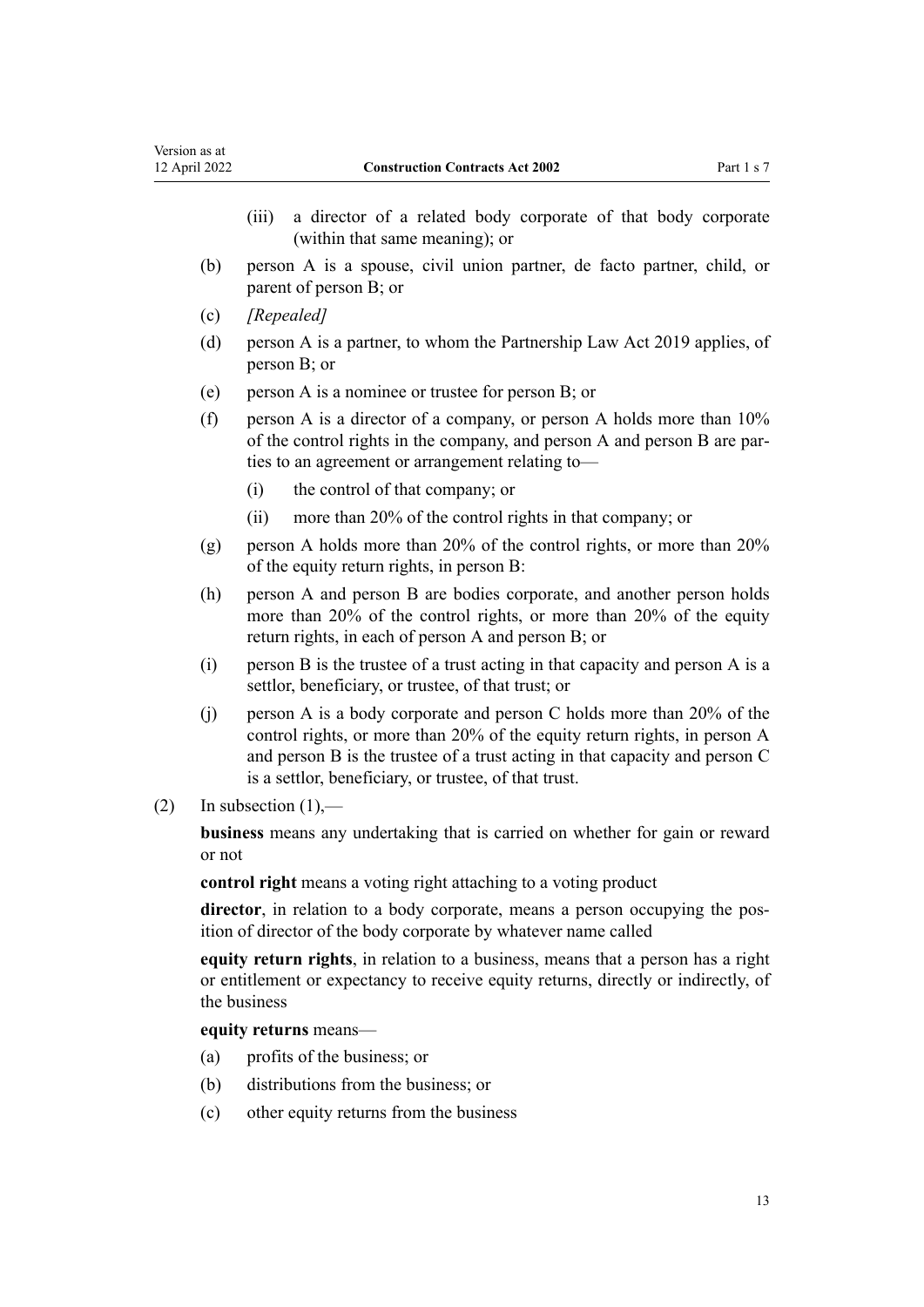<span id="page-13-0"></span>

**expectancy** means, in relation to a business or any other person,—

- (a) an expectancy or a contingent or unvested right to equity returns of the business or person; or
- (b) a right to equity returns of the business or person that does not confer on the holder a certain or defined share of the equity returns available to all or to any class of persons having equity return rights in the business or person

**person** includes the trustees of a trust acting in that capacity.

- (3) For the purposes of this section, a person has a control right if the person would have a relevant interest, under [sections 235 to 238](http://legislation.govt.nz/pdflink.aspx?id=DLM4091299) of the Financial Markets Conduct Act 2013, in the voting products that confer that right,—
	- (a) if voting product, in relation to a body, meant a financial product of the body that confers a right to vote at meetings of members (whether or not there is any restriction or limitation on the number of votes that may be cast by, or on behalf of, the holder of the financial product); and included a financial product that, in accordance with the terms of the financial product, is convertible into a financial product of that kind; and
	- (b) if references in those sections to a number or percentage of voting prod‐ ucts were references to the number or percentage of the votes conferred by those financial products.
- (4) In subsection (3), **financial product** has the same meaning as in [section 7](http://legislation.govt.nz/pdflink.aspx?id=DLM4090909) of the Financial Markets Conduct Act 2013.

Section 7(1)(a)(ii): amended, on 1 December 2014, by [section 150](http://legislation.govt.nz/pdflink.aspx?id=DLM5561603) of the Financial Markets (Repeals and Amendments) Act 2013 (2013 No 70).

Section 7(1)(b): amended, on 26 April 2005, by [section 7](http://legislation.govt.nz/pdflink.aspx?id=DLM333795) of the Relationships (Statutory References) Act 2005 (2005 No 3).

Section 7(1)(c): repealed, on 26 April 2005, by [section 7](http://legislation.govt.nz/pdflink.aspx?id=DLM333795) of the Relationships (Statutory References) Act 2005 (2005 No 3).

Section 7(1)(d): amended, on 21 April 2020, by [section 86](http://legislation.govt.nz/pdflink.aspx?id=LMS206107) of the Partnership Law Act 2019 (2019) No 53).

Section 7(2) **control right**: amended, on 1 December 2014, by [section 150](http://legislation.govt.nz/pdflink.aspx?id=DLM5561603) of the Financial Markets (Repeals and Amendments) Act 2013 (2013 No 70).

Section 7(3): replaced, on 1 December 2014, by [section 150](http://legislation.govt.nz/pdflink.aspx?id=DLM5561603) of the Financial Markets (Repeals and Amendments) Act 2013 (2013 No 70).

Section 7(4): inserted, on 1 December 2014, by [section 150](http://legislation.govt.nz/pdflink.aspx?id=DLM5561603) of the Financial Markets (Repeals and Amendments) Act 2013 (2013 No 70).

*Application*

#### **8 Act binds the Crown**

This Act binds the Crown.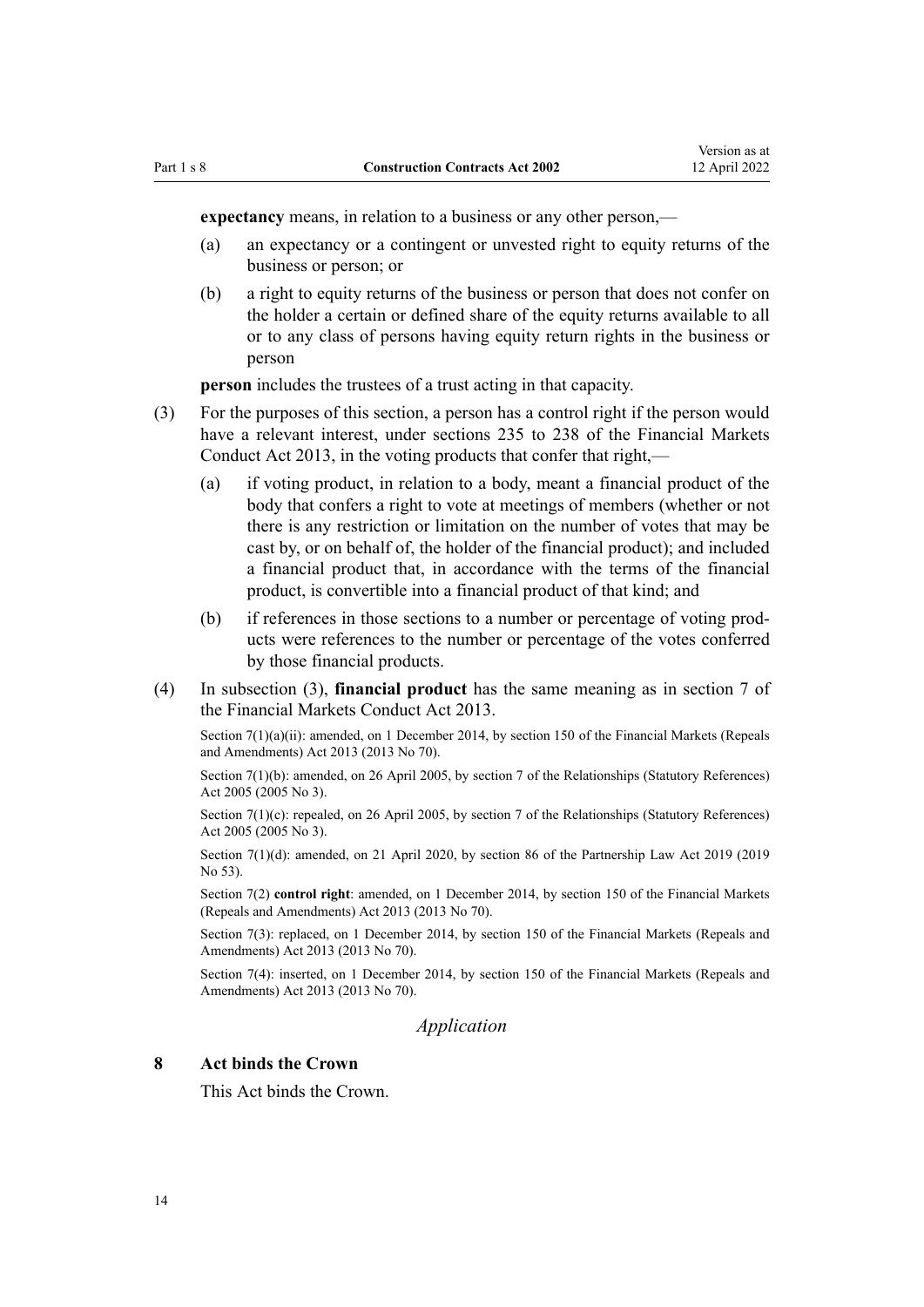<span id="page-14-0"></span>Version as at<br>12 April 2022

# **9 When Act applies: general**

Subject to sections 11 and [11A](#page-15-0), this Act applies to every construction contract (whether or not governed by New Zealand law) that—

- (a) relates to carrying out construction work in New Zealand; and
- (b) is either—
	- (i) entered into on or after the date of commencement of this Act; or
	- (ii) entered into before the date of commencement of this Act and that is renewed for a further term on or after that date (except that this Act has effect only in relation to obligations that are incurred or undertaken on or after that date); and
- (c) is written or oral, or partly written and partly oral.

Section 9: amended, on 1 December 2015, by [section 7](http://legislation.govt.nz/pdflink.aspx?id=DLM4998140) of the Construction Contracts Amendment Act 2015 (2015 No 92).

#### **10 When Act applies: residential construction contracts**

#### *[Repealed]*

Section 10: repealed, on 1 December 2015, by [section 8](http://legislation.govt.nz/pdflink.aspx?id=DLM4998141) of the Construction Contracts Amendment Act 2015 (2015 No 92).

### **11 When Act does not apply**

This Act does not apply to—

- (a) a construction contract under which a party undertakes to carry out construction work as an employee (within the meaning of [section 6](http://legislation.govt.nz/pdflink.aspx?id=DLM58619) of the Employment Relations Act 2000) of the party for whom the work is to be carried out:
- (b) a construction contract to the extent that it contains—
	- (i) provisions under which a party undertakes to carry out construc‐ tion work as a condition of a loan agreement with any person; or
	- (ii) provisions under which a party undertakes—
		- (A) to lend money or to repay money lent; or
		- (B) to guarantee payment of money owing or repayment of money lent; or
		- (C) to provide an indemnity for construction work carried out under the construction contract; or
	- (iii) provisions under which a party undertakes to carry out construction work as a condition of an agreement for the sale and purchase of second-hand chattels, fixtures, or fittings; or
	- (iv) provisions under which a party undertakes to carry out services—
		- (A) that are for the operation or management of any building or structure or any other part of any land; and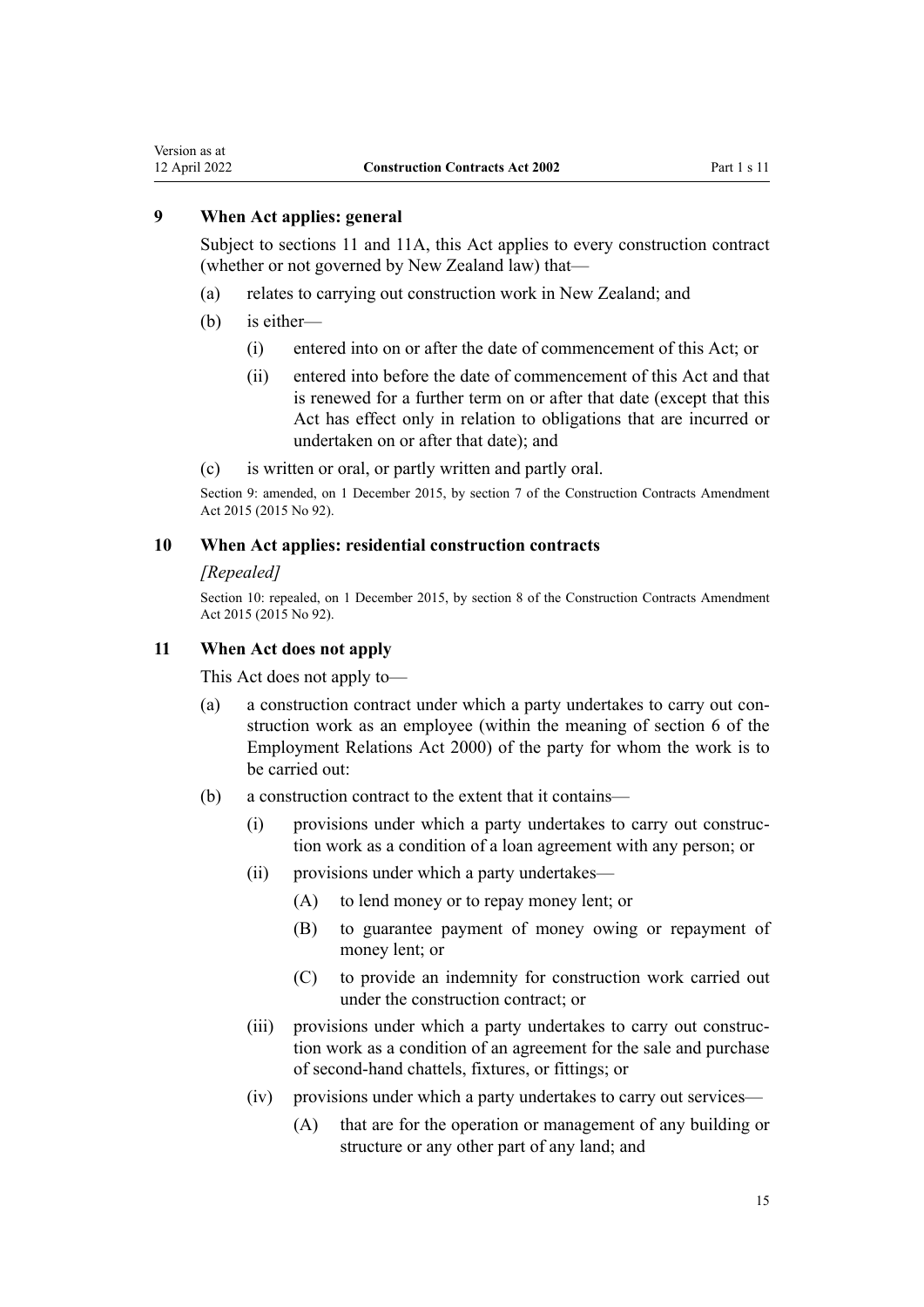#### (B) that are not, and do not relate to, construction work.

<span id="page-15-0"></span>Section  $11(b)(ii)(C)$ : amended, on 1 December 2015, by [section 9\(1\)](http://legislation.govt.nz/pdflink.aspx?id=DLM5791704) of the Construction Contracts Amendment Act 2015 (2015 No 92).

Section 11(b)(iii): inserted, on 1 December 2015, by [section 9\(2\)](http://legislation.govt.nz/pdflink.aspx?id=DLM5791704) of the Construction Contracts Amendment Act 2015 (2015 No 92).

Section  $11(b)(iv)$ : inserted, on 1 December 2015, by [section 9\(2\)](http://legislation.govt.nz/pdflink.aspx?id=DLM5791704) of the Construction Contracts Amendment Act 2015 (2015 No 92).

# **11A Application of this Act: savings provisions relating to Construction Contracts Amendment Act 2015**

- (1) The amendments made to this Act on 1 December 2015 by the [Construction](http://legislation.govt.nz/pdflink.aspx?id=DLM4998102) [Contracts Amendment Act 2015](http://legislation.govt.nz/pdflink.aspx?id=DLM4998102) do not apply to a construction contract that was entered into before 1 December 2015, unless—
	- (a) the contract is renewed for a further term on or after 1 December 2015; or
	- (b) the parties agree that the amendments will apply.
- (2) [Section 6\(1A\)](#page-10-0) does not apply to a construction contract that was entered into before 1 September 2016 unless—
	- (a) the contract is renewed for a further term on or after 1 September 2016 (in which case that section applies only in relation to those obligations that are incurred or undertaken on or after 1 September 2016); or
	- (b) the parties agree that section  $6(1A)$  will apply.
- (3) [Subpart 2A](#page-18-0) of Part 2 (which relates to retention money) does not apply to a construction contract that was entered into before 31 March 2017 unless—
	- (a) the contract is renewed for a further term on or after 31 March 2017 (in which case that subpart applies only in relation to retention money withheld during the further term); or
	- (b) the parties agree that [subpart 2A](#page-18-0) will apply.

Section 11A: inserted, on 1 December 2015, by [section 10](http://legislation.govt.nz/pdflink.aspx?id=DLM6560041) of the Construction Contracts Amendment Act 2015 (2015 No 92).

Section 11A(2): inserted, on 1 September 2016, by [section 11](http://legislation.govt.nz/pdflink.aspx?id=DLM6560043) of the Construction Contracts Amendment Act 2015 (2015 No 92).

Section 11A(3): inserted, on 31 March 2017, by [section 146](http://legislation.govt.nz/pdflink.aspx?id=DLM6971893) of the Regulatory Systems (Commercial Matters) Amendment Act 2017 (2017 No 12).

### *No contracting out*

# **12 No contracting out of Act**

This Act has effect despite any provision to the contrary in any agreement or contract.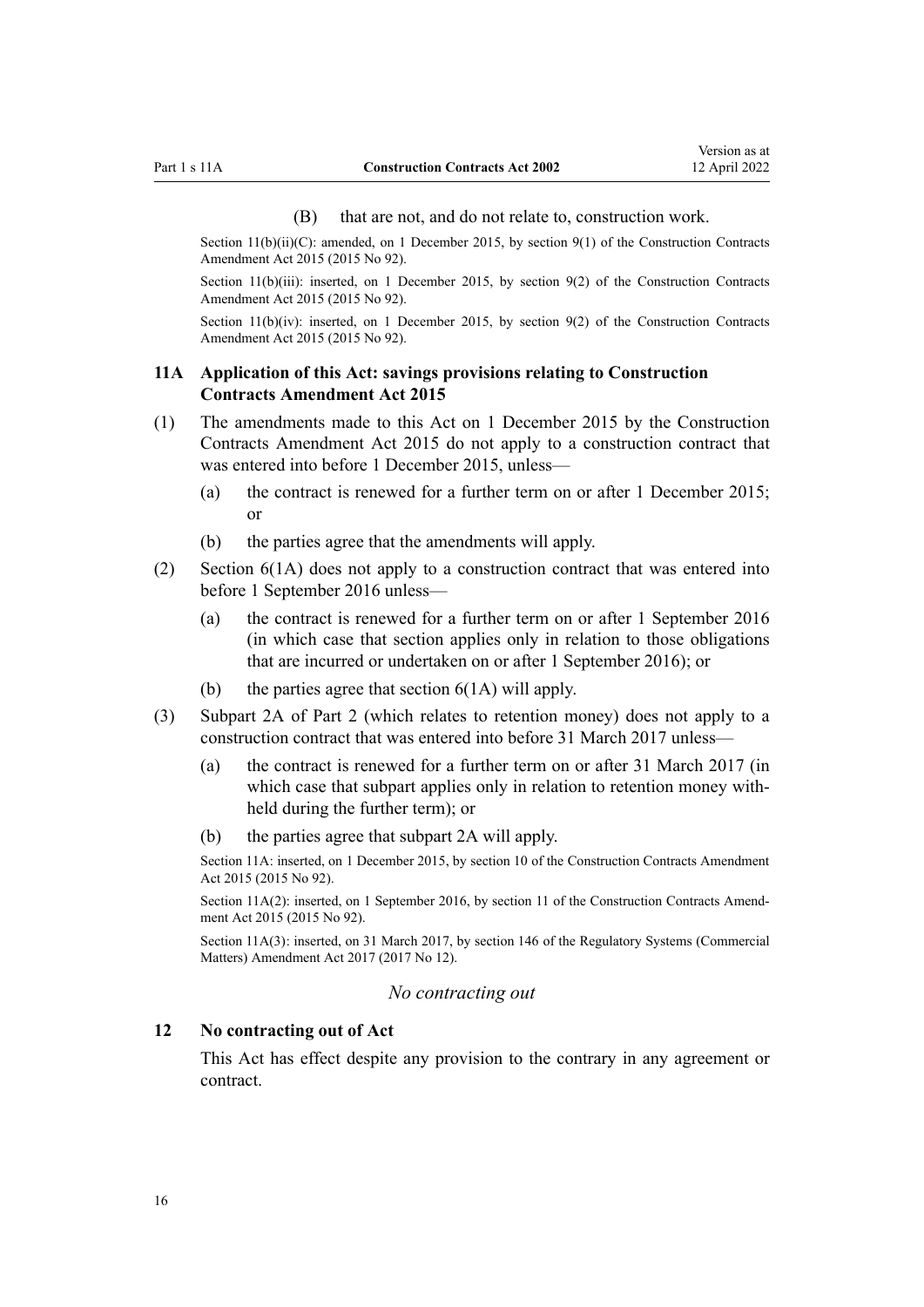# **Part 2 Payments**

# <span id="page-16-0"></span>Subpart 1—Prohibition of conditional payment provisions of construction contracts

# **13 Conditional payment provisions ineffective**

- (1) A conditional payment provision of a construction contract has no legal effect and accordingly—
	- (a) is not enforceable in any civil proceedings; and
	- (b) may not be used as a basis for withholding payments that are due and payable under the contract.
- (2) In this section,—

**amount owed**, in relation to a construction contract, means either the whole or part of any amount of money owing for construction work that has already been carried out under the contract

**conditional payment provision of a construction contract** means a provision of the contract—

- (a) that makes the obligation of one party (**party A**) to pay an amount owed to another party (**party B**) conditional on party A receiving payment from a further party (**party C**); or
- (b) that makes the due date for payment of an amount owed by party A to party B contingent on the date on which party A receives payment from party C; or
- (c) that is commonly referred to in the construction industry as a "pay when paid" or "pay if paid" clause of a construction contract; or
- (ca) that is of a kind described in section  $18I(1)(a)$ ; or
- (d) that is of a prescribed kind (if any).

Section 13(1)(b): amended, on 1 December 2015, by [section 12\(1\)](http://legislation.govt.nz/pdflink.aspx?id=DLM6560044) of the Construction Contracts Amendment Act 2015 (2015 No 92).

Section 13(2) **conditional payment provision of a construction contract** paragraph (ca): inserted, on 1 December 2015, by [section 12\(2\)](http://legislation.govt.nz/pdflink.aspx?id=DLM6560044) of the Construction Contracts Amendment Act 2015 (2015 No 92).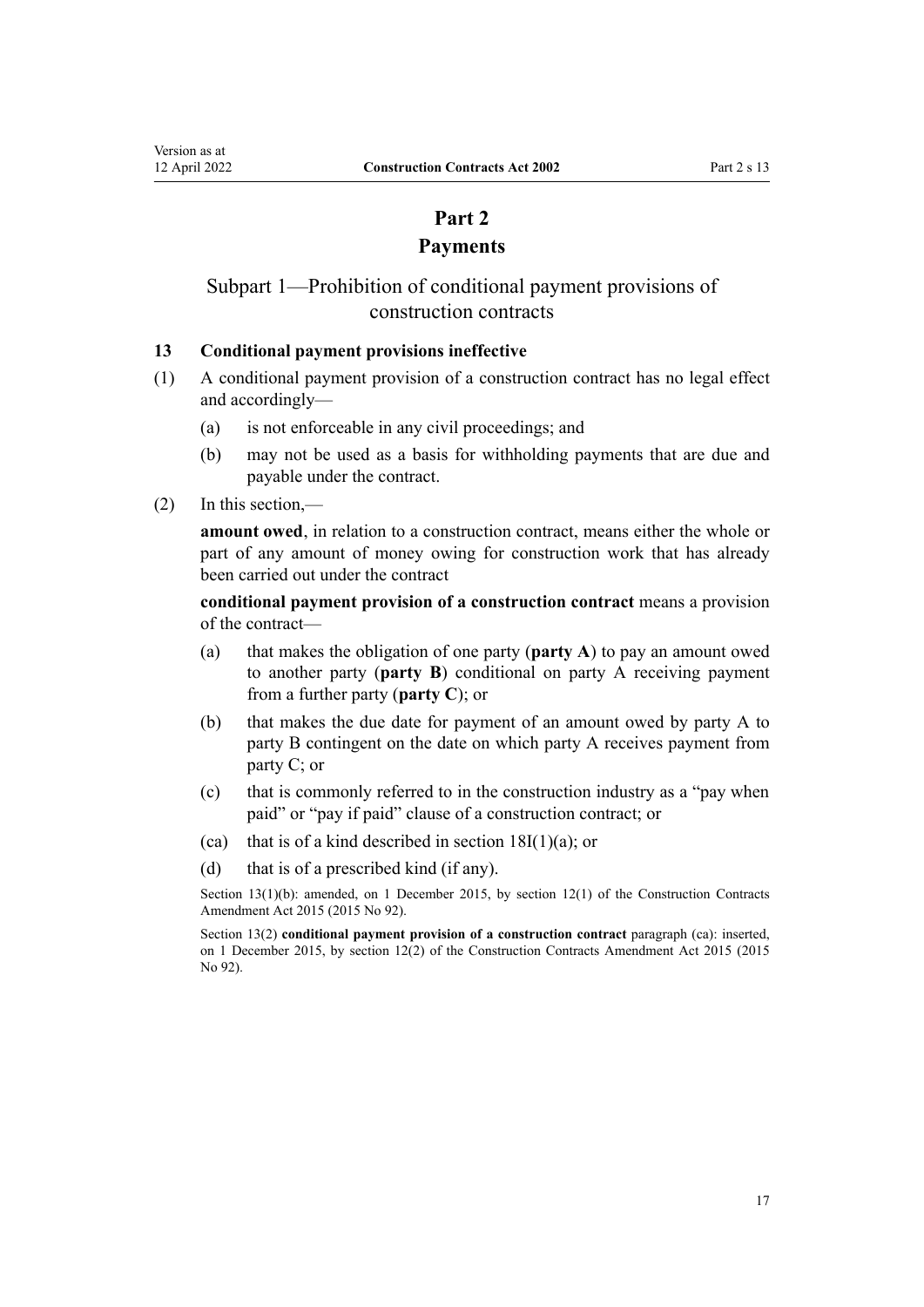### Subpart 2—Payment provisions

<span id="page-17-0"></span>Subpart 2 heading: replaced, on 1 December 2015, by [section 13](http://legislation.govt.nz/pdflink.aspx?id=DLM6560046) of the Construction Contracts Amendment Act 2015 (2015 No 92).

#### *Parties may agree on express terms for payments*

Heading: amended, on 1 December 2015, by [section 14](http://legislation.govt.nz/pdflink.aspx?id=DLM6560048) of the Construction Contracts Amendment Act 2015 (2015 No 92).

#### **14 Parties free to agree on payment provisions in construction contract**

- (1) The parties to a construction contract are free to agree between themselves on a mechanism for determining—
	- (a) the number of payments under the contract:
	- (b) the interval between those payments:
	- (c) the amount of each of those payments:
	- (d) the date when each of those payments becomes due.
- (2) To avoid doubt, the parties to a construction contract may expressly agree to a single payment under subsection (1)(a).

Section 14 heading: amended, on 1 December 2015, by [section 15\(1\)](http://legislation.govt.nz/pdflink.aspx?id=DLM5791705) of the Construction Contracts Amendment Act 2015 (2015 No 92).

Section 14(1)(a): amended, on 1 December 2015, by [section 15\(2\)](http://legislation.govt.nz/pdflink.aspx?id=DLM5791705) of the Construction Contracts Amendment Act 2015 (2015 No 92).

Section 14(2): inserted, on 1 December 2015, by [section 15\(3\)](http://legislation.govt.nz/pdflink.aspx?id=DLM5791705) of the Construction Contracts Amendment Act 2015 (2015 No 92).

# *Default provisions for payments in absence of express terms*

Heading: amended, on 1 December 2015, by [section 16](http://legislation.govt.nz/pdflink.aspx?id=DLM6467105) of the Construction Contracts Amendment Act 2015 (2015 No 92).

#### **15 Application of sections 16 to 18**

If the parties to a construction contract fail to agree on a mechanism for determining any of the matters referred to in section 14, the relevant provisions of sections 16 to 18 apply to the extent that those provisions relate to any matter for which a mechanism has not been agreed on between the parties.

#### **16 Right to progress payments**

A party who has agreed to carry out construction work under a construction contract has the right to progress payments calculated in accordance with section 17.

# **17 Amount of progress payment**

- (1) The amount of a progress payment must be calculated by reference to—
	- (a) the relevant period for that payment; and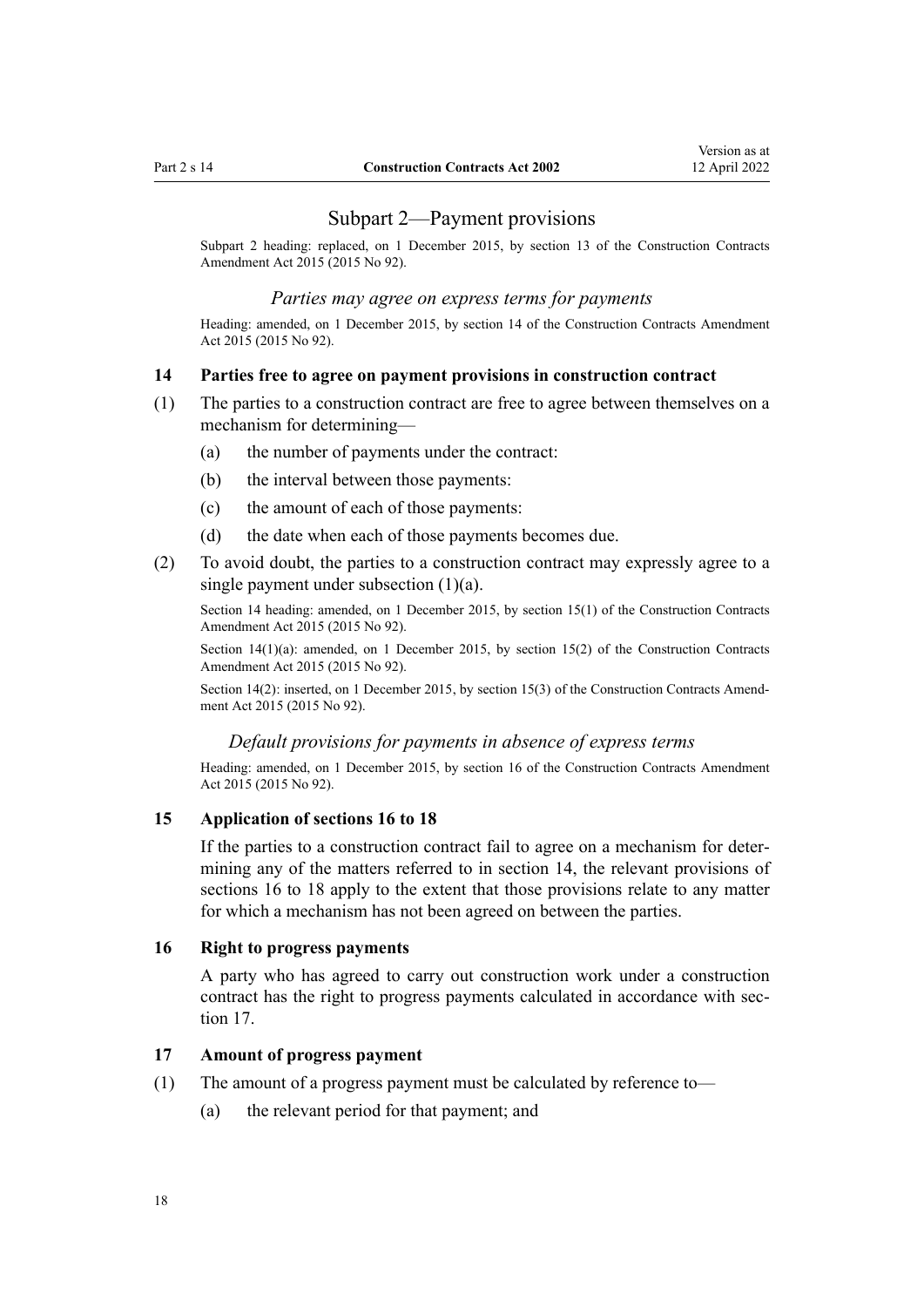- <span id="page-18-0"></span>(b) the value of the construction work carried out, or to be carried out, during that period; and
- (c) any relevant provisions in the construction contract (including, without limitation, provisions relating to the retention of money or liquidated damages).
- (2) For the purposes of subsection  $(1)(a)$ , the relevant period for a progress payment under a construction contract is—
	- (a) the period commencing on the day of the month on which construction work was first carried out under the contract and ending on the last day of that month (the **first period**); and
	- (b) each month after the first period.
- (3) For the purposes of subsection (1)(b), the value of construction work must be calculated with regard to—
	- (a) the contract price for the work; and
	- (b) any other rates or prices set out in the contract; and
	- (c) any variation to the construction work authorised under the contract; and
	- (d) if any work is defective, the estimated cost of rectifying the defect.
- (4) If the contract does not expressly provide for the matters referred to in subsec‐ tion (3)(a) and (b), the value of construction work must be calculated with regard to—
	- (a) the reasonable value of the work; and
	- (b) the reasonable value of any variation to the construction work authorised under the contract; and
	- (c) if any work is defective, the estimated cost of rectifying the defect.

# **18 Due date for payment**

A payment (as that term is defined in [section 19\)](#page-24-0) under a construction contract becomes due and payable on the date occurring 20 working days after a pay‐ ment claim is served under [section 20](#page-24-0) in relation to the payment.

Section 18: amended, on 1 December 2015, by [section 17](http://legislation.govt.nz/pdflink.aspx?id=DLM6467106) of the Construction Contracts Amendment Act 2015 (2015 No 92).

# Subpart 2A—Retention money

Subpart 2A: inserted, on 31 March 2017, by [section 18](http://legislation.govt.nz/pdflink.aspx?id=DLM6467108) of the Construction Contracts Amendment Act 2015 (2015 No 92).

### **18A Interpretation**

In this subpart, unless the context otherwise requires, **retention money** means an amount withheld by a party to a construction contract (**party A**) from an amount payable to another party to the contract (**party B**) as security for the performance of party B's obligations under the contract.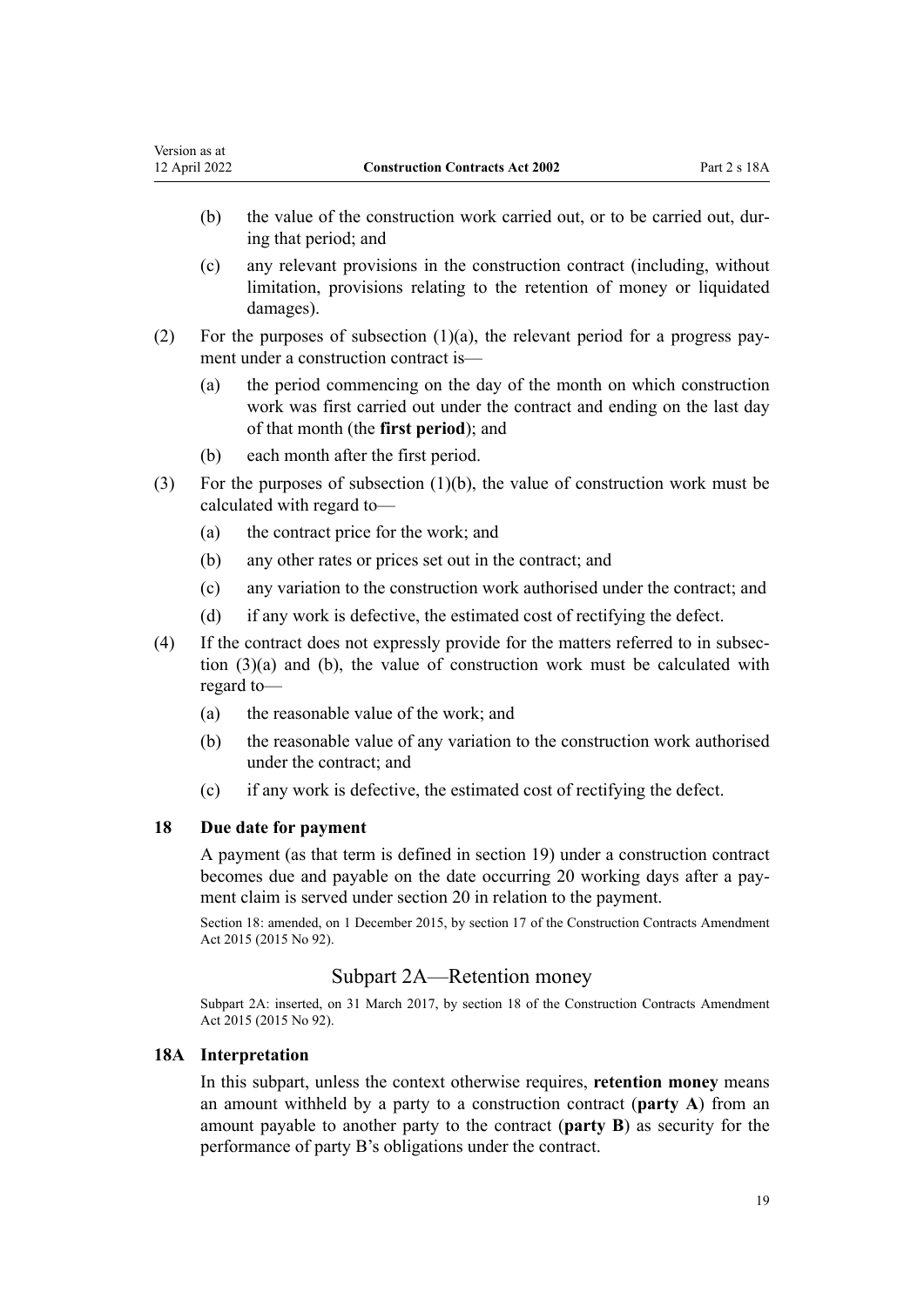<span id="page-19-0"></span>Section 18A: inserted, on 31 March 2017, by [section 18](http://legislation.govt.nz/pdflink.aspx?id=DLM6467108) of the Construction Contracts Amendment Act 2015 (2015 No 92).

#### **18B Application of this subpart**

- (1) This subpart applies to commercial construction contracts where the amount of retention money is more than the de minimis amount.
- (2) Regulations may prescribe the de minimis amount for the purpose of subsec‐ tion (1).

Section 18B: inserted, on 31 March 2017, by [section 18](http://legislation.govt.nz/pdflink.aspx?id=DLM6467108) of the Construction Contracts Amendment Act 2015 (2015 No 92).

# **18C Default arrangement: trust over retention money**

- (1) All retention money must be held on trust by party A, as trustee, for the benefit of party B.
- (1A) However, *see* section 18D (which allows for an alternative arrangement, involving a complying instrument, to protect payment to party B if party A fails to pay).
- (2) Retention money held on trust may be held in the form of cash or other liquid assets that are readily converted into cash.
- (3) A trust over retention money ends when—
	- (a) the money is paid to party B; or
	- (b) party B, in writing, agrees to give up any claim to the money; or
	- (c) the money ceases to be payable to party B under the contract or other‐ wise by operation of law.

Section 18C: inserted, on 31 March 2017, by [section 18](http://legislation.govt.nz/pdflink.aspx?id=DLM6467108) of the Construction Contracts Amendment Act 2015 (2015 No 92).

Section 18C heading: amended, on 31 March 2017, by [section 147\(1\)](http://legislation.govt.nz/pdflink.aspx?id=DLM7138521) of the Regulatory Systems (Commercial Matters) Amendment Act 2017 (2017 No 12).

Section 18C(1A): inserted, on 31 March 2017, by [section 147\(2\)](http://legislation.govt.nz/pdflink.aspx?id=DLM7138521) of the Regulatory Systems (Commercial Matters) Amendment Act 2017 (2017 No 12).

Section 18C(2): amended, on 31 March 2017, by [section 147\(3\)](http://legislation.govt.nz/pdflink.aspx?id=DLM7138521) of the Regulatory Systems (Commercial Matters) Amendment Act 2017 (2017 No 12).

# **18D Alternative arrangement: complying instrument protects payment of retention money**

Party A does not need to hold an amount of retention money on trust if and for so long as there is an instrument that complies with [section 18FB](#page-21-0) in respect of the payment to party B of that amount.

Section 18D: replaced, on 31 March 2017, by [section 148](http://legislation.govt.nz/pdflink.aspx?id=DLM7138522) of the Regulatory Systems (Commercial Matters) Amendment Act 2017 (2017 No 12).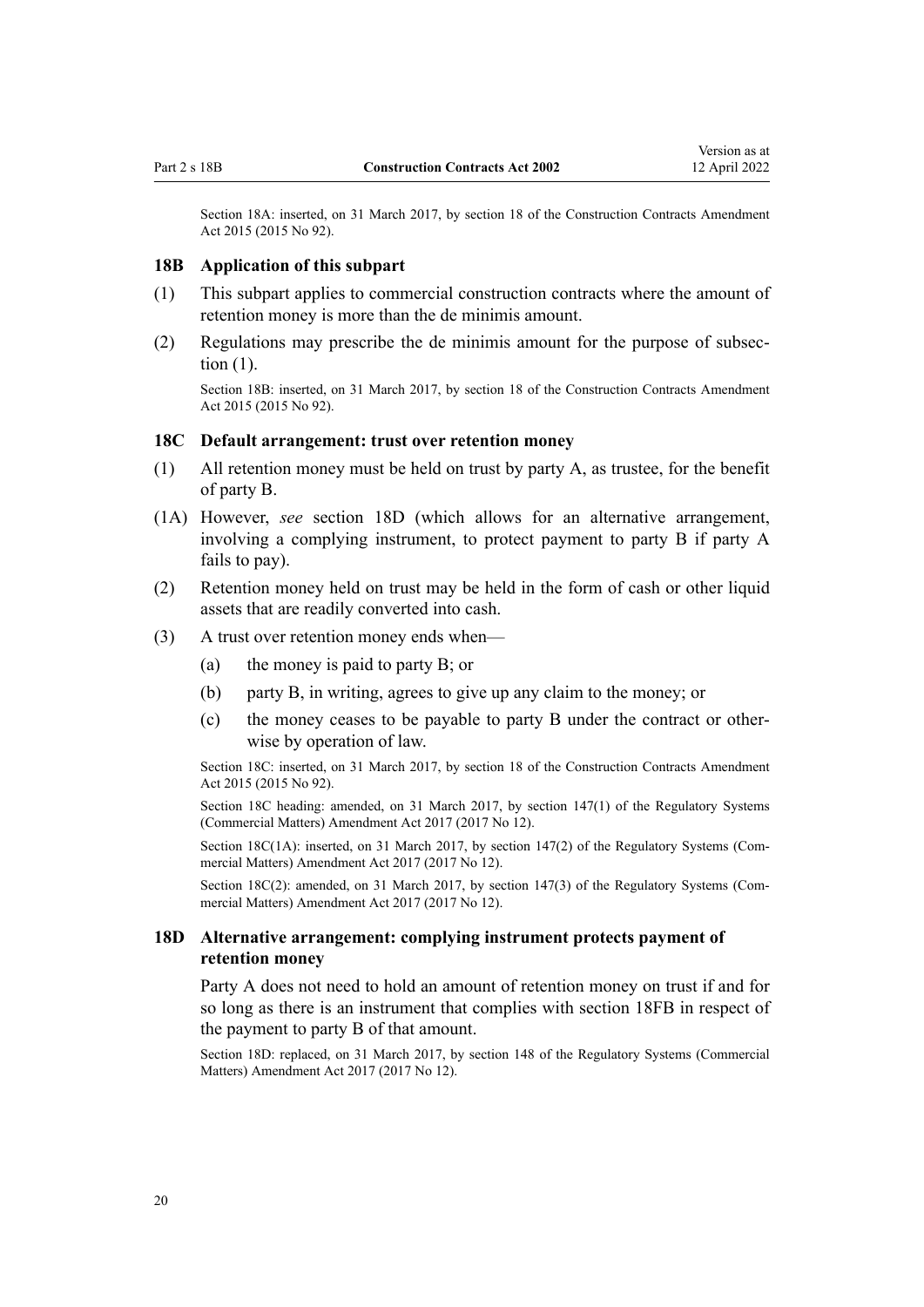#### *Retention money: held on trust*

<span id="page-20-0"></span>Heading: inserted, on 31 March 2017, by [section 149](http://legislation.govt.nz/pdflink.aspx?id=DLM7138524) of the Regulatory Systems (Commercial Matters) Amendment Act 2017 (2017 No 12).

#### **18E Use of retention money**

- (1) Party A must not appropriate any retention money held on trust to a use other than to remedy defects in the performance of party B's obligations under the contract.
- (2) Retention money held in trust by party A—
	- (a) does not need to be paid into a separate trust account; and
	- (b) may be commingled with other moneys.

Section 18E: inserted, on 31 March 2017, by [section 18](http://legislation.govt.nz/pdflink.aspx?id=DLM6467108) of the Construction Contracts Amendment Act 2015 (2015 No 92).

Section 18E(1): amended, on 31 March 2017, by [section 150](http://legislation.govt.nz/pdflink.aspx?id=DLM7138526) of the Regulatory Systems (Commercial Matters) Amendment Act 2017 (2017 No 12).

# **18F Investment of retention money**

- (1) Retention money held on trust may be invested by party A in accordance with the [Trusts Act 2019.](http://legislation.govt.nz/pdflink.aspx?id=DLM7382802)
- (2) If, upon the realisation of any investment, the amount received is—
	- (a) less than the amount invested, party A must make up the difference between the amount invested and the amount realised:
	- (b) more than the amount invested, party A may retain the benefit of the amount that exceeds the amount invested.
- (3) Party A may retain the benefit of any interest earned on retention money on or before the date on which it is payable under the contract.

Section 18F: inserted, on 31 March 2017, by [section 18](http://legislation.govt.nz/pdflink.aspx?id=DLM6467108) of the Construction Contracts Amendment Act 2015 (2015 No 92).

Section 18F(1): amended, on 30 January 2021, by [section 161](http://legislation.govt.nz/pdflink.aspx?id=DLM7383110) of the Trusts Act 2019 (2019 No 38).

Section 18F(1): amended, on 31 March 2017, by [section 151](http://legislation.govt.nz/pdflink.aspx?id=DLM7138527) of the Regulatory Systems (Commercial Matters) Amendment Act 2017 (2017 No 12).

#### **18FA Protection of retention money**

Retention money held on trust—

- (a) is not available for the payment of debts of any creditor of party A (other than party B):
- (b) is not liable to be attached or taken in execution under the order or process of any court at the instance of any creditor of party A (other than party B).

Compare: 2006 No 1 [s 113\(1\)](http://legislation.govt.nz/pdflink.aspx?id=DLM366143)

Section 18FA: inserted, on 31 March 2017, by [section 152](http://legislation.govt.nz/pdflink.aspx?id=DLM7138528) of the Regulatory Systems (Commercial Matters) Amendment Act 2017 (2017 No 12).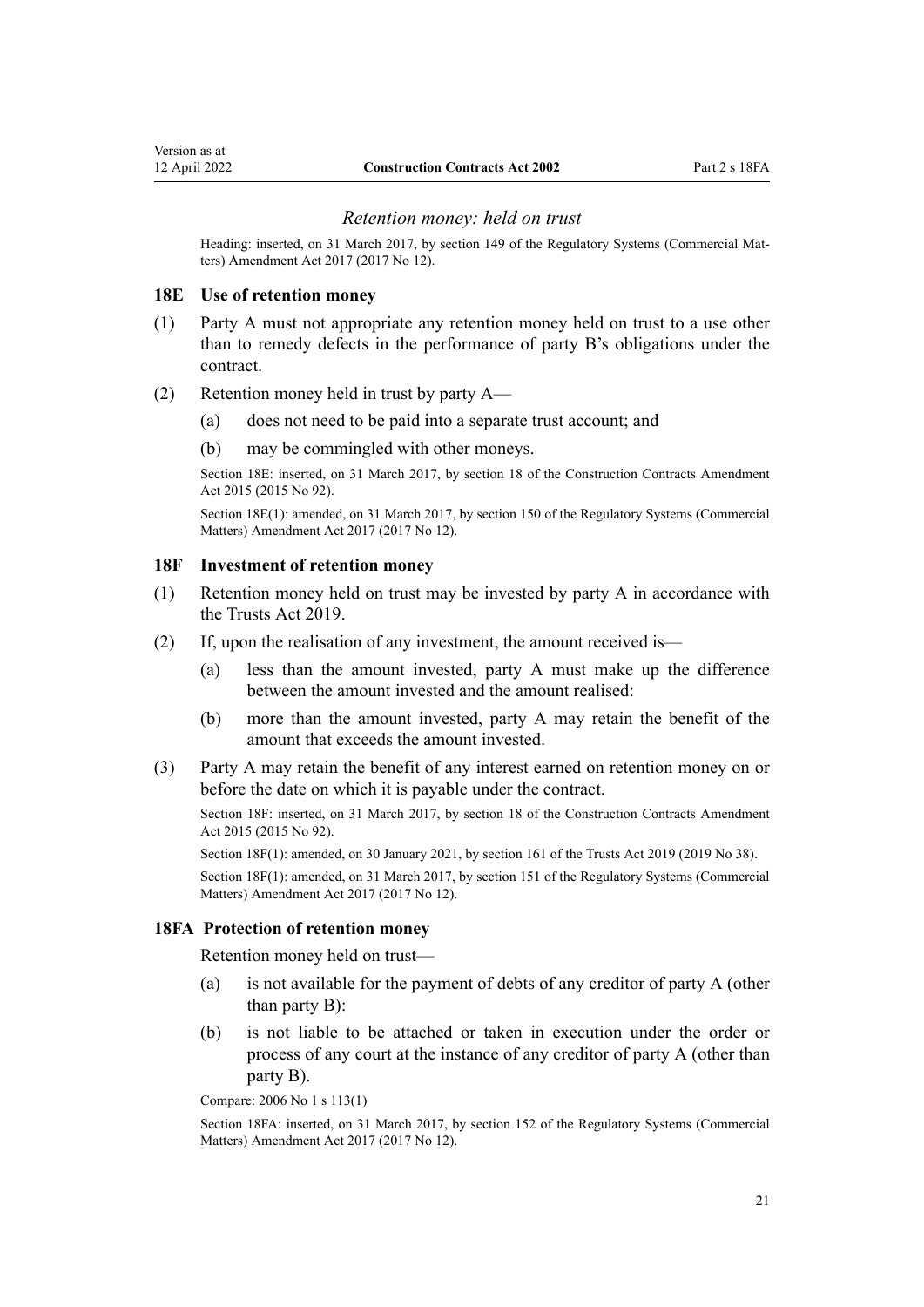### <span id="page-21-0"></span>*Retention money: payment protected by complying instrument*

Heading: inserted, on 31 March 2017, by [section 152](http://legislation.govt.nz/pdflink.aspx?id=DLM7138528) of the Regulatory Systems (Commercial Matters) Amendment Act 2017 (2017 No 12).

#### **18FB Complying instruments**

- (1) Subsections (2) to (4) set out what is required for an instrument in order for party A to rely, and continue to rely, on [section 18D](#page-19-0) in relation to an amount of retention money.
- (2) The issuer of the instrument must be—
	- (a) a licensed insurer:
	- (b) a registered bank:
	- (c) any other person, who is not an associate of party A, prescribed or within a class prescribed in regulations.
- (3) The instrument must—
	- (a) be issued in favour of party B or endorsed with party B's interest; and
	- (b) require the issuer to pay the retention money to party B if party A fails to pay that money on the date on which it is payable under the construction contract; and
	- (c) enable party B to enforce that promise against the issuer; and
	- (d) comply with any requirements that are prescribed in regulations and that apply in respect of the instrument.
- (4) The premium or other money that is payable, or that may become payable, to the issuer for the instrument must have been fully paid by party A and all terms and conditions must have been satisfied so that the instrument is, and remains, in effect.
- (5) An instrument may be of any kind (for example, insurance, a bond, or a guar‐ antee) as long as it complies with the requirements in subsections (2) to (4).
- (6) Nothing in subsection  $(3)(b)$  or (c) prevents the instrument from containing reasonable terms and conditions that relate to the manner or time in which party B must submit a claim.
- (7) Regulations for the purpose of this section may, without limitation,—
	- (a) apply for all instruments or for classes of instruments (and a class of instrument may be defined by reference to a construction contract or class of construction contract, including a contract entered into or renewed on or after a specified date):
	- (b) include minimum or prohibited terms and conditions for instruments (including terms and conditions that relate to the manner or time in which party B must submit a claim):
	- (c) prescribe forms for instruments.
- (8) In this section,—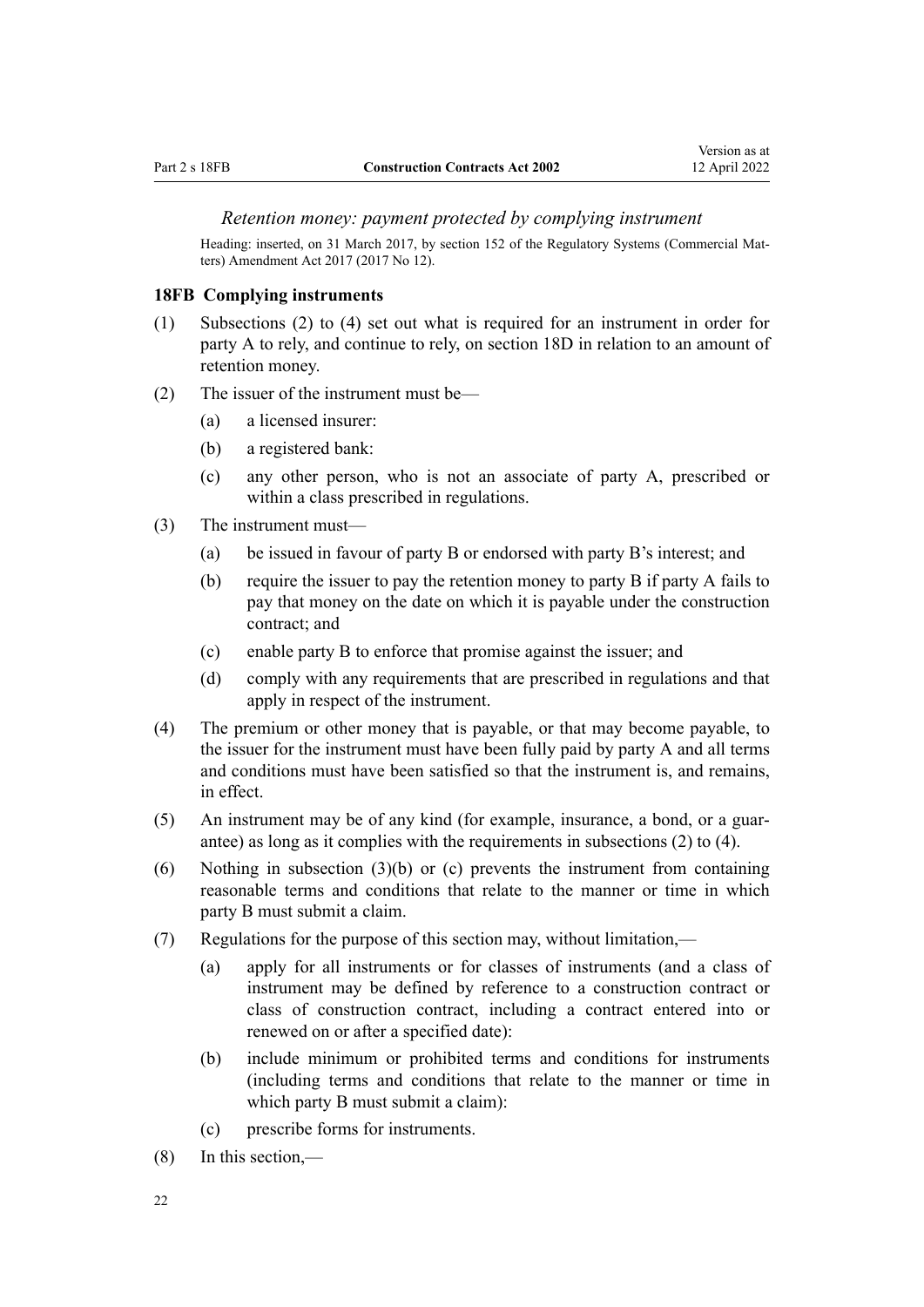<span id="page-22-0"></span>**licensed insurer** has the same meaning as in [section 6\(1\)](http://legislation.govt.nz/pdflink.aspx?id=DLM2478128) of the Insurance (Prudential Supervision) Act 2010

**registered bank** has the same meaning as in [section 2\(1\)](http://legislation.govt.nz/pdflink.aspx?id=DLM199370) of the Reserve Bank of New Zealand Act 1989.

Section 18FB: inserted, on 31 March 2017, by [section 152](http://legislation.govt.nz/pdflink.aspx?id=DLM7138528) of the Regulatory Systems (Commercial Matters) Amendment Act 2017 (2017 No 12).

### *Further provisions*

Heading: inserted, on 31 March 2017, by [section 152](http://legislation.govt.nz/pdflink.aspx?id=DLM7138528) of the Regulatory Systems (Commercial Matters) Amendment Act 2017 (2017 No 12).

#### **18FC Accounting and records**

- (1) Party A must keep proper accounting records of all retention money that—
	- (a) correctly record—
		- (i) all retention money held on trust; and
		- (ii) all amounts of retention money protected by instruments issued for the purpose of this subpart; and
		- (iii) all dealings and transactions in relation to retention money or instruments; and
	- (b) comply with generally accepted accounting practice; and
	- (c) are readily and properly auditable.
- (2) Party A must keep proper and readily verifiable records of all instruments issued for the purpose of this subpart, including—
	- (a) a copy of all instruments; and
	- (b) for each instrument,—
		- (i) a record of party B's interest in the instrument, including the amount of retention money protected by the instrument; and
		- (ii) all amounts of retention money protected by the instrument; and
		- (iii) if the issuer's liability under the instrument is limited to an amount, that amount; and
		- (iv) evidence that the premium or other money that is payable, or that may become payable, to the issuer for the instrument has been fully paid by party A; and
		- (v) any failure to comply with the terms and conditions of the instru‐ ment.
- (3) Subsection (2) does not limit subsection (1).
- (4) Party A must make the accounting and other records available for inspection by party B at all reasonable times and without charge.
- (5) Regulations may prescribe further methods of accounting for retention money or requirements for records.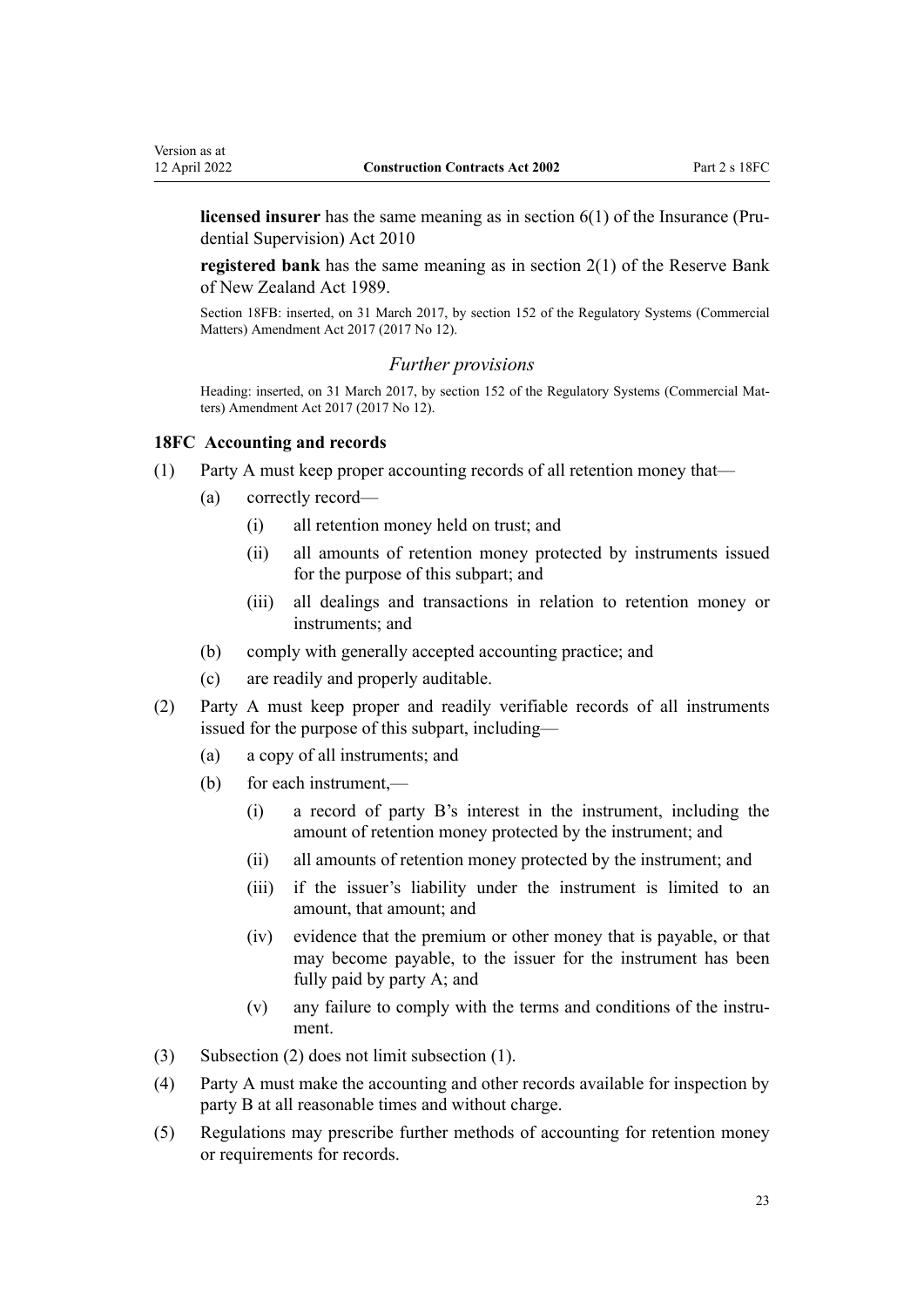<span id="page-23-0"></span>Section 18FC: inserted, on 31 March 2017, by [section 152](http://legislation.govt.nz/pdflink.aspx?id=DLM7138528) of the Regulatory Systems (Commercial Matters) Amendment Act 2017 (2017 No 12).

#### **18G Interest on late payment**

- (1) Interest on retention money is payable to party B from the date on which it is payable under the construction contract until the date on which it is paid.
- (2) The interest referred to in subsection (1) is payable—
	- (a) at the rate agreed under the construction contract; or
	- (b) if the parties have not agreed a rate under the construction contract, at the rate or rates prescribed in regulations.

Section 18G: inserted, on 31 March 2017, by [section 18](http://legislation.govt.nz/pdflink.aspx?id=DLM6467108) of the Construction Contracts Amendment Act 2015 (2015 No 92).

Section 18G(1): amended, on 31 March 2017, by [section 153](http://legislation.govt.nz/pdflink.aspx?id=DLM7138538) of the Regulatory Systems (Commercial Matters) Amendment Act 2017 (2017 No 12).

Section  $18G(2)(a)$ : amended, on 31 March 2017, by [section 153](http://legislation.govt.nz/pdflink.aspx?id=DLM7138538) of the Regulatory Systems (Commercial Matters) Amendment Act 2017 (2017 No 12).

Section 18(2)(b): amended, on 31 March 2017, by [section 153](http://legislation.govt.nz/pdflink.aspx?id=DLM7138538) of the Regulatory Systems (Commercial Matters) Amendment Act 2017 (2017 No 12).

#### **18H Protection of retention money**

#### *[Repealed]*

Section 18H: repealed, on 31 March 2017, by [section 154](http://legislation.govt.nz/pdflink.aspx?id=DLM7138539) of the Regulatory Systems (Commercial Matters) Amendment Act 2017 (2017 No 12).

#### **18I Prohibited provisions**

- (1) Any term in a construction contract is void that purports to—
	- (a) make the payment of retention money conditional on anything other than the performance of party B's obligations under the contract; or
	- (b) make the date on which payment of retention money is payable later than the date on which party B has performed all of its obligations under the contract to the standard agreed under the contract; or
	- (c) require party B to pay any fees or costs for administering a trust or an instrument under this subpart.
- (2) Any provision in a construction contract is void if the purpose, or one of the purposes, of the provision is to avoid the application of any of the provisions of this subpart.

Section 18I: inserted, on 31 March 2017, by [section 18](http://legislation.govt.nz/pdflink.aspx?id=DLM6467108) of the Construction Contracts Amendment Act 2015 (2015 No 92).

Section 18I(1)(c): amended, on 31 March 2017, by [section 155](http://legislation.govt.nz/pdflink.aspx?id=DLM7138540) of the Regulatory Systems (Commercial Matters) Amendment Act 2017 (2017 No 12).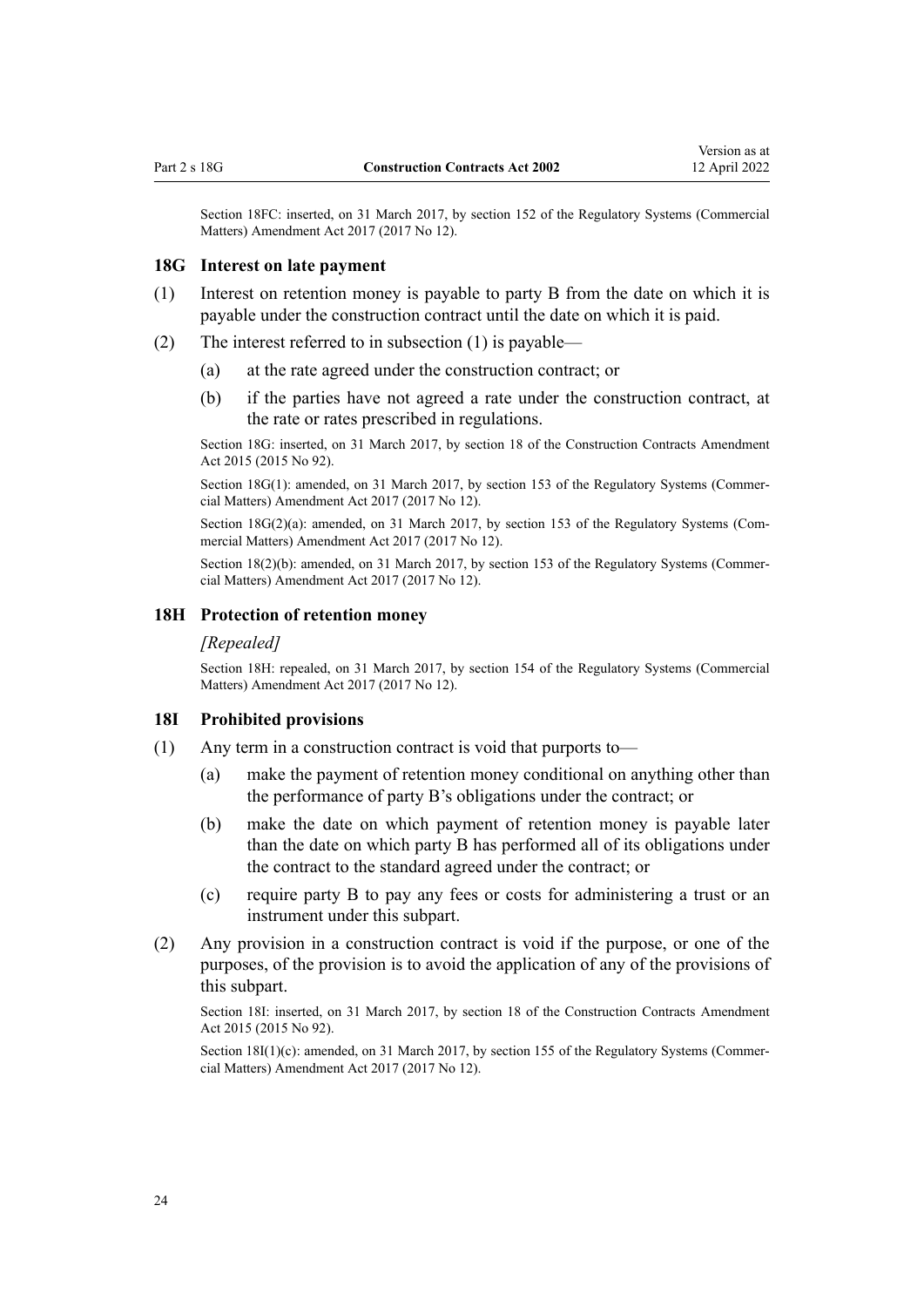# <span id="page-24-0"></span>Subpart 3—Procedure for making and responding to payment claims

# **19 Interpretation**

In this subpart, unless the context otherwise requires,—

**claimed amount** means an amount of a payment, specified in a payment claim, that the payee claims to be due

**payee** means the party to a construction contract who is entitled to a payment

**payer** means the party to a construction contract who is liable for that payment **payment** means—

- (a) a progress payment for construction work carried out under a construc‐ tion contract; or
- (b) another type of payment under a construction contract to which a party who has agreed to carry out construction work under the contract is entitled for, or in relation to, construction work carried out by that party under the contract

**scheduled amount** means an amount of a payment specified in a payment schedule that the payer proposes to pay to the payee in response to a payment claim.

Section 19 **claimed amount**: replaced, on 1 December 2015, by [section 19\(1\)](http://legislation.govt.nz/pdflink.aspx?id=DLM6467122) of the Construction Contracts Amendment Act 2015 (2015 No 92).

Section 19 **payee**: amended, on 1 December 2015, by [section 19\(2\)](http://legislation.govt.nz/pdflink.aspx?id=DLM6467122) of the Construction Contracts Amendment Act 2015 (2015 No 92).

Section 19 **payment**: inserted, on 1 December 2015, by [section 19\(3\)](http://legislation.govt.nz/pdflink.aspx?id=DLM6467122) of the Construction Contracts Amendment Act 2015 (2015 No 92).

Section 19 **scheduled amount**: amended, on 1 December 2015, by [section 19\(4\)](http://legislation.govt.nz/pdflink.aspx?id=DLM6467122) of the Construction Contracts Amendment Act 2015 (2015 No 92).

# **20 Payment claims**

- (1) A payee may serve a payment claim on the payer for a payment,—
	- (a) if the contract provides for the matter, at the end of the relevant period that is specified in, or is determined in accordance with the terms of, the contract; or
	- (b) if the contract does not provide for the matter in the case of a progress payment, at the end of the relevant period referred to in [section 17\(2\);](#page-17-0) or
	- (c) if the contract does not provide for the matter in the case of a single pay‐ ment expressly agreed under [section 14\(1\)\(a\)](#page-17-0), following the completion of all of the construction work to which the contract relates.
- (2) A payment claim must—
	- (a) be in writing; and
	- (b) contain sufficient details to identify the construction contract to which the payment relates; and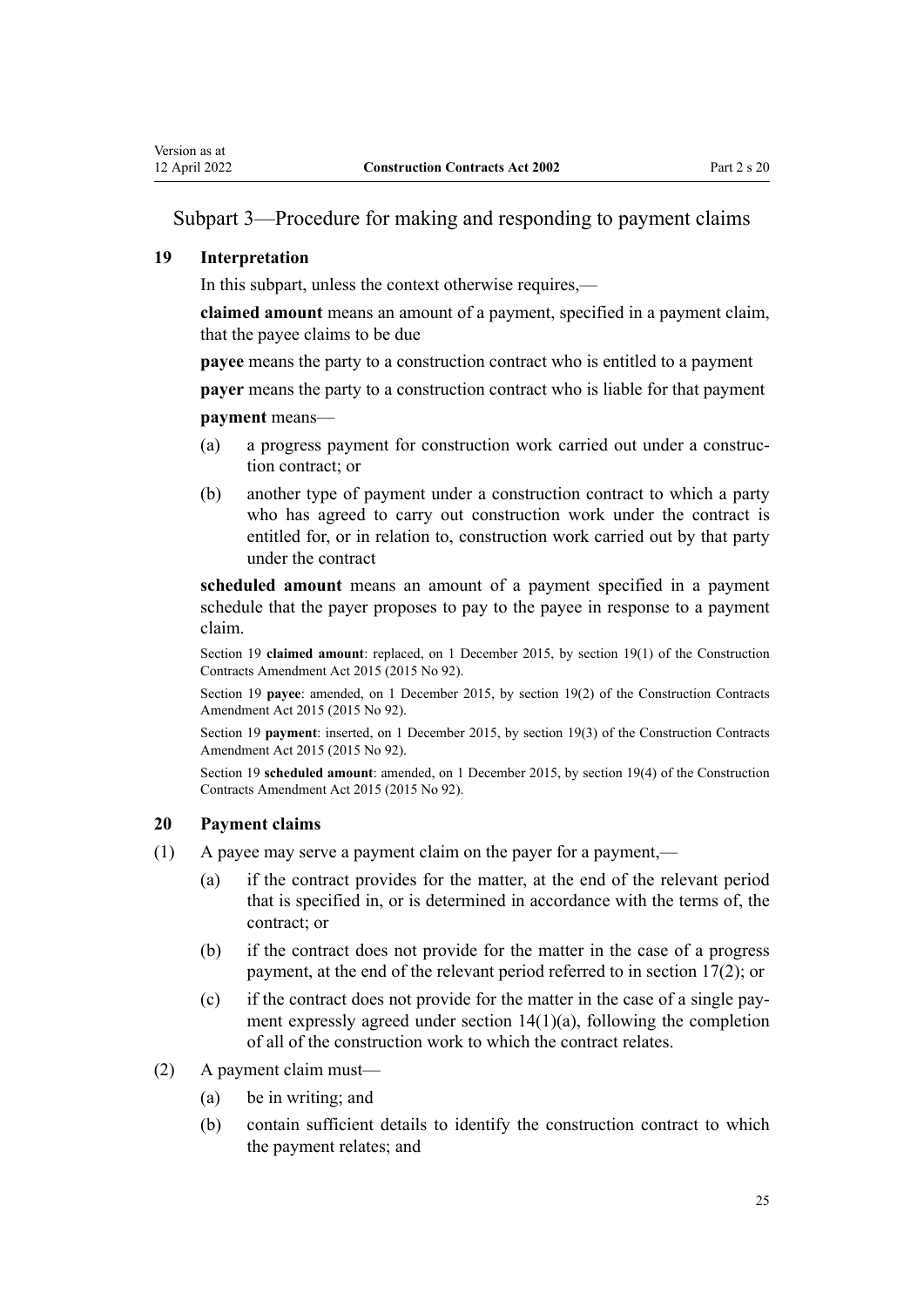- <span id="page-25-0"></span>(c) identify the construction work and the relevant period to which the pay‐ ment relates; and
- (d) state a claimed amount and the due date for payment; and
- (e) indicate the manner in which the payee calculated the claimed amount; and
- (f) state that it is made under this Act.
- (3) A payment claim must be accompanied by—
	- (a) an outline of the process for responding to that claim; and
	- (b) an explanation of the consequences of—
		- (i) not responding to a payment claim; and
		- (ii) not paying the claimed amount, or the scheduled amount, in full (whichever is applicable).
- (4) The matters referred to in subsection  $(3)(a)$  and (b) must—
	- (a) be in writing; and
	- (b) be in the prescribed form (if any).

Section 20(1): amended, on 1 December 2015, by [section 20\(1\)](http://legislation.govt.nz/pdflink.aspx?id=DLM4998144) of the Construction Contracts Amendment Act 2015 (2015 No 92).

Section 20(1)(b): replaced, on 1 December 2015, by [section 20\(2\)](http://legislation.govt.nz/pdflink.aspx?id=DLM4998144) of the Construction Contracts Amendment Act 2015 (2015 No 92).

Section 20(1)(c): inserted, on 1 December 2015, by [section 20\(2\)](http://legislation.govt.nz/pdflink.aspx?id=DLM4998144) of the Construction Contracts Amendment Act 2015 (2015 No 92).

Section 20(2)(b): amended, on 1 December 2015, by [section 20\(3\)](http://legislation.govt.nz/pdflink.aspx?id=DLM4998144) of the Construction Contracts Amendment Act 2015 (2015 No 92).

Section  $20(2)(c)$ : amended, on 1 December 2015, by section  $20(3)$  of the Construction Contracts Amendment Act 2015 (2015 No 92).

Section 20(2)(d): amended, on 1 December 2015, by [section 20\(4\)](http://legislation.govt.nz/pdflink.aspx?id=DLM4998144) of the Construction Contracts Amendment Act 2015 (2015 No 92).

Section 20(3): amended, on 1 December 2015, by [section 20\(5\)](http://legislation.govt.nz/pdflink.aspx?id=DLM4998144) of the Construction Contracts Amendment Act 2015 (2015 No 92).

# **21 Payment schedules**

- (1) A payer may respond to a payment claim by providing a payment schedule to the payee.
- (2) A payment schedule must—
	- (a) be in writing; and
	- (b) identify the payment claim to which it relates; and
	- (c) state a scheduled amount.
- (3) If the scheduled amount is less than the claimed amount, the payment schedule must indicate—
	- (a) the manner in which the payer calculated the scheduled amount; and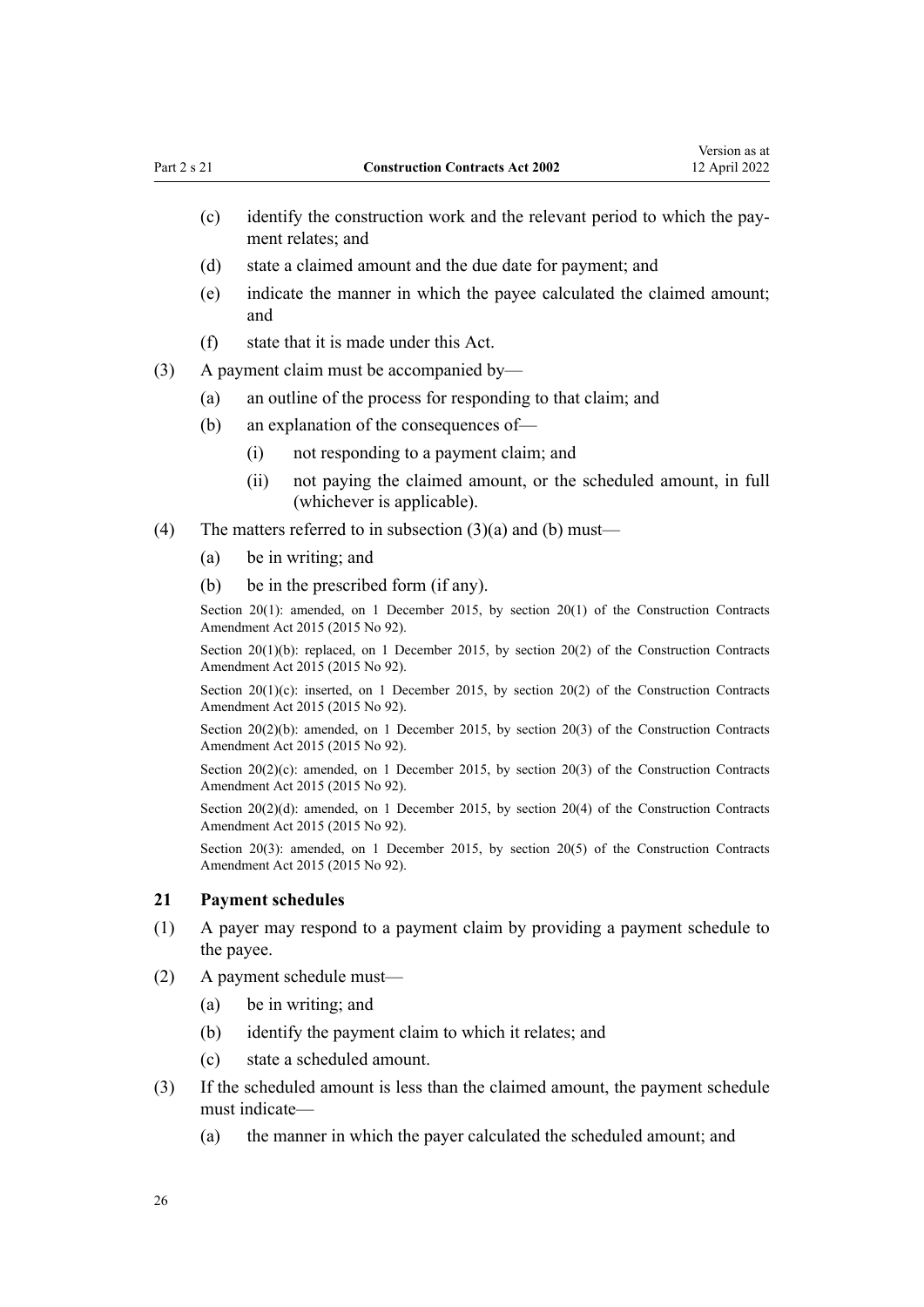- <span id="page-26-0"></span>(b) the payer's reason or reasons for the difference between the scheduled amount and the claimed amount; and
- (c) in a case where the difference is because the payer is withholding pay‐ ment on any basis, the payer's reason or reasons for withholding payment.

Section  $21(2)(c)$ : amended, on 1 December 2015, by [section 21](http://legislation.govt.nz/pdflink.aspx?id=DLM5791710) of the Construction Contracts Amendment Act 2015 (2015 No 92).

# **22 Liability for paying claimed amount**

A payer becomes liable to pay the claimed amount on the due date for the pay‐ ment to which the payment claim relates if—

- (a) a payee serves a payment claim on a payer; and
- (b) the payer does not provide a payment schedule to the payee within—
	- (i) the time required by the relevant construction contract; or
	- (ii) if the contract does not provide for the matter, 20 working days after the payment claim is served.

Section 22: amended, on 1 December 2015, by [section 22](http://legislation.govt.nz/pdflink.aspx?id=DLM6467131) of the Construction Contracts Amendment Act 2015 (2015 No 92).

# **23 Consequences of not paying claimed amount where no payment schedule provided**

- (1) The consequences specified in subsection (2) apply if the payer—
	- (a) becomes liable to pay the claimed amount to the payee under section 22 as a consequence of failing to provide a payment schedule to the payee within the time allowed by section 22(b); and
	- (b) fails to pay the whole, or any part, of the claimed amount on or before the due date for the payment to which the payment claim relates.
- (2) The consequences are that the payee—
	- (a) may recover from the payer, as a debt due to the payee, in any court,—
		- (i) the unpaid portion of the claimed amount; and
		- (ii) the actual and reasonable costs of recovery awarded against the payer by that court; and
	- (b) may serve notice on the payer of the payee's intention to suspend the carrying out of construction work under the construction contract.
- (3) A notice referred to in subsection (2)(b) must state—
	- (a) the ground or grounds on which the proposed suspension is based; and
	- (b) that the notice is given under this Act.
- (4) In any proceedings for the recovery of a debt under this section, the court must not enter judgment in favour of the payee unless it is satisfied that the circumstances referred to in subsection (1) exist.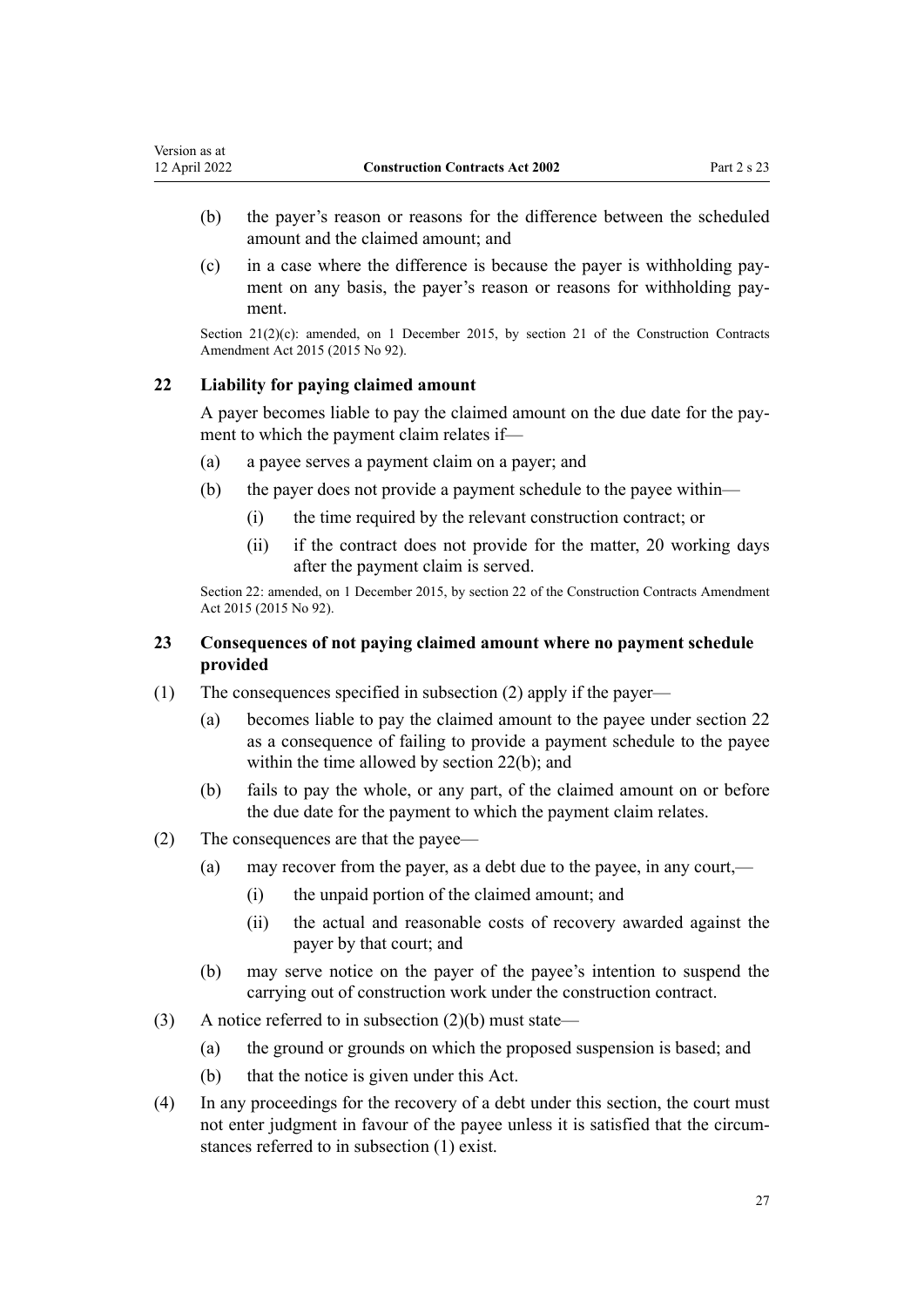<span id="page-27-0"></span>Section 23(1)(b): amended, on 1 December 2015, by [section 23](http://legislation.govt.nz/pdflink.aspx?id=DLM6467132) of the Construction Contracts Amendment Act 2015 (2015 No 92).

# **24 Consequences of not paying scheduled amount in manner indicated by payment schedule**

- (1) The consequences specified in subsection (2) apply if—
	- (a) a payee serves a payment claim on a payer; and
	- (b) the payer provides a payment schedule to the payee within the time allowed by [section 22\(b\)](#page-26-0); and
	- (c) the payment schedule indicates a scheduled amount that the payer propo‐ ses to pay to the payee; and
	- (d) the payer fails to pay the whole, or any part, of the scheduled amount on or before the due date for the payment to which the payment claim relates.
- (2) The consequences are that the payee—
	- (a) may recover from the payer, as a debt due to the payee, in any court,—
		- (i) the unpaid portion of the scheduled amount; and
		- (ii) the actual and reasonable costs of recovery awarded against the payer by that court; and
	- (b) may serve notice on the payer of the payee's intention to suspend the carrying out of construction work under the construction contract.
- (3) A notice referred to in subsection  $(2)(b)$  must state—
	- (a) the ground or grounds on which the proposed suspension is based; and
	- (b) that the notice is given under this Act.
- (4) In any proceedings for the recovery of a debt under this section, the court must not enter judgment in favour of the payee unless it is satisfied that the circumstances referred to in subsection (1) exist.

Section 24(1)(d): amended, on 1 December 2015, by [section 24](http://legislation.govt.nz/pdflink.aspx?id=DLM6467133) of the Construction Contracts Amendment Act 2015 (2015 No 92).

### Subpart 4—Suspension of work

Subpart 4: inserted, on 1 December 2015, by [section 25](http://legislation.govt.nz/pdflink.aspx?id=DLM4998145) of the Construction Contracts Amendment Act 2015 (2015 No 92).

#### **24A Suspension of construction work**

- (1) A party who carries out construction work under a construction contract (**party A**) has the right to suspend work under that contract if—
	- (a) any of the following circumstances applies:
		- (i) a claimed amount is not paid in full by the due date for its pay‐ ment, and no payment schedule has been provided by the party who it is claimed is liable for the payment (**party B**):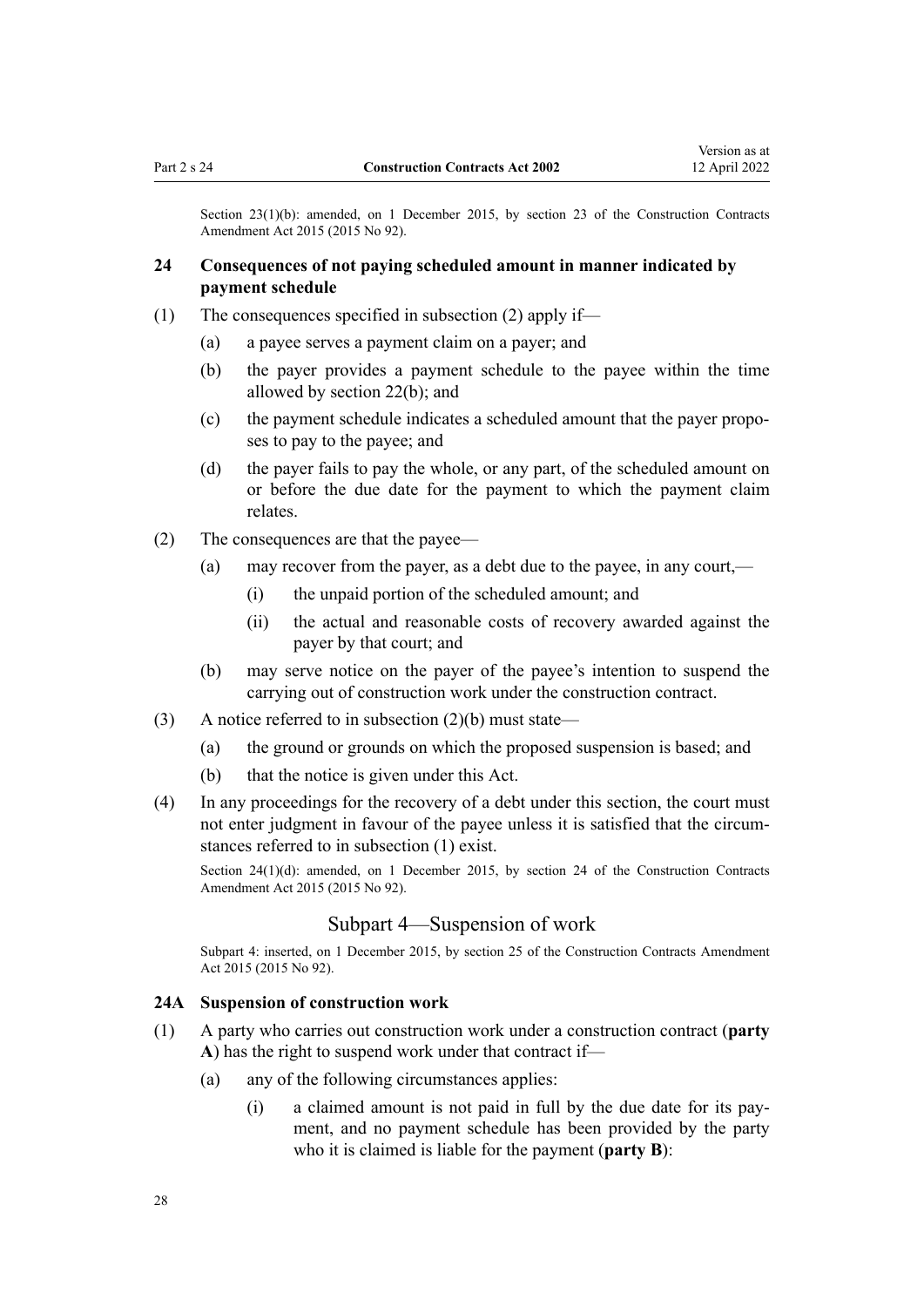- (ii) a scheduled amount is not paid in full by the due date for its pay‐ ment even though a payment schedule given by party B indicates a scheduled amount that party B proposes to pay to party A:
- (iii) party B has not complied with an adjudicator's determination that party B must pay an amount to party A by a particular date; and
- (b) party A has served on party B a notice under section  $23(2)(b)$ ,  $24(2)(b)$ , or [59\(2\)\(b\),](#page-46-0) as the case may be; and
- (c) the amount mentioned in paragraph  $(a)(i)$  or  $(ii)$  is not paid, or the determination mentioned in paragraph  $(a)(iii)$  is not complied with, within 5 working days after the date of that notice.
- (2) If party A exercises the right conferred by subsection (1), party A—
	- (a) is not in breach of the construction contract; and
	- (b) is not liable for any loss or damage suffered by party B, or by any person claiming through party B; and
	- (c) is entitled to an extension of time to complete the contract, but is not entitled solely by reason of this Act to recover any costs incurred as a consequence of the extension of time; and
	- (d) keeps party A's rights under the contract, including any right to terminate the contract; and
	- (e) may at any time lift the suspension, even if the amount has not been paid or the determination has not been complied with.
- (3) To avoid doubt, subsection (2)(c) does not affect party A's rights to recover (whether in an adjudication or otherwise) any costs incurred as a consequence of the extension of time that exist other than solely by reason of this Act, nor does it add anything to those rights.
- (4) If party A exercises the right conferred by subsection (1), the exercise of that right does not—
	- (a) affect any rights that would otherwise have been available to party A under [subpart 3](http://legislation.govt.nz/pdflink.aspx?id=DLM6844093) of Part 2 of the Contract and Commercial Law Act 2017; or
	- (b) enable party B to exercise any rights that may otherwise have been avail‐ able to party B under that subpart as a direct consequence of party A exercising the right conferred by subsection (1).
- (5) The right to suspend work under a construction contract ceases when party B pays the amount in full or complies with the adjudicator's determination.

```
Compare: 2002 No 46 s 72
```
Section 24A: inserted, on 1 December 2015, by [section 25](http://legislation.govt.nz/pdflink.aspx?id=DLM4998145) of the Construction Contracts Amendment Act 2015 (2015 No 92).

Section 24A(4)(a): amended, on 1 September 2017, by [section 347](http://legislation.govt.nz/pdflink.aspx?id=DLM6844761) of the Contract and Commercial Law Act 2017 (2017 No 5).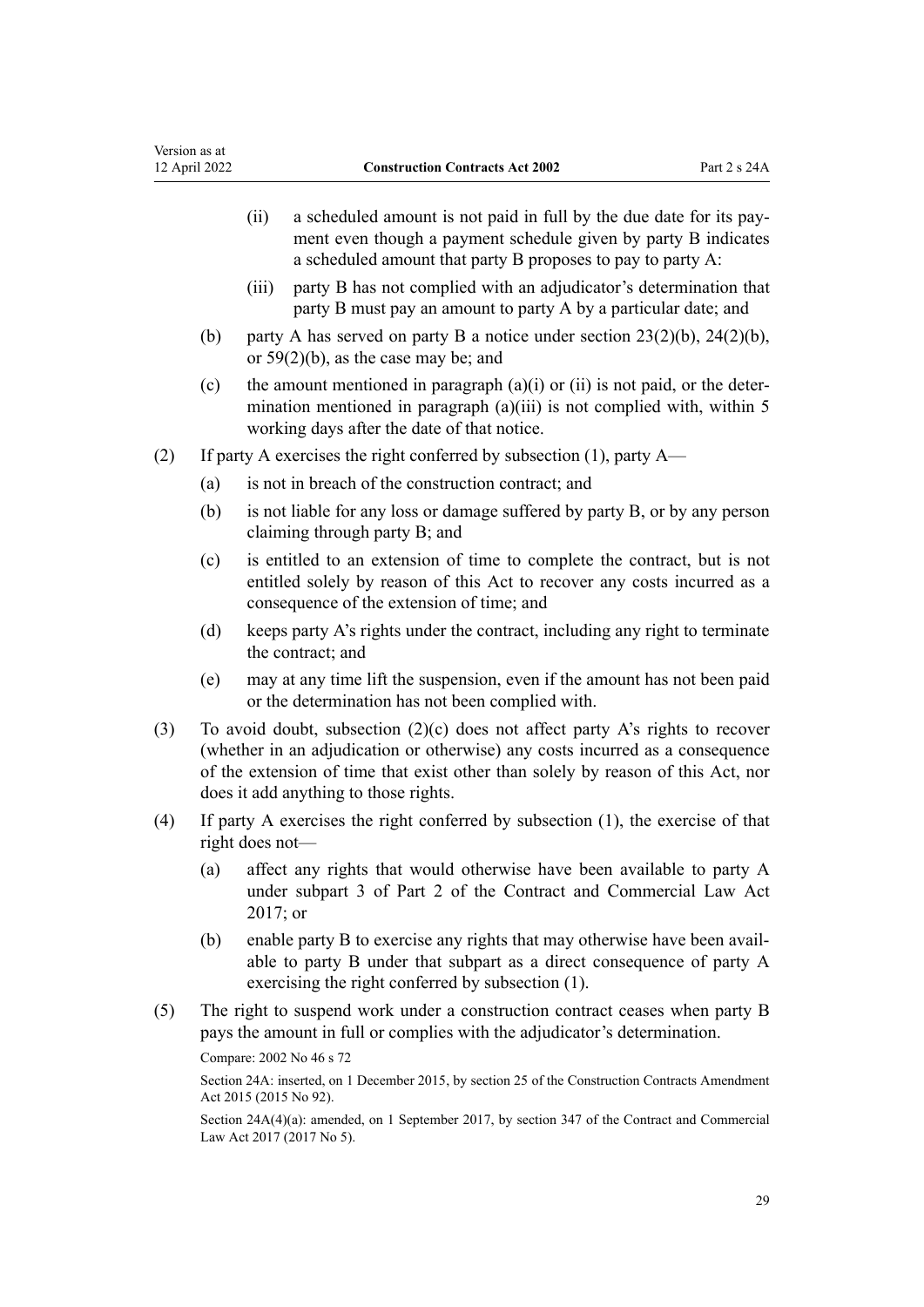<span id="page-29-0"></span>Section 24A(4)(b): amended, on 1 September 2017, by [section 347](http://legislation.govt.nz/pdflink.aspx?id=DLM6844761) of the Contract and Commercial Law Act 2017 (2017 No 5).

# **Part 3 Adjudication of disputes**

# Subpart 1—Preliminary

### **25 Right to refer disputes to adjudication**

- (1) Any party to a construction contract—
	- (a) has the right to refer a dispute to adjudication; and
	- (b) may exercise that right even though the dispute is the subject of proceedings between the same parties in a court or tribunal.
- (2) An example of a dispute is a disagreement between the parties to a construction contract about—
	- (a) whether an amount is payable under the contract (for example, a pro‐ gress payment) or the reasons given for non-payment of that amount; or
	- (b) whether there has been a breach of a term of the contract (including a term implied into the contract under the [Building Act 2004](http://legislation.govt.nz/pdflink.aspx?id=DLM306035) or any other enactment).
- (3) A dispute may not be referred to adjudication without the consent of the parties to the dispute if—
	- (a) the parties to the relevant construction contract have agreed to refer dis‐ putes between them to arbitration; and
	- (b) the arbitration is—
		- (i) an international arbitration as defined in [article 1\(3\)](http://legislation.govt.nz/pdflink.aspx?id=DLM405713) of Schedule 1 of the Arbitration Act 1996; or
		- (ii) covered by the provisions of the Protocol on Arbitration Clauses (1923); or
		- (iii) covered by the provisions of the Convention on the Settlement of Investment Disputes between States and Nationals of Other States and is an arbitration to which the [Arbitration \(International Invest‐](http://legislation.govt.nz/pdflink.aspx?id=DLM32826) [ment Disputes\) Act 1979](http://legislation.govt.nz/pdflink.aspx?id=DLM32826) applies.
- (4) Subsection (3) prevails over subsection (1). Section 25(2): replaced, on 1 December 2015, by [section 26](http://legislation.govt.nz/pdflink.aspx?id=DLM6467134) of the Construction Contracts Amendment Act 2015 (2015 No 92).

### **26 Relationship between Part and other dispute resolution procedures**

(1) To avoid doubt, nothing in this Part prevents the parties to a construction con‐ tract from submitting a dispute to another dispute resolution procedure (for example, to a court or tribunal, or to mediation), whether or not the proceed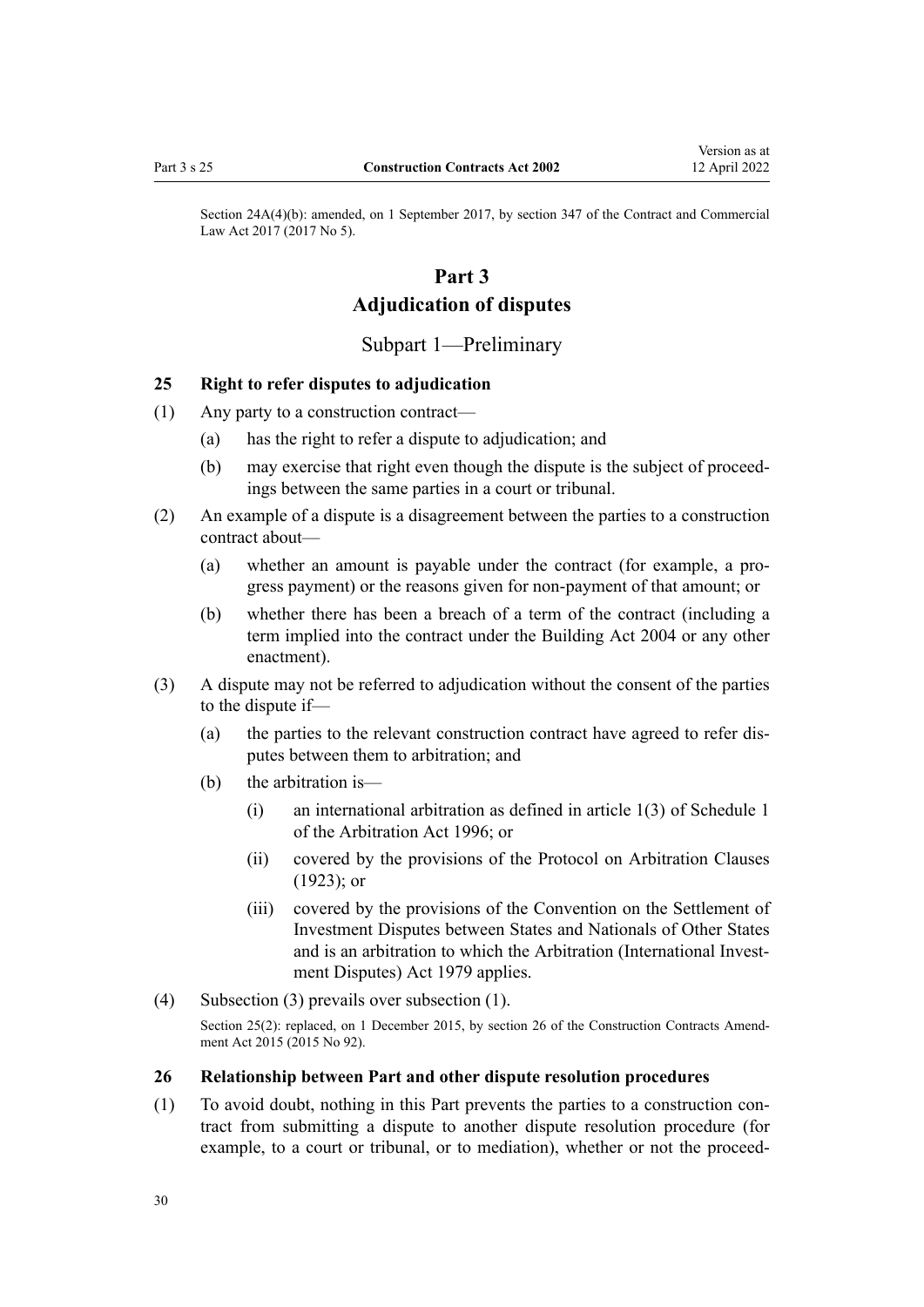<span id="page-30-0"></span>ings for the other dispute resolution procedure take place concurrently with an adjudication.

- (2) If a party to a construction contract submits a dispute to another dispute reso‐ lution procedure while the dispute is the subject of an adjudication, the submis‐ sion to that other dispute resolution procedure does not—
	- (a) bring to an end the adjudication proceedings; or
	- (b) otherwise affect the adjudication.
- (3) An adjudicator must terminate the adjudication proceedings on a dispute if, before the adjudicator determines the dispute, that dispute is determined under another dispute resolution procedure.
- (4) Nothing in any other enactment or rule of law or any contract affects the appli‐ cation of this Part.

Section 26(3): amended, on 1 December 2015, by [section 27](http://legislation.govt.nz/pdflink.aspx?id=DLM4998151) of the Construction Contracts Amendment Act 2015 (2015 No 92).

# **27 Effect of Part on civil proceedings**

- (1) Except as provided in this section, nothing done under, or for the purposes of, this Part affects any civil proceedings arising under a construction contract.
- (2) In any proceedings before a court or tribunal, or before a member under the [Weathertight Homes Resolution Services Act 2006,](http://legislation.govt.nz/pdflink.aspx?id=DLM403529) in relation to any matter arising under a construction contract, the court or tribunal or member—
	- (a) must allow for any amount paid to a party to the contract under, or for the purposes of, this Part in any order or award the court, tribunal, or member makes in those proceedings; and
	- (b) may make any orders that the court, tribunal, or member considers appropriate, having regard to any steps taken by a party to the contract in good faith and in reliance on an adjudicator's determination under this Part (including an order requiring a party to the contract to pay for goods and services supplied by another party to that contract in good faith and in reliance on an adjudicator's determination).

Section 27(1): amended, on 1 December 2015, by [section 28](http://legislation.govt.nz/pdflink.aspx?id=DLM6560053) of the Construction Contracts Amendment Act 2015 (2015 No 92).

Section 27(2): amended, on 1 April 2007, by [section 127\(2\)\(a\)](http://legislation.govt.nz/pdflink.aspx?id=DLM404184) of the Weathertight Homes Resolution Services Act 2006 (2006 No 84).

Section 27(2): amended, on 1 April 2007, by [section 127\(2\)\(b\)](http://legislation.govt.nz/pdflink.aspx?id=DLM404184) of the Weathertight Homes Resolution Services Act 2006 (2006 No 84).

Section 27(2): amended, on 1 April 2007, by [section 127\(2\)\(c\)](http://legislation.govt.nz/pdflink.aspx?id=DLM404184) of the Weathertight Homes Resolution Services Act 2006 (2006 No 84).

Section  $27(2)(a)$ : amended, on 1 April 2007, by section  $127(2)(c)$  of the Weathertight Homes Resolution Services Act 2006 (2006 No 84).

Section 27(2)(b): amended, on 1 April 2007, by section  $127(2)$ (c) of the Weathertight Homes Resolution Services Act 2006 (2006 No 84).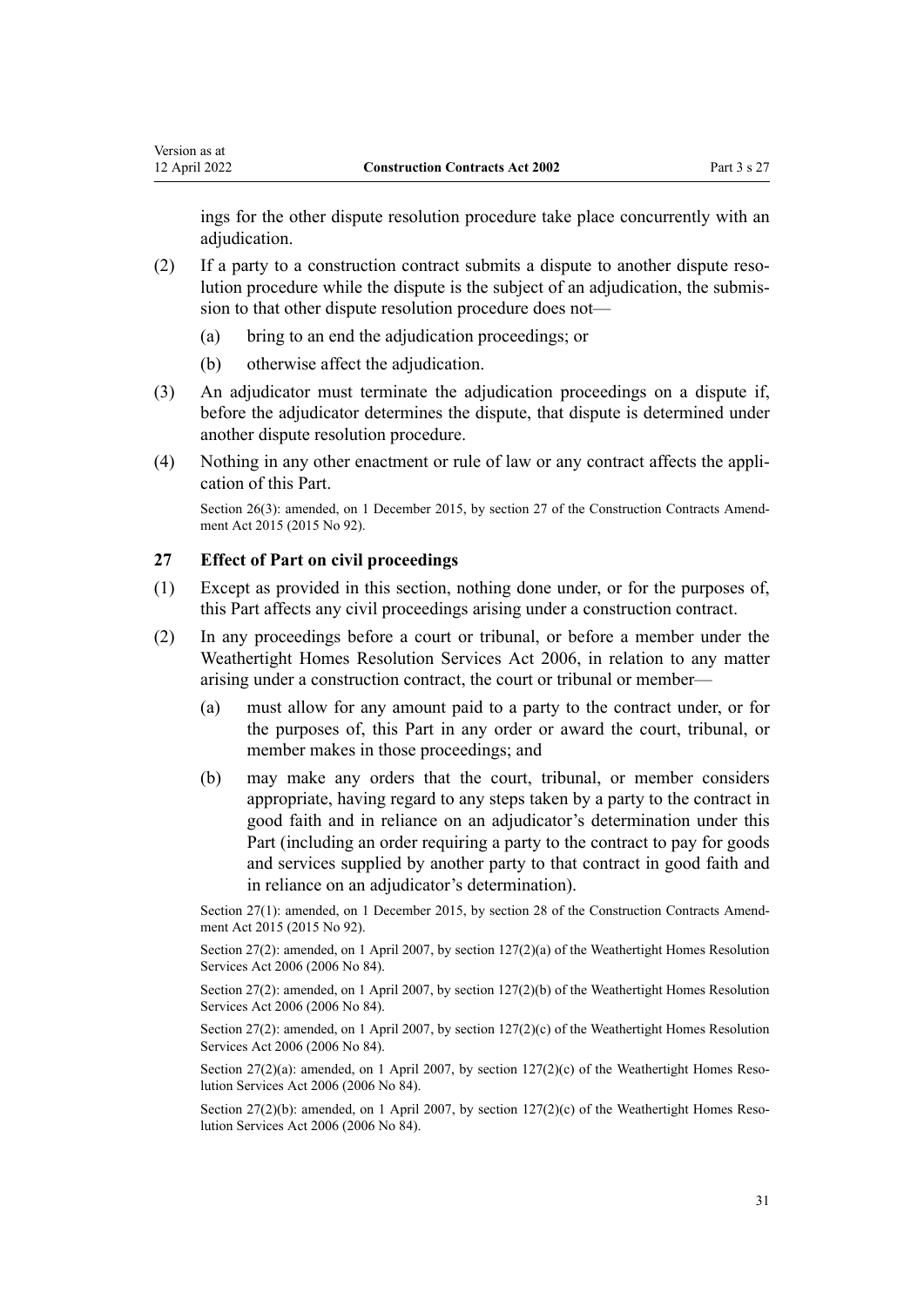# <span id="page-31-0"></span>Subpart 2—Procedure for initiating adjudication and appointing adjudicator

# **28 How to initiate adjudication**

- (1) Adjudication is initiated by a claimant serving written notice of the claimant's intention to refer a dispute for adjudication (the **notice of adjudication**) on—
	- (a) the other party or parties to the construction contract; and
	- (b) the owner if—
		- (i) a determination of an owner's liability is sought under [section](#page-32-0) [30\(a\)](#page-32-0); and
		- (ii) an approval for the issue of a charging order is sought under sec[tion 30\(b\).](#page-32-0)
- (2) The notice of adjudication must state—
	- (a) the date of the notice:
	- (b) the nature and a brief description of the dispute and of the parties involved:
	- (c) details of where and when the dispute arose:
	- (d) the relief or remedy that is sought:
	- (e) whether approval for the issue of a charging order under [section 29](#page-32-0) is being sought:
	- (f) whether a determination of an owner's liability under [section 30\(a\)](#page-32-0) and an approval for the issue of a charging order under section 30(b) are being sought:
	- $(g)$  details sufficient to identify the construction contract to which the dispute relates, including—
		- (i) the names and addresses of the parties to the contract; and
		- (ii) if available, the addresses that the parties have specified for the service of notices.
- (3) A notice of adjudication must also set out prominently, in the prescribed form  $(if any)$ ,—
	- (a) a statement of the respondent's rights and obligations in the adjudication; and
	- (b) a brief explanation of the adjudication process.

Section 28(3): inserted, on 1 December 2015, by [section 29](http://legislation.govt.nz/pdflink.aspx?id=DLM4998152) of the Construction Contracts Amendment Act 2015 (2015 No 92).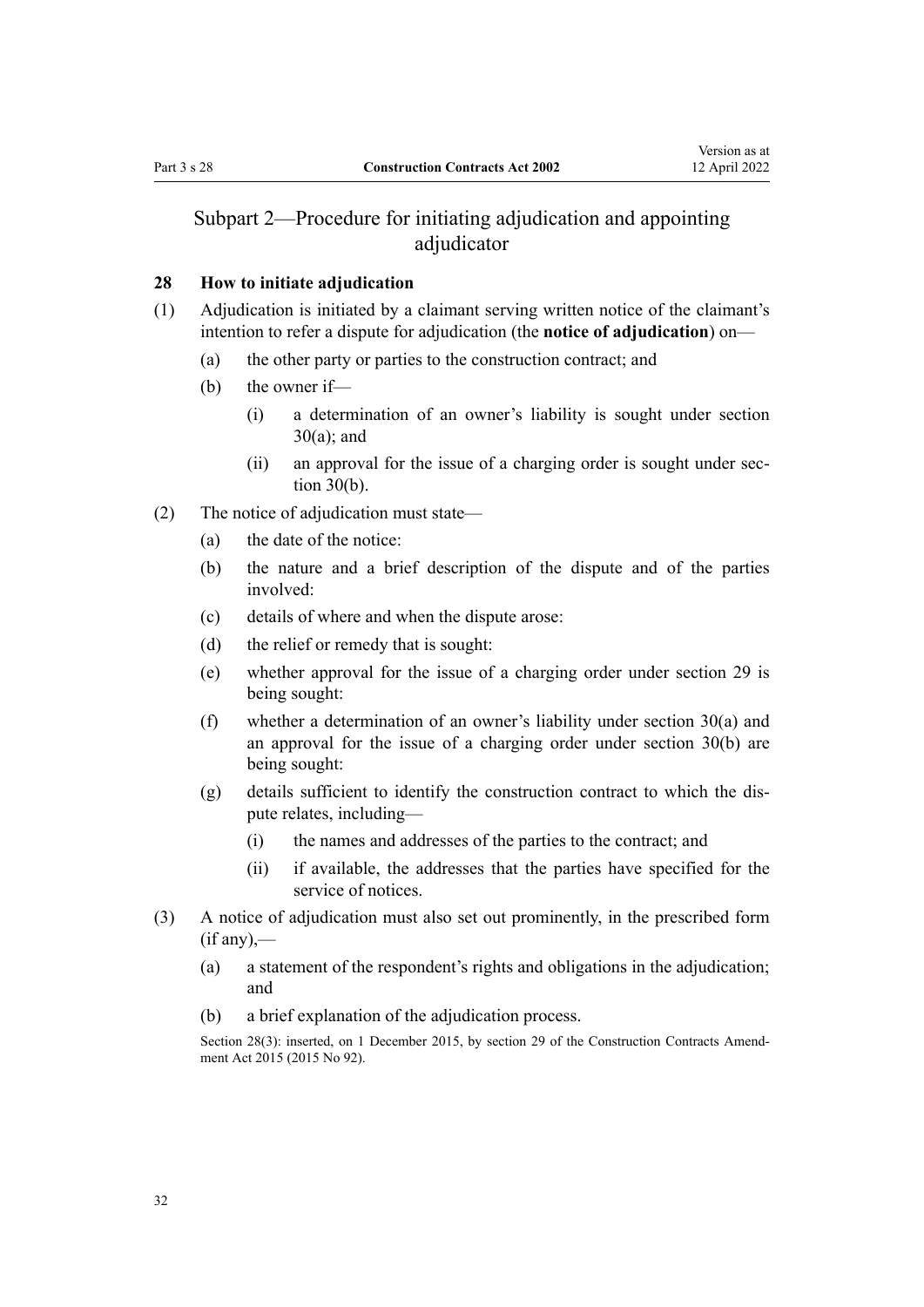# <span id="page-32-0"></span>**29 Claimant may seek approval for issue of charging order in respect of construction site owned by respondent**

A claimant may, in the notice of adjudication, seek the adjudicator's approval for the issue of a charging order in respect of a construction site owned by a respondent.

# **30 Claimant may seek determination of liability of owner who is not respondent**

A claimant may, in the notice of adjudication, seek—

- (a) a determination under [section 50](#page-42-0) that an owner who is not a respondent is jointly and severally liable with the respondent to make a payment to the claimant; and
- (b) approval for the issue of a charging order in respect of the construction site.

# **31 When claimant may not seek approval for issue of charging order**

- (1) A claimant may not seek any of the matters referred to in section 29 or 30 against an owner who is—
	- (a) an individual who is occupying, or intends to occupy, wholly or mainly as a dwellinghouse, the premises that are the subject of a construction contract:
	- (b) a trustee of a family trust, where the premises that are the subject of a construction contract are—
		- (i) owned by the trust; and
		- (ii) occupied, or intended to be occupied, wholly or mainly as a dwellinghouse, by any beneficiary of the trust.
- (2) In this section, **family trust** means a trust that is established primarily to bene‐ fit a natural person for whom the settlor has natural love and affection.

Section 31: replaced, on 1 December 2015, by [section 30](http://legislation.govt.nz/pdflink.aspx?id=DLM4998153) of the Construction Contracts Amendment Act 2015 (2015 No 92).

# **31A Compliance with requirements of Act relating to supply of certain information**

- (1) No notice of adjudication is invalid for any failure to comply strictly with the requirements of section  $28(2)(a)$  to (d) and (g) as long as—
	- (a) the notice is in writing; and
	- (b) the nature of the dispute and the names of the parties involved are stated in the notice; and
	- (c) any non-compliance does not mislead or unjustly affect the interests of the recipient.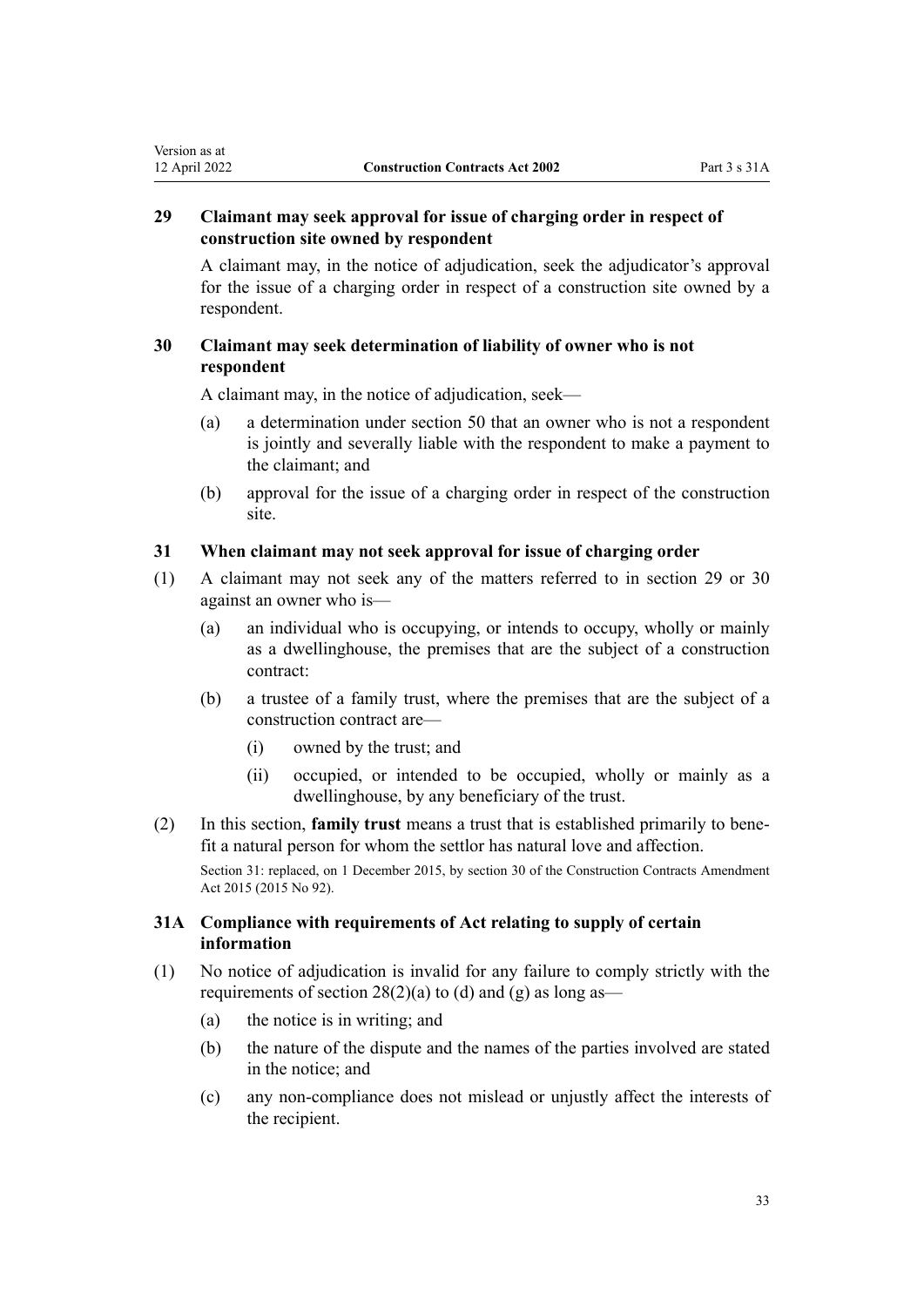Version as at

- <span id="page-33-0"></span>(2) If a notice of adjudication fails, in accordance with section  $28(2)(e)$  or (f), to state whether a charging order is being sought, approval for the issue of a charging order may not be given.
- (3) A notice of adjudication that fails to comply with [section 28\(3\)](#page-31-0) has no effect and—
	- (a) this Part applies as if no notice of adjudication had been served; and
	- (b) the claimant may serve on the respondent a new notice of adjudication that complies with [section 28\(3\)](#page-31-0).
- (4) If a party to an adjudication wishes to provide another party or the adjudicator with copies of, or extracts from, the construction contract but is for any reason unable to do so (for example, in a case where the contract is oral), that party may provide the missing information in the form of a statutory declaration together with any supporting documents that are available.

Compare: 2002 No 46 [s 64](#page-48-0)

Section 31A: inserted, on 1 December 2015, by [section 30](http://legislation.govt.nz/pdflink.aspx?id=DLM4998153) of the Construction Contracts Amendment Act 2015 (2015 No 92).

# **32 Owner who is not respondent is party to adjudication proceedings**

- (1) An owner who is not a respondent—
	- (a) is a party to adjudication proceedings in which the claimant seeks—
		- (i) a determination of that owner's liability under [section 30\(a\);](#page-32-0) and
		- (ii) approval for the issue of a charging order under [section 30\(b\)](#page-32-0); and
	- (b) has all the rights of a party, including (without limitation),—
		- (i) the right to be present at the adjudication proceedings; and
		- (ii) the right to present that owner's case and be heard at those proceedings.
- (2) Unless the context otherwise requires, the following references must be treated as including references to the owner of a construction site (whether or not the owner is also the respondent):
	- (a) a reference to a respondent in [sections 37](#page-36-0), [37A,](#page-37-0) [39,](#page-38-0) [43](#page-39-0), [45](#page-40-0), [46](#page-40-0), and [57;](#page-45-0) and
	- (b) a reference to a party, or the parties, to an, or the, adjudication in this Part or in [section 73.](#page-52-0)

Section 32(2)(a): amended, on 1 December 2015, by [section 31](http://legislation.govt.nz/pdflink.aspx?id=DLM6467135) of the Construction Contracts Amendment Act 2015 (2015 No 92).

# **33 Selection of adjudicator**

- (1) The claimant must, within the time required under subsection  $(2)$ ,—
	- (a) request the person (if any) chosen by agreement between the relevant parties to act as adjudicator; or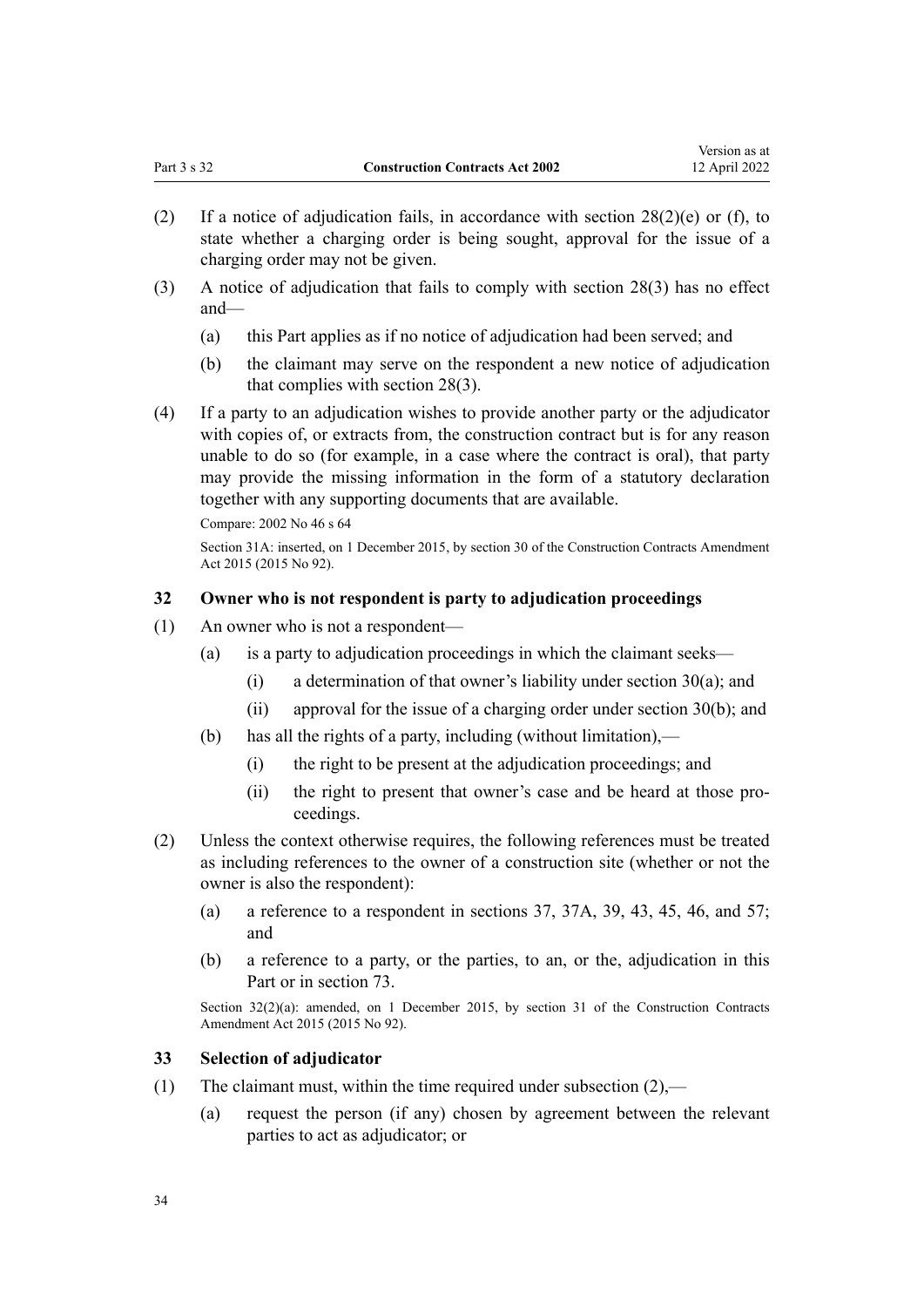- <span id="page-34-0"></span>(b) if the person referred to in paragraph (a) has already indicated that he or she is unwilling or unable to act, request any other person chosen by agreement between the relevant parties to act as adjudicator; or
- (c) if no person is agreed on, request a nominating body chosen by agree‐ ment between the relevant parties to select a person to act as adjudicator; or
- (d) if the persons referred to in paragraphs (a) and (b) are unwilling or unable to act, and paragraph (c) does not apply, request an authorised nominating authority chosen by the claimant to select a person to act as adjudicator.
- (2) The time required is,—
	- (a) for the purposes of subsection  $(1)(a)$  and  $(b)$ , as soon as practicable after the notice of adjudication has been served; and
	- (b) for the purposes of subsection  $(1)(c)$ , 5 working days after the notice of adjudication has been served or any further period that the parties may agree; and
	- (c) for the purposes of subsection  $(1)(d)$ , 2 to 5 working days after the notice of adjudication has been served or any further period that the parties may agree.
- (3) An agreement about the choice of an adjudicator or a nominating body or an authorised nominating authority is not binding on the parties to the adjudication if that agreement was made (whether under the relevant construction contract or otherwise) before the dispute between them arose.
- (4) It is the duty of a nominating body or, as the case may be, an authorised nomin‐ ating authority to select a person and to request that person to act as adjudicator as soon as practicable.
- (5) A request made under this section must—
	- (a) be in writing; and
	- (b) be accompanied by a copy of the notice of adjudication; and
	- (c) state that it is made under this Act.

Section 33(2)(b): replaced, on 1 December 2015, by [section 32](http://legislation.govt.nz/pdflink.aspx?id=DLM5791711) of the Construction Contracts Amendment Act 2015 (2015 No 92).

Section  $33(2)(c)$ : inserted, on 1 December 2015, by [section 32](http://legislation.govt.nz/pdflink.aspx?id=DLM5791711) of the Construction Contracts Amendment Act 2015 (2015 No 92).

# **34 Eligibility criteria for adjudicators**

- (1) A person is eligible to be an adjudicator in relation to a construction contract if the person meets the requirements relating to qualifications, expertise, and experience as may be prescribed (if any).
- (2) A person is not eligible to be an adjudicator in relation to a construction con‐ tract to which the person is a party.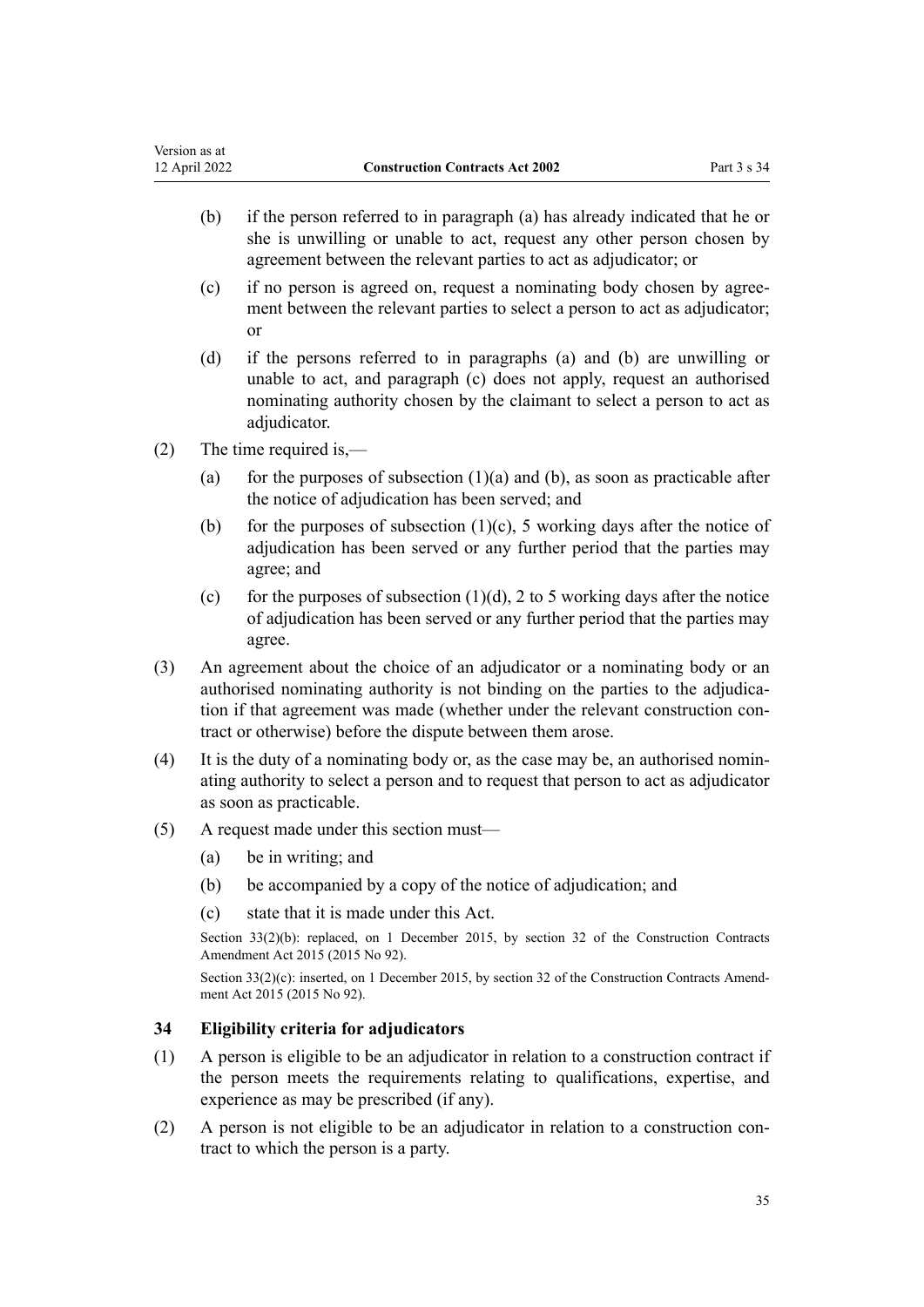- <span id="page-35-0"></span>(3) A person—
	- (a) must disclose to the parties to the adjudication and, as the case may be, the nominating body or the authorised nominating authority, any conflict of interest (whether financial or otherwise); and
	- (b) must not act as an adjudicator in that dispute unless all of the parties to the adjudication agree.

### **35 Appointment of adjudicator**

- (1) A person requested to act as an adjudicator in accordance with [section 33](#page-33-0) must, within 2 working days of receiving the request, indicate whether he or she is willing and able to act in that capacity.
- (2) If the person is willing and able to act as an adjudicator, he or she must serve a notice of acceptance (a **notice of acceptance**) on the parties to the adjudication and, as the case may be, the nominating body or the authorised nominating authority.
- (3) However, if the person has a conflict of interest, he or she must not serve a notice of acceptance under subsection (2) until the parties have confirmed (whether orally or in writing) that they agree to the person acting as an adjudi‐ cator.
- (4) *[Repealed]*
- (5) *[Repealed]*
- (6) A person is appointed as an adjudicator to determine the dispute on serving a notice of acceptance that complies with section 35A.

Section 35(2): amended, on 1 December 2015, by [section 33\(1\)](http://legislation.govt.nz/pdflink.aspx?id=DLM4998157) of the Construction Contracts Amendment Act 2015 (2015 No 92).

Section 35(4): repealed, on 1 December 2015, by [section 33\(2\)](http://legislation.govt.nz/pdflink.aspx?id=DLM4998157) of the Construction Contracts Amendment Act 2015 (2015 No 92).

Section 35(5): repealed, on 1 December 2015, by [section 33\(2\)](http://legislation.govt.nz/pdflink.aspx?id=DLM4998157) of the Construction Contracts Amendment Act 2015 (2015 No 92).

Section 35(6): amended, on 1 December 2015, by [section 33\(3\)](http://legislation.govt.nz/pdflink.aspx?id=DLM4998157) of the Construction Contracts Amendment Act 2015 (2015 No 92).

#### **35A Notice of acceptance**

- (1) A notice of acceptance must be in the form (if any) prescribed in regulations made under this Act.
- $(2)$  A notice of acceptance that fails to confirm that the adjudicator meets the eligibility criteria for adjudicators under [section 34](#page-34-0) has no effect.

Section 35A: inserted, on 1 December 2015, by [section 34](http://legislation.govt.nz/pdflink.aspx?id=DLM5791712) of the Construction Contracts Amendment Act 2015 (2015 No 92).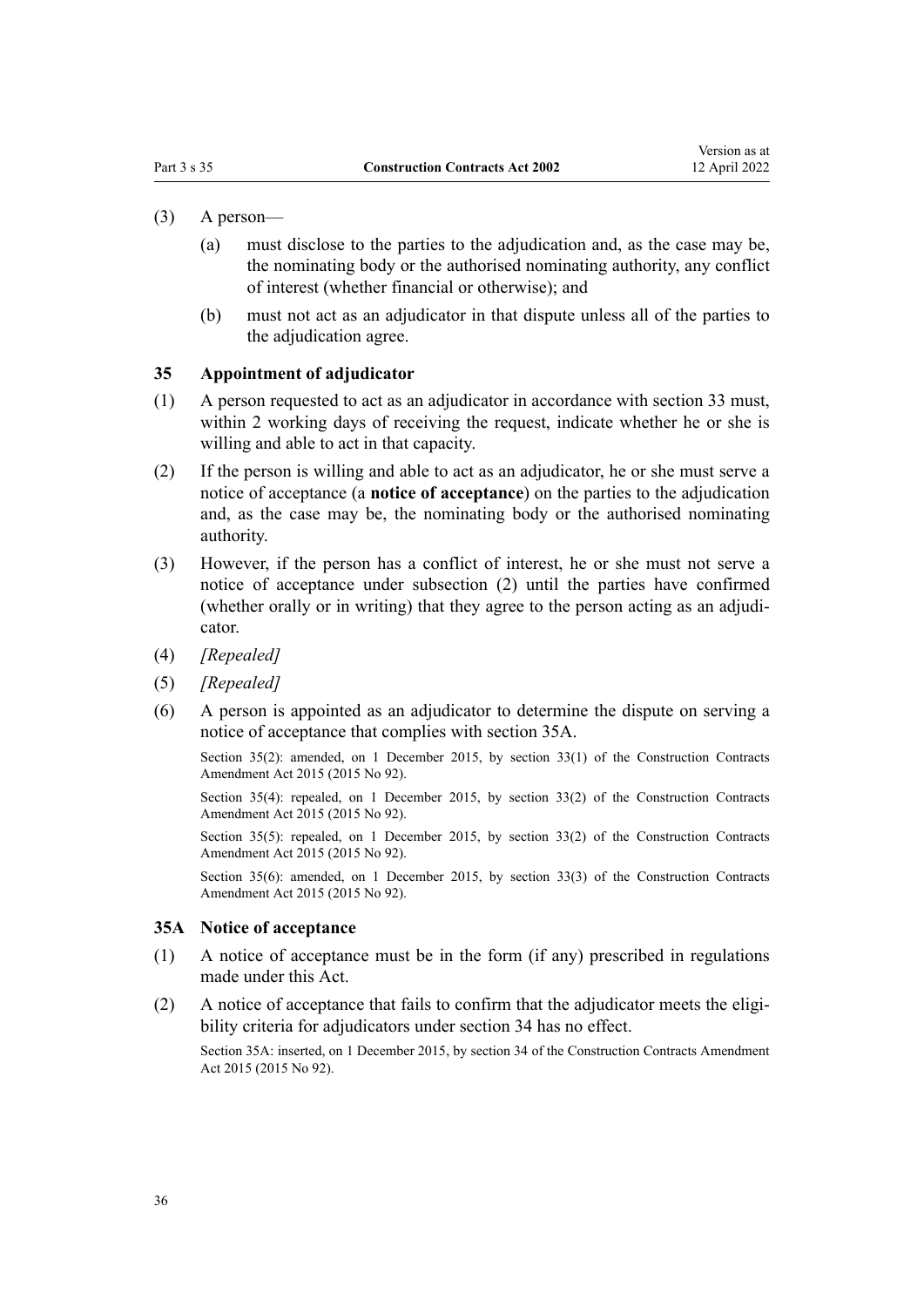# <span id="page-36-0"></span>**36 Referral of dispute to adjudicator**

- (1) After an adjudicator has been appointed, the claimant must, within 5 working days of receiving the adjudicator's notice of acceptance, refer the dispute in writing (the **adjudication claim**) to the adjudicator.
- (2) The adjudication claim—
	- (a) must specify the nature or the grounds of the dispute and, to the extent that it remains relevant, be accompanied by a copy of the notice of adjudication; and
	- (b) may be accompanied by any other documents.
- (3) The claimant must serve a copy of the adjudication claim and any accompany‐ ing documents on every other party to the adjudication either before or immediately after they are served on the adjudicator.

### **37 Response to adjudication claim**

- (1) A respondent may serve a written response to the adjudication claim on the adiudicator-
	- (a) within 5 working days after receiving that claim or the adjudicator's notice of acceptance (whichever is the later); or
	- (b) within any further time that the parties to the adjudication agree; or
	- (c) within any further time that the adjudicator allows.
- (2) The response may be accompanied by any other documents.
- (3) The respondent must serve a copy of the response and any accompanying documents on the claimant and every other party to the adjudication either before or immediately after they are served on the adjudicator.
- (4) Subsection (5) applies if, before the end of the period referred to in subsection (1)(a), the respondent requests additional time to serve a written response.
- (5) For the purpose of subsection  $(1)(c)$ , an adjudicator—
	- (a) must allow the respondent additional time to serve a written response if the adjudicator considers it necessary—
		- (i) having regard to the size or complexity of the claim; or
		- (ii) because, in the adjudicator's opinion, the claim has been served with undue haste and, as a result, the respondent has had insufficient time to prepare his or her response:
	- (b) may allow the respondent additional time to serve a written response if the adjudicator considers that additional time is reasonably required for any reason.

Section 37(1): replaced, on 1 December 2015, by [section 35\(1\)](http://legislation.govt.nz/pdflink.aspx?id=DLM4998160) of the Construction Contracts Amendment Act 2015 (2015 No 92).

Section 37(4): inserted, on 1 December 2015, by [section 35\(2\)](http://legislation.govt.nz/pdflink.aspx?id=DLM4998160) of the Construction Contracts Amendment Act 2015 (2015 No 92).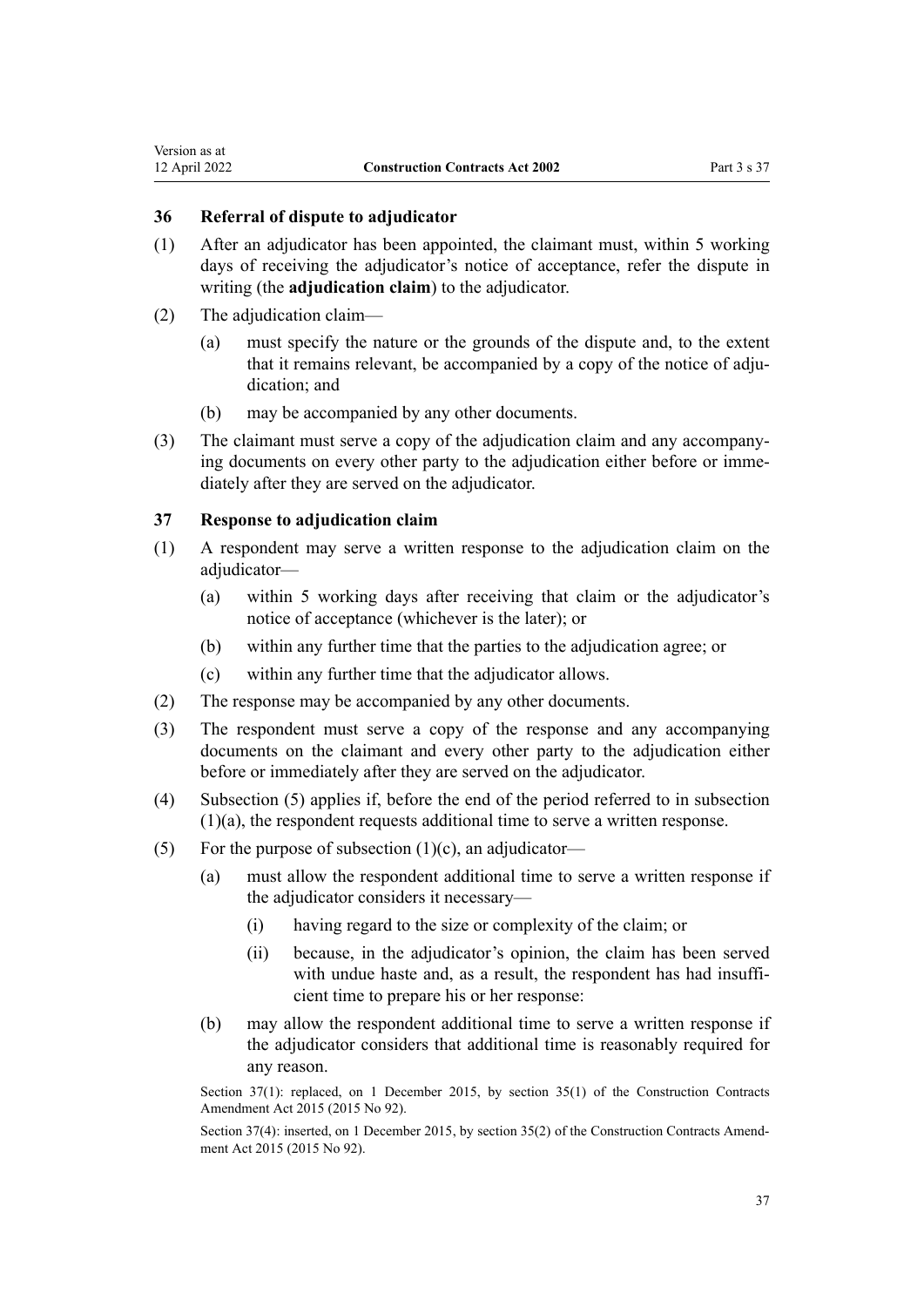<span id="page-37-0"></span>Section 37(5): inserted, on 1 December 2015, by [section 35\(2\)](http://legislation.govt.nz/pdflink.aspx?id=DLM4998160) of the Construction Contracts Amendment Act 2015 (2015 No 92).

#### **37A Reply to response to adjudication claim**

- (1) A claimant may serve on the adjudicator a written reply to the response under section  $37(1)$ .
- (2) The claimant's written reply must be served within 5 working days after a copy of the response is served on the claimant under [section 37\(3\)](#page-36-0).
- (3) The claimant must serve a copy of the reply and any accompanying documents on the respondent and every other party to the adjudication either before or immediately after they are served on the adjudicator.
- (4) An adjudicator who receives a claimant's written reply under subsection (1) may—
	- (a) refuse to consider any new material or issues raised in the reply:
	- (b) allow the respondent up to 2 working days to serve a rejoinder to the claimant's reply.

Section 37A: inserted, on 1 December 2015, by [section 36](http://legislation.govt.nz/pdflink.aspx?id=DLM5791714) of the Construction Contracts Amendment Act 2015 (2015 No 92).

# Subpart 3—Conduct of adjudication proceedings

# **38 Jurisdiction of adjudicators**

- (1) An adjudicator's jurisdiction in relation to any dispute that has been referred to adjudication is limited to determining—
	- (a) the matters referred to in sections  $48, 49(1)(c)$ , and  $50(1)(c)$ ; and
	- (b) any other matters that are of a consequential or ancillary nature necessary to exercise or complete the exercise of the jurisdiction conferred by paragraph (a).
- (2) However, the parties to an adjudication may, at any time, by written agreement, extend the jurisdiction of an adjudicator to determine any matters in addition to those mentioned in subsection (1).

# **38A Special provisions for adjudication if approval for charging order sought by claimant**

An adjudication in which the claimant seeks approval for the issue of a charging order in respect of a construction site must be conducted by an adjudicator who—

- (a) is nominated for the purpose by an authorised nominating authority; and
- (b) has the specific additional qualifications, expertise, and experience that may be prescribed for the purposes of this section (if any).

Compare: 2002 No 46 [s 63](#page-47-0)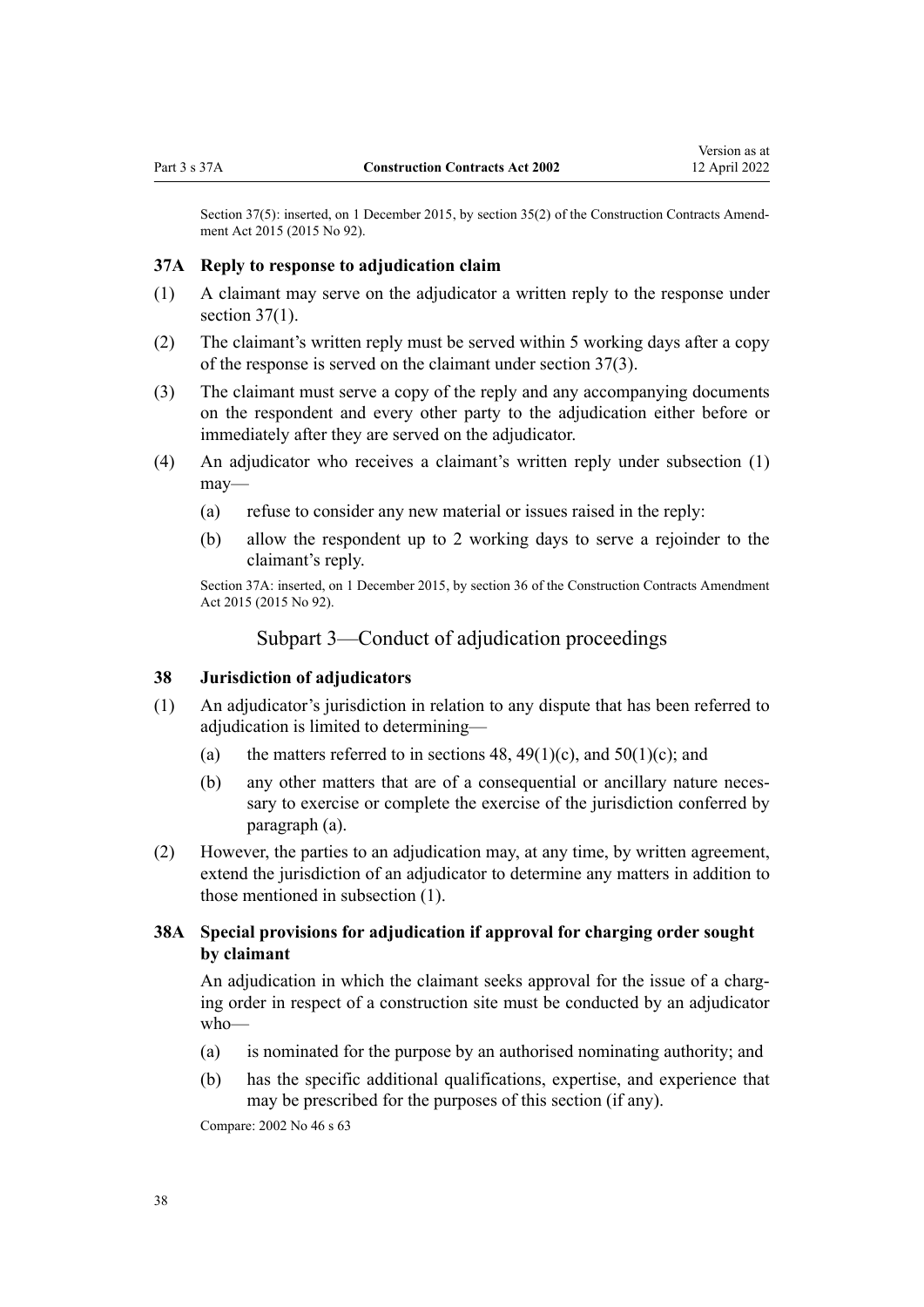<span id="page-38-0"></span>Section 38A: inserted, on 1 December 2015, by [section 37](http://legislation.govt.nz/pdflink.aspx?id=DLM4998161) of the Construction Contracts Amendment Act 2015 (2015 No 92).

# **38B Parties may be represented at adjudication proceedings**

- (1) Any party to a dispute that has been referred to adjudication may be represen‐ ted by the representatives (whether legally qualified or not) that the party considers appropriate.
- (2) Subsection (1) is subject to the adjudicator's power to direct that the number of representatives present at a conference of the parties is to be limited to allow for the efficient conduct of proceedings.

```
Compare: 2002 No 46 s 67
```
Section 38B: inserted, on 1 December 2015, by [section 37](http://legislation.govt.nz/pdflink.aspx?id=DLM4998161) of the Construction Contracts Amendment Act 2015 (2015 No 92).

# **39 Withdrawal of adjudication proceedings**

An adjudication claim may be withdrawn if—

- (a) the claimant serves written notice of withdrawal on the adjudicator, unless the respondent objects to the withdrawal and the adjudicator recognises a legitimate interest on the respondent's part in obtaining a determination in respect of the dispute; or
- (b) the parties agree on the withdrawal.

# **40 Consolidation of adjudication proceedings**

If 2 or more adjudication proceedings are pending, the adjudicator may, with the written consent of all of the parties to those adjudication proceedings, determine those adjudication proceedings at the same time.

# **41 Duties of adjudicator**

An adjudicator must—

- (a) act independently, impartially, and in a timely manner; and
- (b) avoid incurring unnecessary expense; and
- (c) comply with the principles of natural justice; and
- (d) disclose any conflict of interest to the parties to an adjudication; and
- (e) if paragraph (d) applies, resign from office unless those parties agree otherwise.

# **42 Powers of adjudicator**

- (1) An adjudicator may—
	- (a) conduct the adjudication in any manner that he or she thinks fit; and
	- (b) request further written submissions from the parties to the adjudication, but must give the relevant parties an opportunity to comment on those submissions; and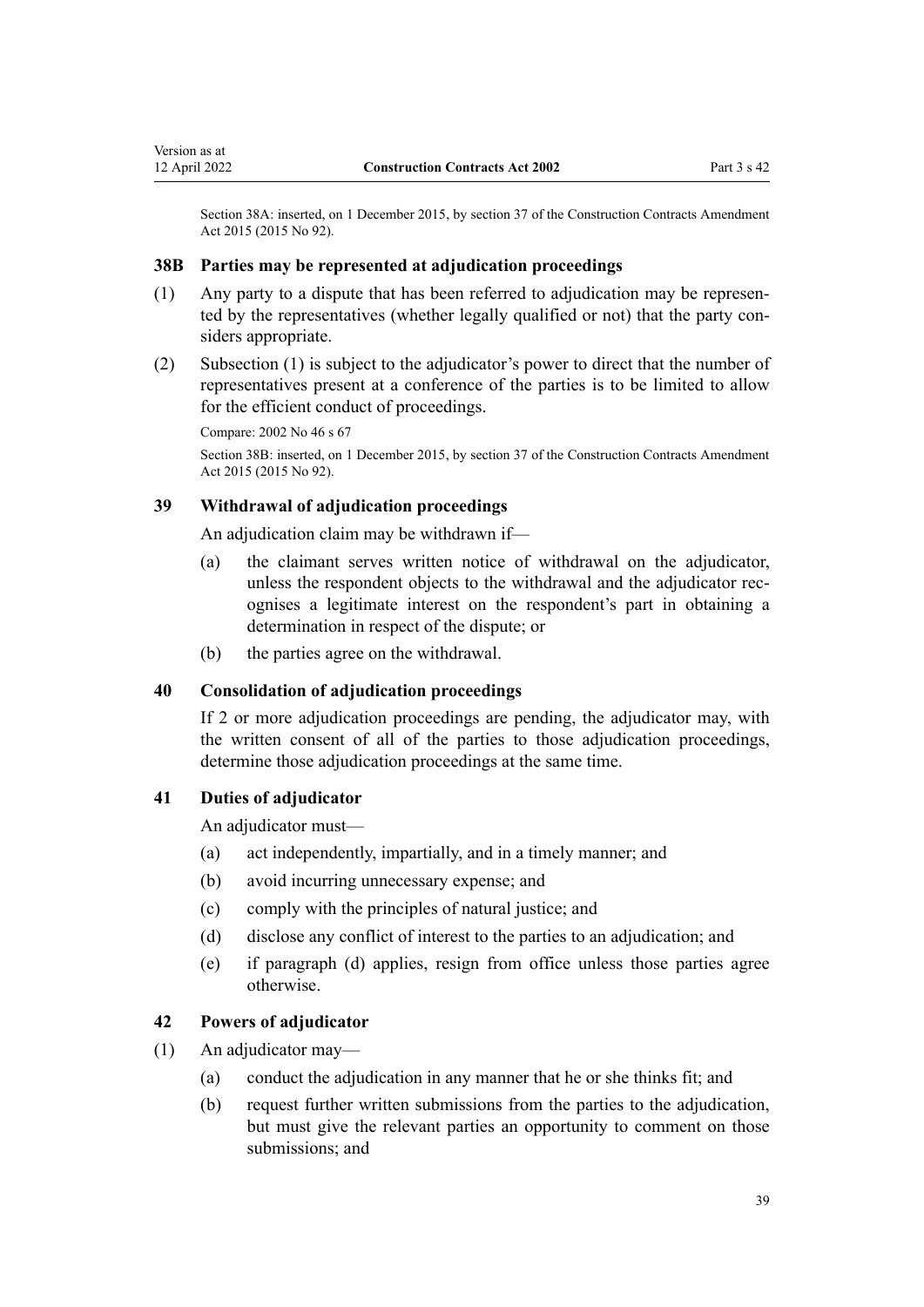- <span id="page-39-0"></span>(c) request the parties to the adjudication to provide copies of any documents that he or she may reasonably require; and
- (d) set deadlines for further submissions and comments by the parties; and
- (e) appoint an expert adviser to report on specific issues (as long as the par‐ ties are notified before the appointment is made); and
- (f) call a conference of the parties; and
- (g) carry out an inspection of any construction work or any other thing to which the dispute relates (as long as the consent of the owner or occupier is obtained before entry to any land or premises is made and, if the owner or occupier is a party to the adjudication, that party's consent must not be unreasonably withheld); and
- (h) request the parties to do any other thing during the course of an adjudication that he or she considers may reasonably be required to enable the effective and complete determination of the questions that have arisen in the adjudication; and
- (i) issue any other reasonable directions that relate to the conduct of the adjudication.
- (2) The parties to the adjudication must comply with any request or direction of the adjudicator made or given in accordance with this section.

# **43 When adjudicator's powers not affected**

The adjudicator's power to determine a dispute is not affected by the failure of—

- (a) the respondent to serve a response on the claimant under [section 37](#page-36-0); or
- (b) any of the parties to—
	- (i) make a submission or comment within the time allowed; or
	- (ii) provide specified information within the time allowed; or
	- (iii) comply with the adjudicator's call for a conference of the parties; or
	- (iv) do any other thing that the adjudicator requests or directs.

# **44 Adjudicator may draw inferences and determine dispute based on available information**

If any failure of the kind referred to in section 43 occurs in an adjudication, the adjudicator may—

- (a) draw any inferences from that failure that he or she thinks fit; and
- (b) determine the dispute on the basis of the information available to him or her; and
- (c) give any weight that he or she thinks fit to any information provided out‐ side any period that he or she requested or directed.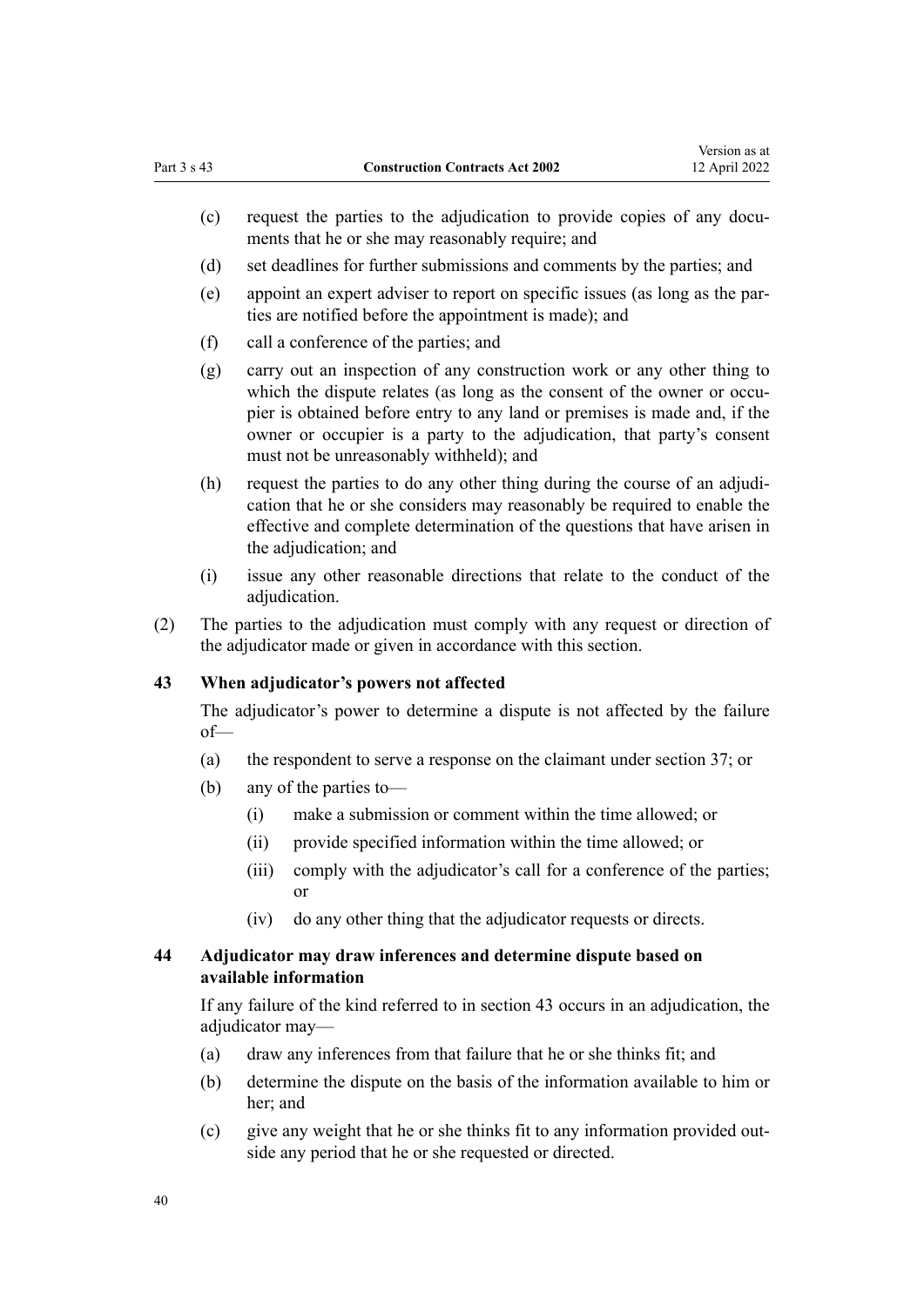# Subpart 4—Adjudicator's determination

### <span id="page-40-0"></span>**45 Adjudicator's determination: matters to be considered**

In determining a dispute, an adjudicator must consider only the following matters:

- (a) the provisions of this Act:
- (b) the provisions of the construction contract to which the dispute relates:
- (c) the adjudication claim referred to in [section 36](#page-36-0) and the claimant's writ‐ ten reply (if any) referred to in [section 37A,](#page-37-0) together with all submis‐ sions (including relevant documentation) that have been made by the claimant:
- (d) the respondent's response (if any) referred to in [section 37](#page-36-0) and the respondent's rejoinder (if any) referred to in [section 37A\(4\)\(b\),](#page-37-0) together with all submissions (including relevant documentation) that have been made by the respondent:
- (e) the report of the experts appointed to advise on specific issues (if any):
- (f) the results of any inspection carried out by the adjudicator:
- (g) any other matters that the adjudicator reasonably considers to be rele‐ vant.

Section 45(c): amended, on 1 December 2015, by [section 38\(1\)](http://legislation.govt.nz/pdflink.aspx?id=DLM6467136) of the Construction Contracts Amendment Act 2015 (2015 No 92).

Section 45(d): amended, on 1 December 2015, by [section 38\(2\)](http://legislation.govt.nz/pdflink.aspx?id=DLM6467136) of the Construction Contracts Amendment Act 2015 (2015 No 92).

#### **46 Adjudicator's determination: timing**

- (1) An adjudicator—
	- (a) must not determine a dispute until after the end of the period referred to in section  $37(1)$  within which the respondent may serve on the adjudicator a written response to an adjudication claim; and
	- (b) must not determine a dispute having regard to that response unless it was served on the adjudicator before the end of that period.
- (2) An adjudicator must determine a dispute—
	- (a) within 20 working days after the end of the period referred to in [section](#page-36-0) [37\(1\)](#page-36-0) during which the respondent may serve on the adjudicator a writ‐ ten response to an adjudication claim; or
	- (b) within 30 working days after the end of the period referred to in that section if the adjudicator considers that, even though the parties to the adjudication do not agree, further time for the determination of the dispute is reasonably required; or
	- (c) within any further time that the parties to the adjudication agree.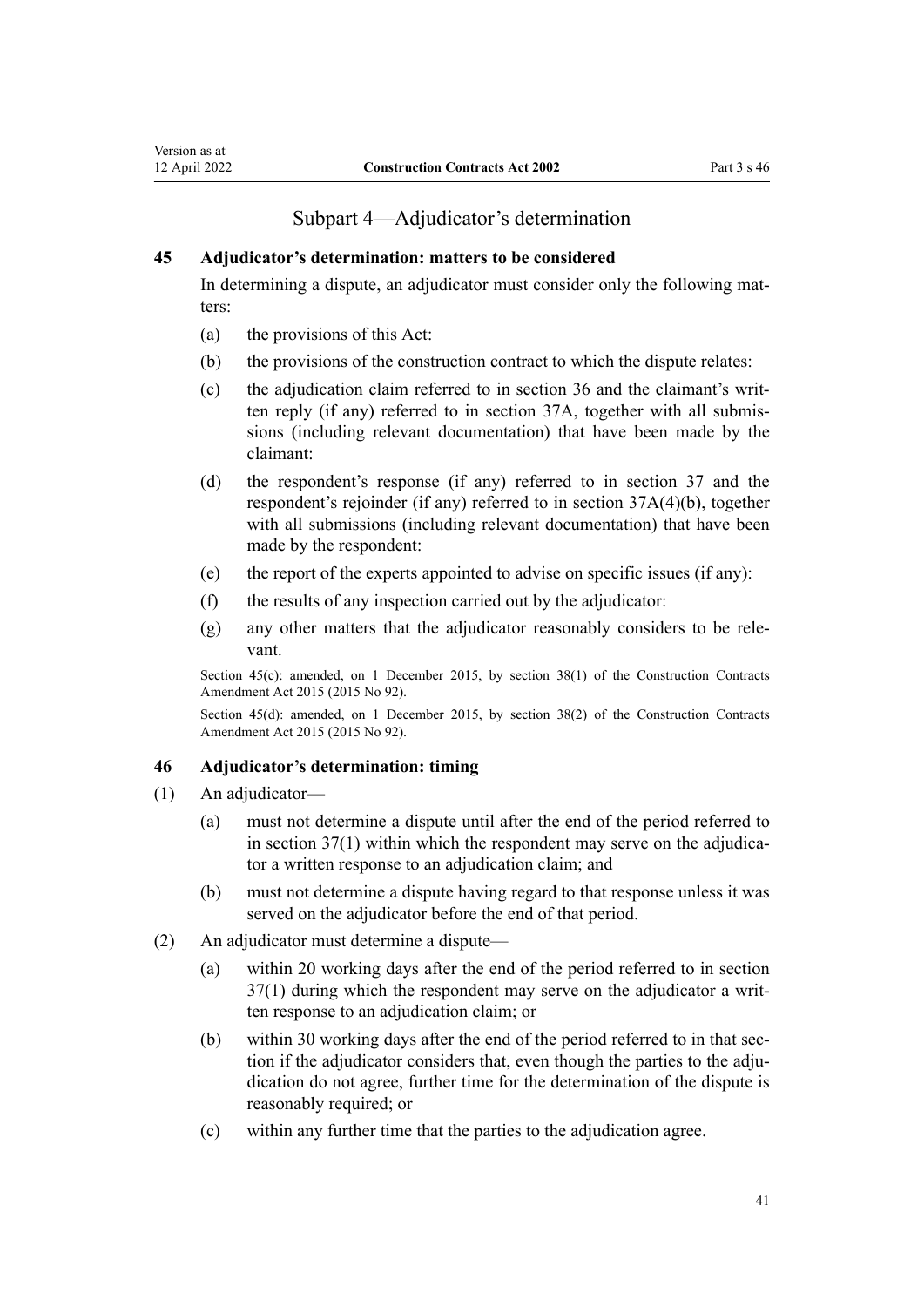- <span id="page-41-0"></span>(3) An adjudicator must give a copy of the determination to every party to the adjudication as soon as practicable after making a determination.
- (4) Subsection (3) is subject to [section 57\(6\)](#page-45-0).

#### **47 Adjudicator's determination: form**

- (1) An adjudicator's determination—
	- (a) must be in the prescribed form (if any); or
	- (b) if there is no prescribed form,—
		- (i) must be in writing; and
		- (ia) must be dated; and
		- (ii) must contain the reasons for the determination (unless the parties to the adjudication, by written agreement, indicate that the requirement for the adjudicator to give reasons may be dispensed with); and
		- (iii) must include a statement setting out the consequences for the defendant if the defendant takes no steps in relation to an application from the plaintiff to enforce the adjudicator's determination by entry as a judgment.
- (2) A failure to comply with subsection (1) does not affect the validity of an adju‐ dicator's determination.
- (3) Within 2 working days after the date on which a copy of the determination is given to the parties to the adjudication under [section 46\(3\)](#page-40-0), an adjudicator may, on his or her own initiative, correct in the determination any errors in computa‐ tion or any clerical or typographical errors or any errors of a similar nature.

Section 47(1)(b)(ia): inserted, on 1 December 2015, by [section 39\(1\)](http://legislation.govt.nz/pdflink.aspx?id=DLM4998164) of the Construction Contracts Amendment Act 2015 (2015 No 92).

Section 47(1)(b)(iii): amended, on 1 December 2015, by [section 39\(2\)](http://legislation.govt.nz/pdflink.aspx?id=DLM4998164) of the Construction Contracts Amendment Act 2015 (2015 No 92).

### **48 Adjudicator's determination: substance**

- (1) If an amount of money under the relevant construction contract is claimed in an adjudication, the adjudicator must determine—
	- (a) whether or not any of the parties to the adjudication are liable, or will be liable if certain conditions are met, to make a payment under that contract; and
	- (b) any questions in dispute about the rights and obligations of the parties under that contract.
- (2) If no amount of money under the relevant construction contract is claimed in an adjudication, the adjudicator must determine any questions in dispute about the rights and obligations of the parties under that contract.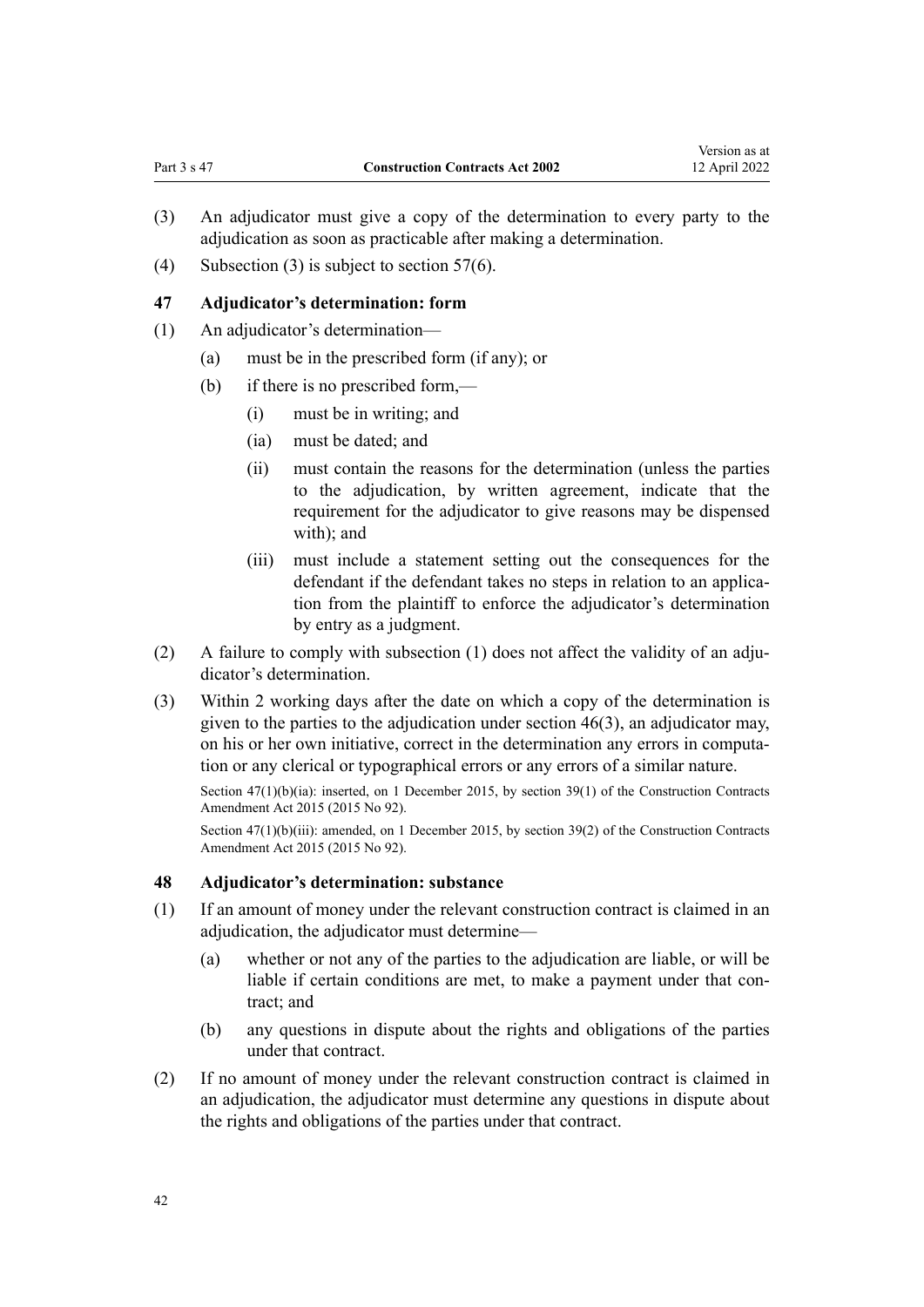- <span id="page-42-0"></span>(3) If an adjudicator determines under subsection  $(1)(a)$  that a party to the adjudication is liable, or will be liable if certain conditions are met, to make a pay‐ ment, the adjudicator—
	- (a) must also determine—
		- (i) the amount payable or conditionally payable; and
		- (ii) the date on which that amount became or becomes payable; and
	- (b) may determine that the liability of a party to the adjudication to make a payment depends on certain conditions being met.
- (4) Despite subsections (1) and (2), an adjudicator is not required to determine a dispute that has been withdrawn in accordance with [section 39.](#page-38-0)
- (5) If a dispute is settled by agreement between the parties before the adjudicator's determination is given, the adjudicator—
	- (a) must terminate the adjudication proceedings; and
	- (b) if requested by the parties, may record the settlement in the form of a determination on agreed terms.

# **49 Approval for issue of charging order over construction site owned by respondent**

- (1) This section applies if—
	- (a) a claimant has referred to adjudication a dispute about whether an amount is payable by a respondent under the construction contract; and
	- (b) the claimant has sought, in the notice of adjudication, the adjudicator's approval for the issue of a charging order in respect of a construction site owned by the respondent; and
	- (c) the adjudicator has determined that the respondent—
		- (i) is liable to pay (whether in whole or in part) the amount claimed in the adjudication; and
		- (ii) is the owner of the construction site.
- (2) If this section applies, the adjudicator must—
	- (a) approve the issue of a charging order in respect of the construction site owned by the respondent; and
	- (b) record that approval in his or her determination accordingly; and
	- (c) include in his or her determination sufficient particulars to identify the construction site to which the approval for the issue of a charging order relates.
- **50 Determination of liability of owner who is not respondent and approval of charging order over construction site owned by that owner**
- (1) This section applies if—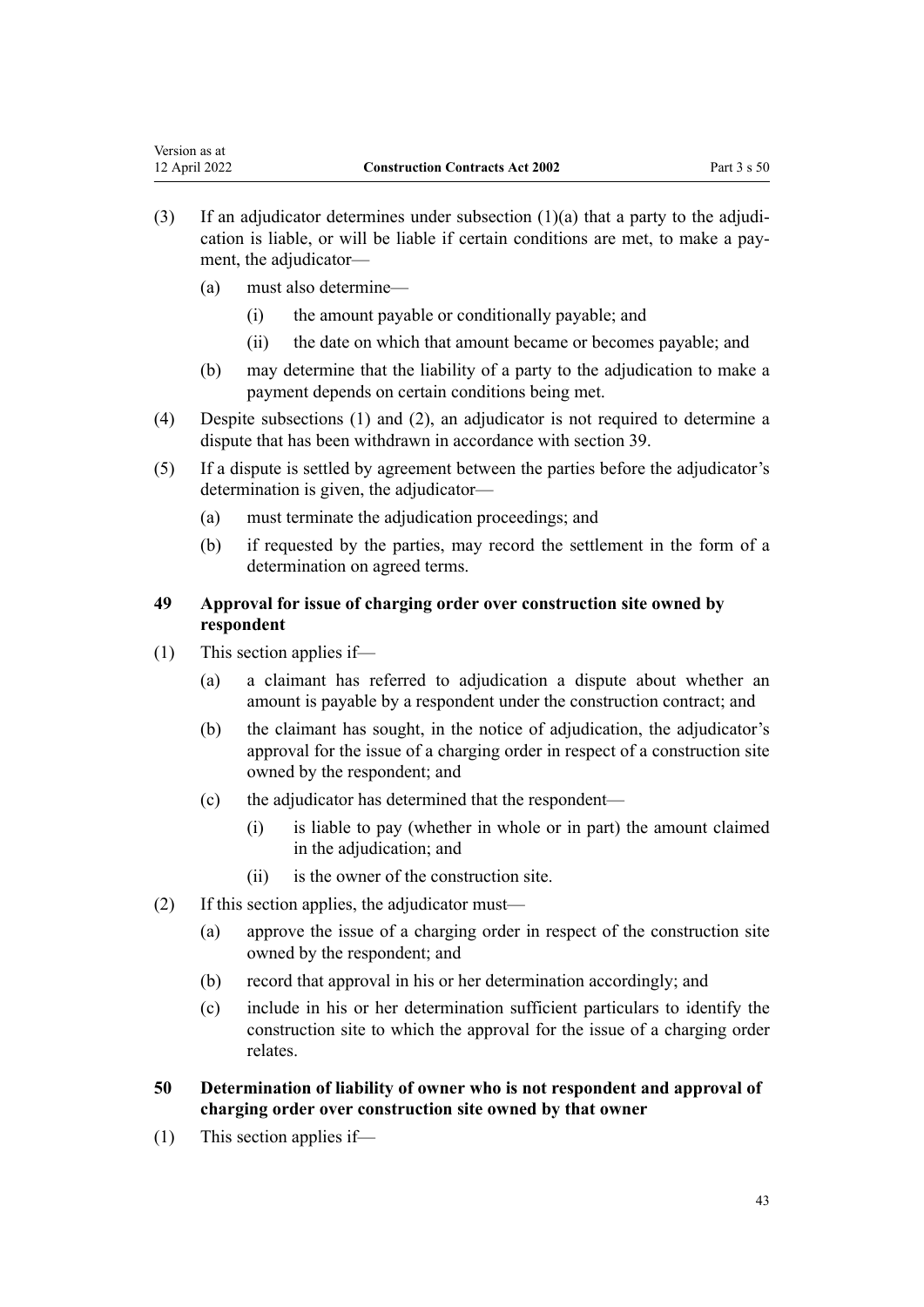- <span id="page-43-0"></span>(a) a claimant has referred to adjudication a dispute about whether an amount is payable by a respondent under a construction contract; and
- (b) the claimant has sought, in the notice of adjudication,—
	- (i) a determination of the owner's liability under [section 30\(a\)](#page-32-0); and
	- (ii) approval for the issue of a charging order in respect of the construction site under [section 30\(b\);](#page-32-0) and
- (c) the adjudicator has determined that the respondent—
	- (i) is liable to pay (whether in whole or in part) the amount claimed in the adjudication; and
	- (ii) is an associate of the owner.
- (2) If this section applies, the adjudicator must—
	- (a) determine that the owner is jointly and severally liable, with the respond‐ ent, to pay (whether in whole or in part) the amount claimed in the adjudication; and
	- (b) record in his or her determination that the owner is so liable and the amount of the owner's liability; and
	- (c) approve the issue of a charging order in respect of the construction site, and record that approval in his or her determination accordingly; and
	- (d) include in his or her determination sufficient particulars to identify the construction site to which the approval for the issue of a charging order relates.
- (3) The liability of an owner under subsection  $(2)(a)$  must not exceed the reasonable value of all of the construction work carried out on the construction site by, or on behalf of, the respondent (including construction work carried out by another party for, or on behalf of, the respondent), less all amounts actually paid by the owner in respect of that work.
- (4) To avoid doubt, the owner's liability—
	- (a) is satisfied to the extent that the respondent has paid the amount deter‐ mined by the adjudicator under subsection  $(1)(c)$ ; or
	- (b) is discharged if the respondent's liability is set aside or otherwise dis‐ charged.

# **51 Owner who is not respondent may discharge liability and recover amount from respondent**

- (1) An owner who is not a respondent may discharge that owner's liability under section  $50(2)(a)$  by paying the amount determined by the adjudicator to the claimant.
- (2) Any payment made by an owner under subsection  $(1)$ —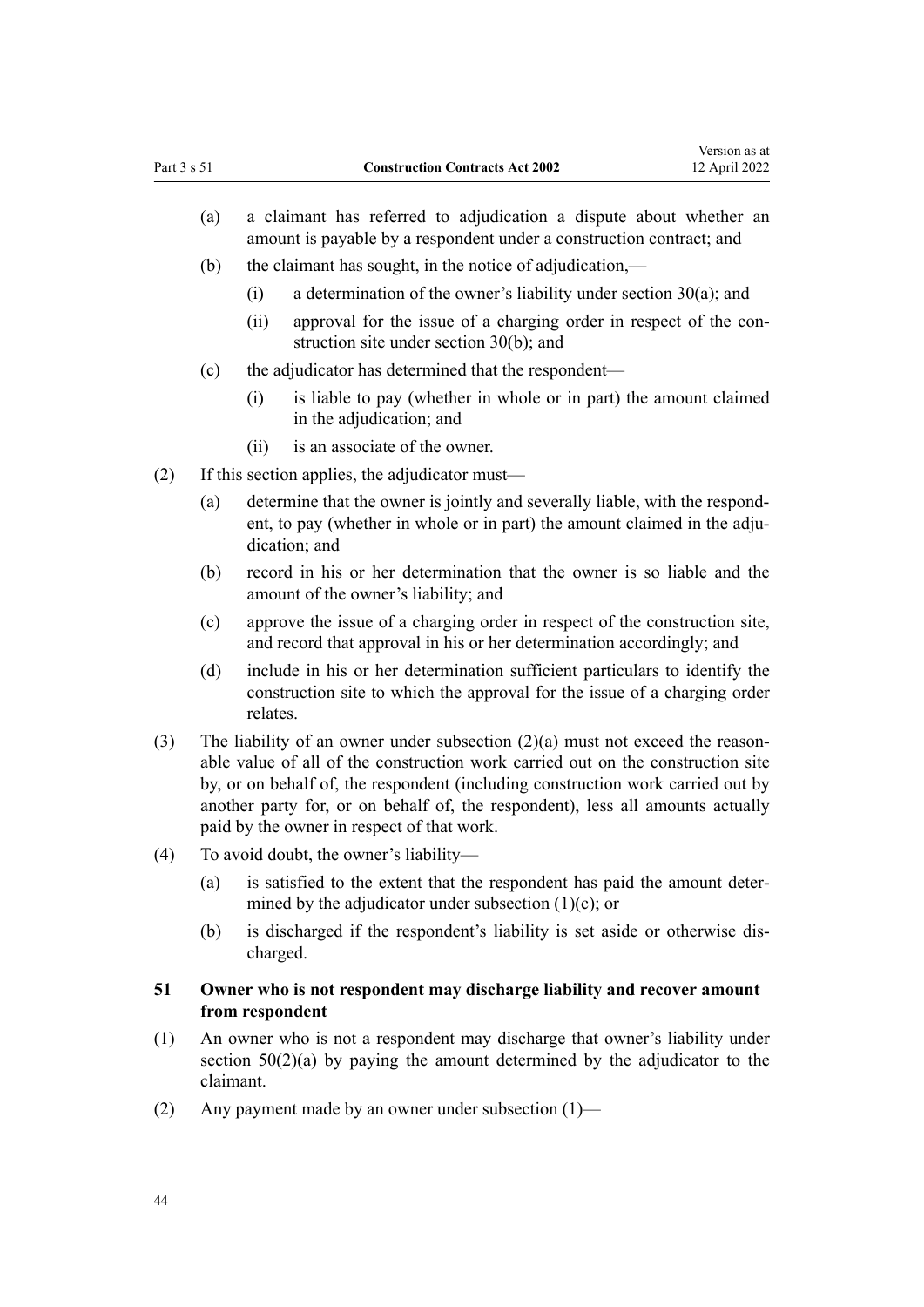- <span id="page-44-0"></span>(a) may be treated by the owner as a payment to the respondent in reduction of any amount that the owner owes, or may in future owe, to the respondent in connection with the construction work; or
- (b) may be recovered by the owner as a debt due from the respondent.
- (3) If the owner has paid an amount determined by the adjudicator, the subsequent setting aside of the adjudicator's determination does not affect any rights conferred on the owner under this section.

# *Review of adjudicator's determination in respect of owner who is not respondent*

# *[Repealed]*

Heading: repealed, on 1 December 2015, pursuant to [section 40](http://legislation.govt.nz/pdflink.aspx?id=DLM4998165) of the Construction Contracts Amendment Act 2015 (2015 No 92).

# **52 Owner who is not respondent may apply to District Court for review of adjudicator's determination**

# *[Repealed]*

Section 52: repealed, on 1 December 2015, by [section 40](http://legislation.govt.nz/pdflink.aspx?id=DLM4998165) of the Construction Contracts Amendment Act 2015 (2015 No 92).

# **53 Procedure for seeking review**

# *[Repealed]*

Section 53: repealed, on 1 December 2015, by [section 40](http://legislation.govt.nz/pdflink.aspx?id=DLM4998165) of the Construction Contracts Amendment Act 2015 (2015 No 92).

# **54 Powers of District Court on review**

# *[Repealed]*

Section 54: repealed, on 1 December 2015, by [section 40](http://legislation.govt.nz/pdflink.aspx?id=DLM4998165) of the Construction Contracts Amendment Act 2015 (2015 No 92).

# **55 Effect of review on adjudicator's determination**

# *[Repealed]*

Section 55: repealed, on 1 December 2015, by [section 40](http://legislation.govt.nz/pdflink.aspx?id=DLM4998165) of the Construction Contracts Amendment Act 2015 (2015 No 92).

# *Costs of adjudication proceedings*

# **56 Costs of adjudication proceedings**

- (1) An adjudicator may determine that costs and expenses must be met by any of the parties to the adjudication (whether those parties are or are not, on the whole, successful in the adjudication) if the adjudicator considers that the party has caused those costs and expenses to be incurred unnecessarily by—
	- (a) bad faith on the part of that party; or
	- (b) allegations or objections by that party that are without substantial merit.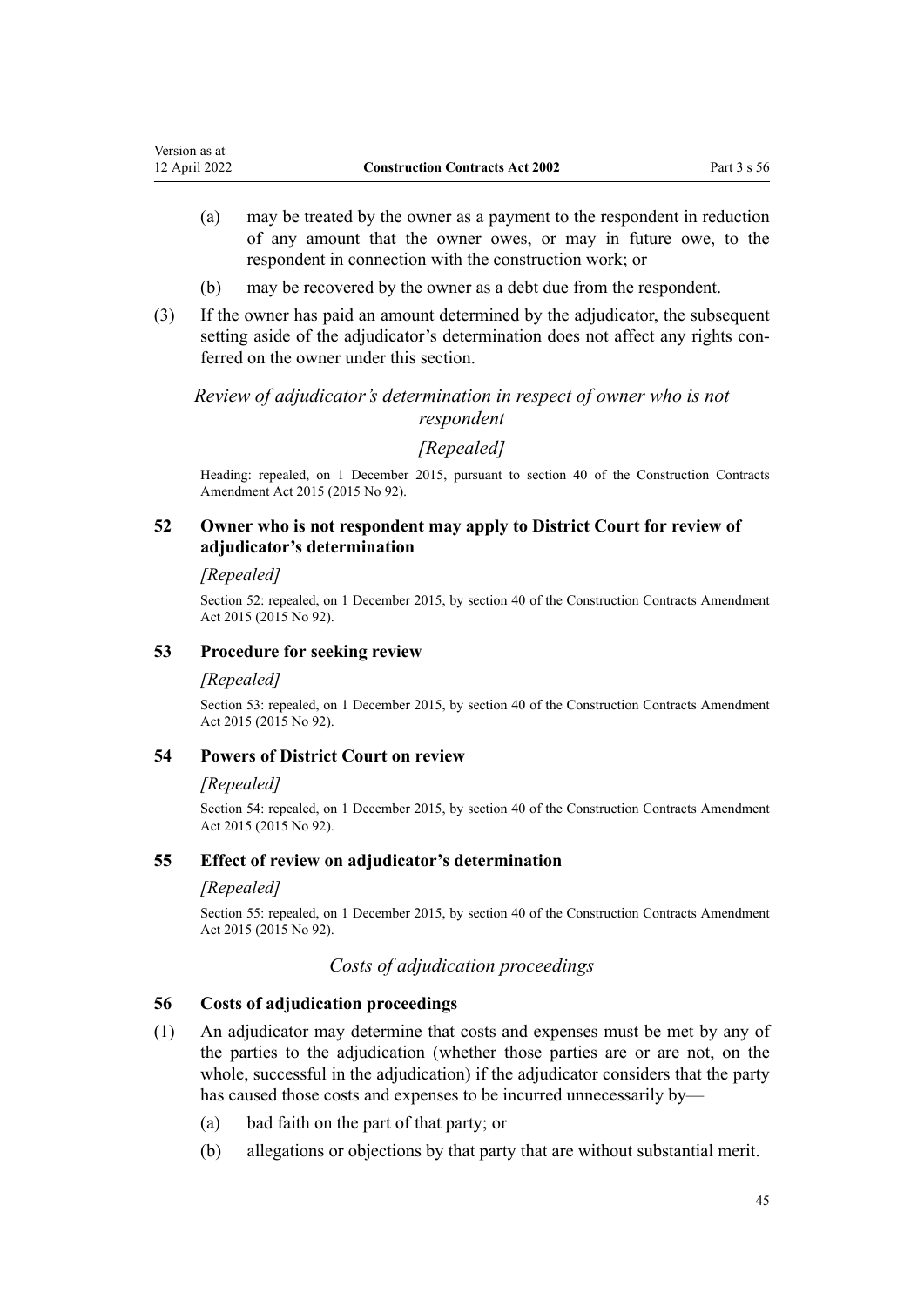- <span id="page-45-0"></span>(2) If the adjudicator does not make a determination under subsection  $(1)$ , the parties to the adjudication must meet their own costs and expenses.
- (3) An agreement about how the costs and expenses in adjudication proceedings are to be apportioned (including an agreement that a party is to indemnify another party in relation to those costs and expenses) is not binding on the parties to the adjudication if that agreement was made before the dispute arose.

# *Adjudicator's fees*

# **57 Adjudicator's fees**

- (1) An adjudicator is entitled to be paid, by way of fees and expenses, an amount—
	- (a) that is agreed between the adjudicator and the parties to the adjudication; or
	- (b) if there is no agreement, that is reasonable, having regard to the work done and expenses incurred by the adjudicator.
- (2) The parties to the adjudication are jointly and severally liable to pay the adjudi‐ cator's fees and expenses.
- (3) The parties to the adjudication are each liable to contribute to the adjudicator's fees and expenses in—
	- (a) equal proportions; or
	- (b) the proportions that the adjudicator may determine.
- (4) An adjudicator may make a determination under subsection (3)(b) if, in the adjudicator's view,—
	- (a) the claimant's adjudication claim, or the respondent's response, was without substantial merit; or
	- (b) a party to the adjudication acted in a contemptuous or improper manner during the adjudication.
- (5) An adjudicator is not entitled to be paid any fees and expenses in connection with an adjudication if he or she fails to determine the dispute within the time allowed by [section 46\(2\)](#page-40-0).
- (6) Despite subsection (5), an adjudicator may require payment of his or her fees and expenses before communicating his or her determination on a dispute to the parties to the adjudication.
- (7) If an adjudication claim is withdrawn or terminated, or the dispute between the parties is resolved, an adjudicator is entitled to be paid the fees and expenses incurred in the adjudication up to, and including, as the case may be, the date on which—
	- (a) the adjudication claim was withdrawn or terminated; or
	- (b) the adjudicator was notified that the dispute had been resolved.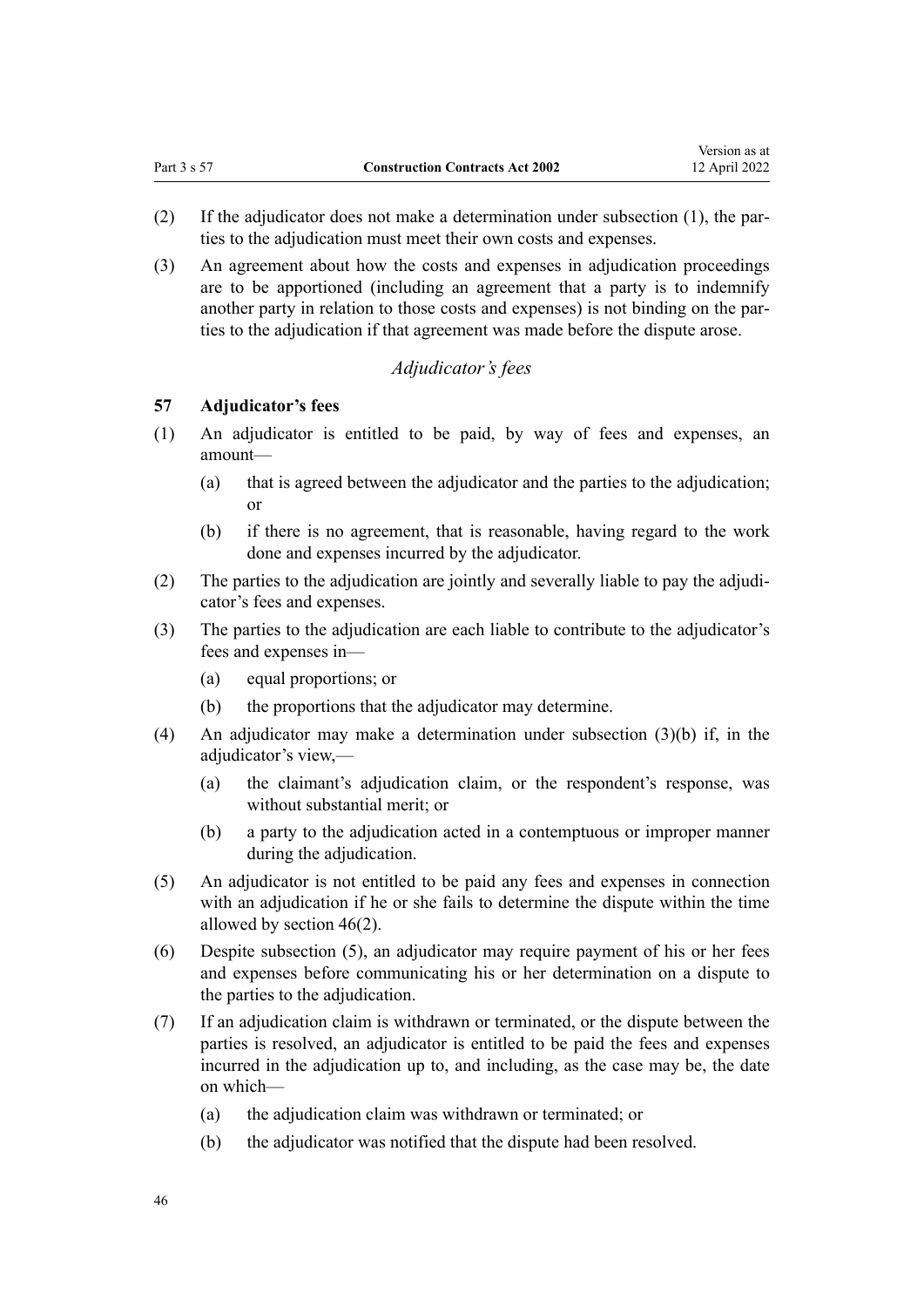### **58 Enforceability of adjudicator's determination**

- (1) An adjudicator's determination under section  $48(1)(a)$  is enforceable in accordance with section 59.
- (2) An adjudicator's determination under section  $48(1)(b)$  or (2) about the parties' rights and obligations under the construction contract is enforceable in accordance with [section 59A.](#page-47-0)
- (3) *[Repealed]*

<span id="page-46-0"></span>Version as at<br>12 April 2022

Section 58(2): amended, on 1 December 2015, by [section 41\(1\)](http://legislation.govt.nz/pdflink.aspx?id=DLM4998166) of the Construction Contracts Amendment Act 2015 (2015 No 92).

Section 58(3): repealed, on 1 December 2015, by [section 41\(2\)](http://legislation.govt.nz/pdflink.aspx?id=DLM4998166) of the Construction Contracts Amendment Act 2015 (2015 No 92).

# **59 Consequences of not complying with adjudicator's determination under section 48(1)(a)**

- (1) The consequences specified in subsection (2) apply if a party to the adjudication fails, before the close of the relevant date, to pay the whole or part of the amount determined by an adjudicator.
- (2) The consequences are that the party who is owed the amount (**party A**) may do all or any of the following:
	- (a) recover from the party who is liable to make the payment (**party B**), as a debt due to party A, in any court,—
		- (i) the unpaid portion of the amount; and
		- (ii) the actual and reasonable costs of recovery awarded against party B by that court:
	- (b) if party A is a party who carries out construction work under a construc‐ tion contract, serve notice on party B of party A's intention to suspend the carrying out of construction work under the contract:
	- (c) apply for the adjudicator's determination to be enforced by entry as a judgment in accordance with subpart 2 of [Part 4](#page-50-0).
- (3) A notice referred to in subsection  $(2)(b)$  must state—
	- (a) the ground or grounds on which the proposed suspension is based; and
	- (b) that the notice is given under this Act.
- (4) In any proceedings for the recovery of a debt under this section, the court must not enter judgment in favour of a party unless it is satisfied that the circumstances referred to in subsection (1) exist.
- (5) In this section, **relevant date** means—
	- (a) the date that occurs 2 working days after the date on which a copy of the relevant determination is given to the parties to the adjudication under section  $46(3)$ ; or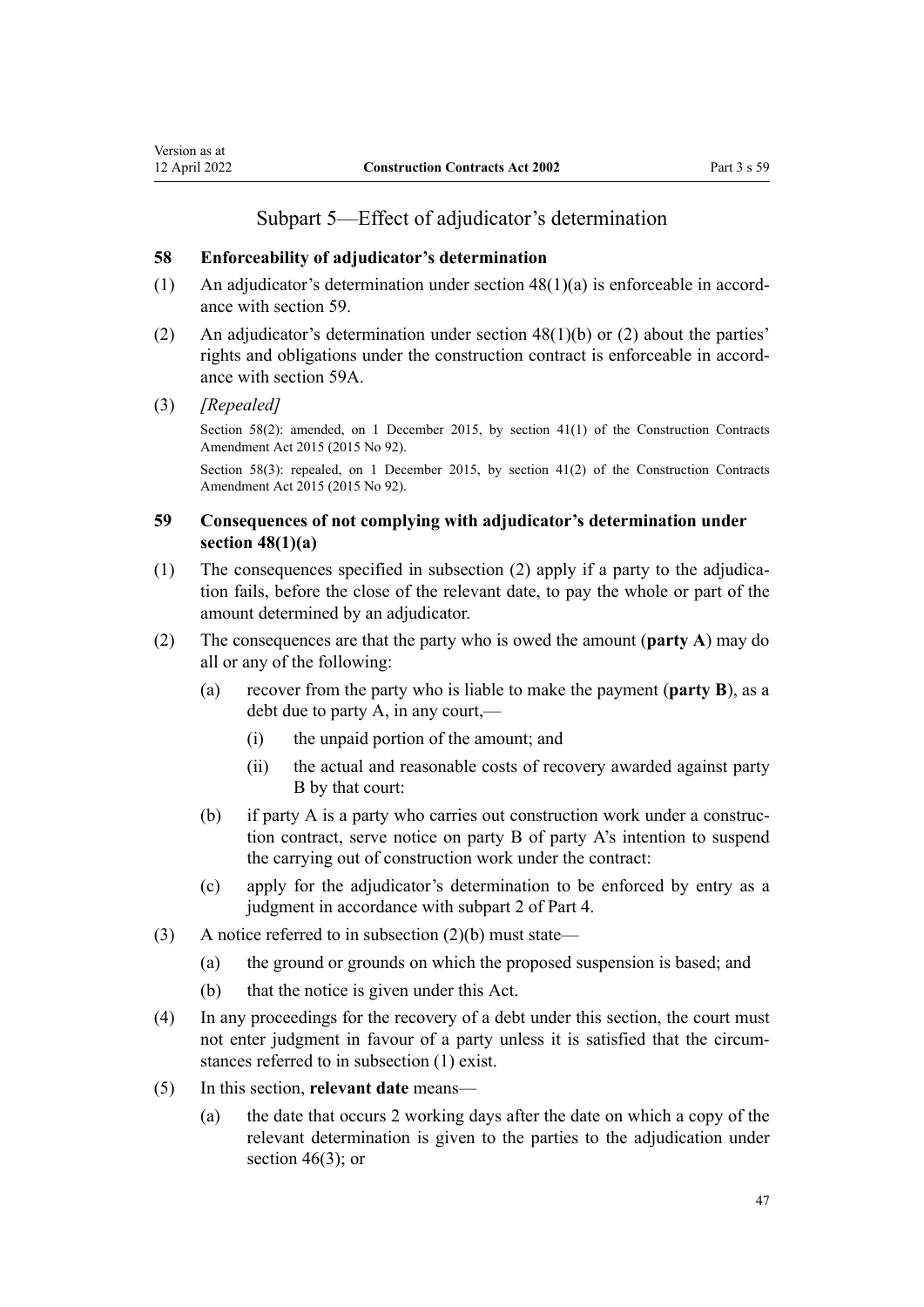<span id="page-47-0"></span>(b) if the adjudicator determines a later date under section  $48(3)(a)(ii)$ , that later date.

# **59A Consequence of not complying with adjudicator's determination under section 48(1)(b) or (2)**

- (1) This section applies if a party against whom an adjudication determination is made fails to comply with the adjudicator's determination under [section](#page-41-0) [48\(1\)\(b\) or \(2\)](#page-41-0) in respect of rights and obligations under the contract.
- (2) The party in whose favour the determination was made may apply for the determination to be enforced by entry as a judgment in accordance with sec[tions 73 to 78](#page-52-0) (but only after such date, if any, specified in the adjudicator's determination for compliance).

Section 59A: inserted, on 1 December 2015, by [section 42](http://legislation.govt.nz/pdflink.aspx?id=DLM4998167) of the Construction Contracts Amendment Act 2015 (2015 No 92).

### **60 Effect of review or other proceeding on adjudicator's determination**

An adjudicator's determination is binding on the parties to the adjudication and continues to be of full effect even though—

- (a) a party has applied for judicial review of the determination; or
- (b) any other proceeding relating to the dispute between the parties has been commenced.

Section 60 heading: amended, on 1 December 2015, by [section 43](http://legislation.govt.nz/pdflink.aspx?id=DLM4998169) of the Construction Contracts Amendment Act 2015 (2015 No 92).

Section 60: amended, on 1 December 2015, by [section 43](http://legislation.govt.nz/pdflink.aspx?id=DLM4998169) of the Construction Contracts Amendment Act 2015 (2015 No 92).

# **61 Consequence of not complying with adjudicator's determination under section 48(1)(b) or (2)**

#### *[Repealed]*

Section 61: repealed, on 1 December 2015, by [section 44](http://legislation.govt.nz/pdflink.aspx?id=DLM4998170) of the Construction Contracts Amendment Act 2015 (2015 No 92).

# Subpart 6—Miscellaneous matters relating to adjudication

### **62 Special provisions for residential construction contracts**

#### *[Repealed]*

Section 62: repealed, on 1 December 2015, by [section 45](http://legislation.govt.nz/pdflink.aspx?id=DLM4998171) of the Construction Contracts Amendment Act 2015 (2015 No 92).

# **63 Special provisions for adjudication if approval for charging order is sought by claimant**

### *[Repealed]*

Section 63: repealed, on 1 December 2015, by [section 45](http://legislation.govt.nz/pdflink.aspx?id=DLM4998171) of the Construction Contracts Amendment Act 2015 (2015 No 92).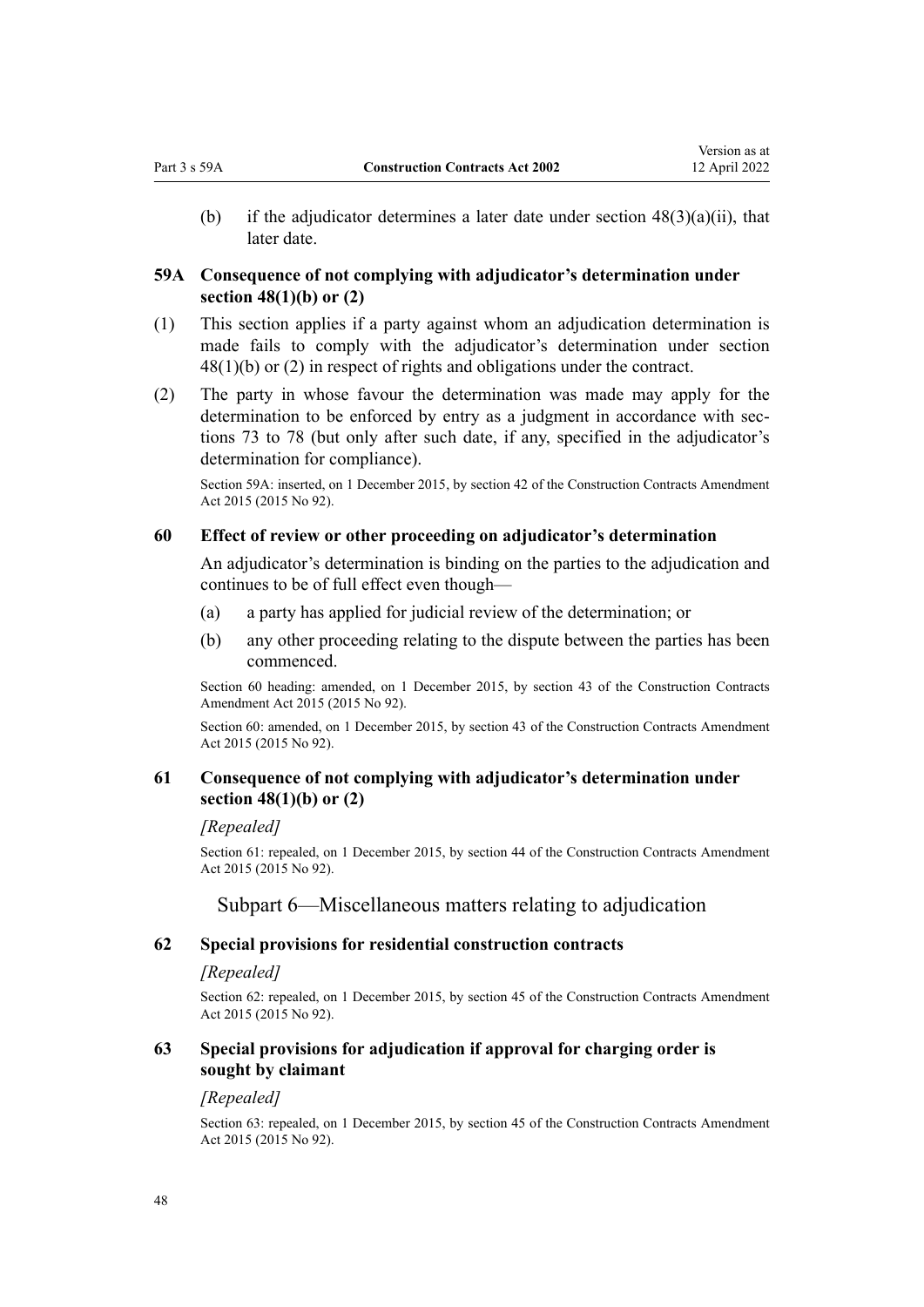# <span id="page-48-0"></span>**64 Compliance with requirements of Act relating to supply of certain information**

### *[Repealed]*

Section 64: repealed, on 1 December 2015, by [section 45](http://legislation.govt.nz/pdflink.aspx?id=DLM4998171) of the Construction Contracts Amendment Act 2015 (2015 No 92).

# **65 Nominating authorities**

- (1) The Minister may, on application made by any person in accordance with sub‐ section (2), authorise the applicant to nominate adjudicators for the purposes of this Act.
- (2) Every application for an authority must—
	- (a) be in writing; and
	- (b) be accompanied by the prescribed information (if any).
- (3) The Minister may withdraw any authority given under this section.

# **66 Claimant may seek fresh adjudication if no adjudicator's notice of acceptance received or dispute not determined**

- (1) A claimant may take the actions set out in subsection (2) if either—
	- (a) the claimant has not received any notice of acceptance from an adjudicator within 5 working days of the person referred to in [section 33](#page-33-0) receiving a request to act as an adjudicator; or
	- (b) an adjudicator who accepts an adjudication—
		- (i) dies or becomes seriously ill or is otherwise unavailable for any reason; or
		- (ii) fails to determine the dispute within the time allowed by [section](#page-40-0) [46\(2\)](#page-40-0).

# (2) The actions are—

- (a) the claimant may withdraw the notice of adjudication, by notice in writing served on every other party to the adjudication and, as the case may be, the nominating body or the authorised nominating authority; and
- (b) the claimant may serve a new notice of adjudication under [section 28.](#page-31-0)
- (3) If a new notice of adjudication is served in accordance with this section, this Part applies as if no notice of adjudication had been served previously.

# **67 Parties may be represented at adjudication proceedings**

# *[Repealed]*

Section 67: repealed, on 1 December 2015, by [section 45](http://legislation.govt.nz/pdflink.aspx?id=DLM4998171) of the Construction Contracts Amendment Act 2015 (2015 No 92).

# **68 Confidentiality of adjudication proceedings**

(1) This section applies to the following information: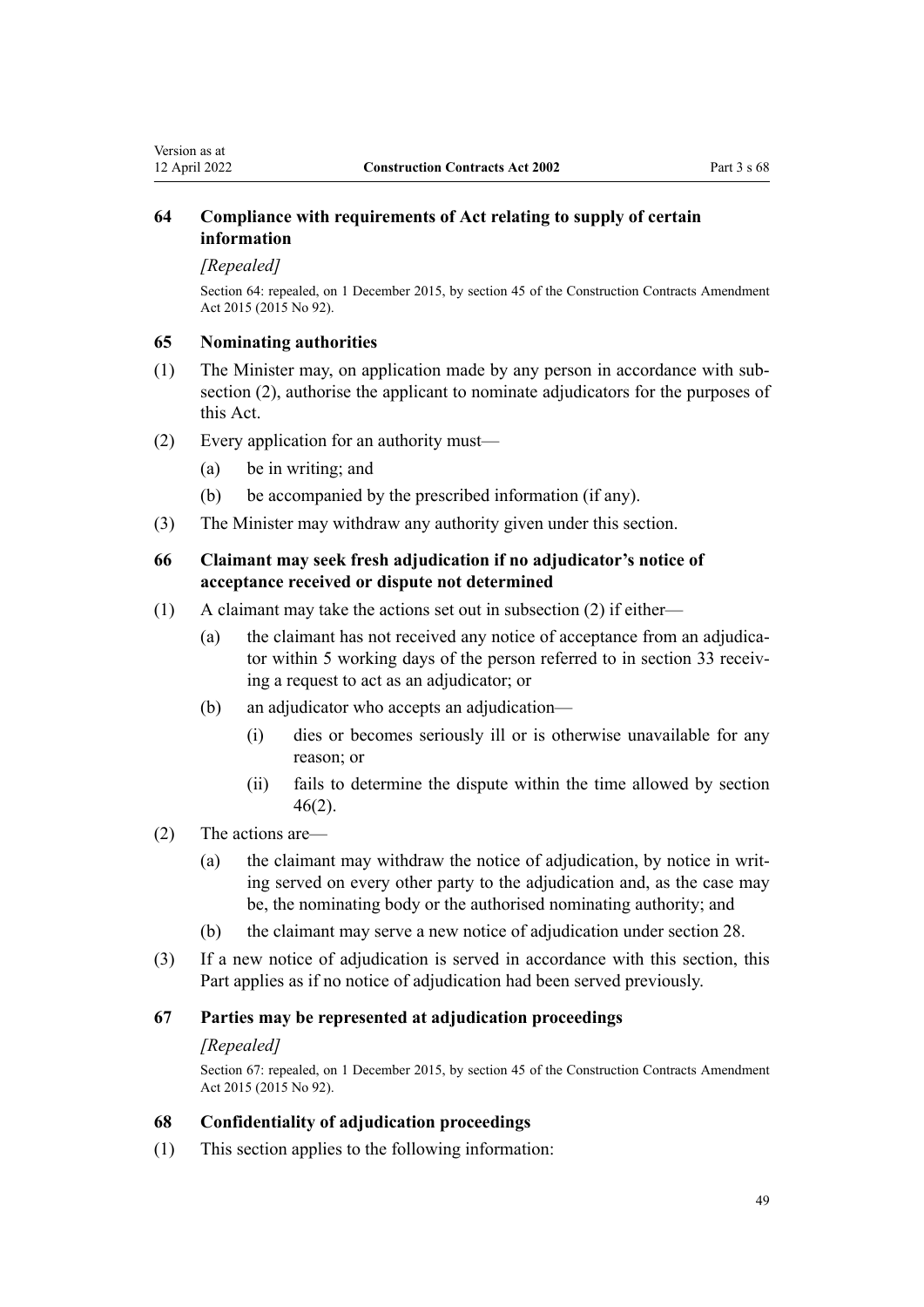- <span id="page-49-0"></span>(a) any statement, admission, or document created or made for the purposes of an adjudication; and
- (b) any information (whether written or oral) that, for the purposes of the adjudication, is disclosed in the course of the adjudication.
- (2) The adjudicator and any party to a dispute must not disclose to another person any of the information to which this section applies except—
	- (a) with the consent of the relevant party; or
	- (b) to the extent that the information is already in the public domain; or
	- (c) to the extent that disclosure is necessary for the purposes of, or in connection with, the adjudication or the enforcement of the adjudicator's determination; or
	- (d) in statistical or summary form arranged in a manner that prevents any information disclosed from being identified by any person as relating to any particular person; or
	- (e) if the information is to be used for statistical or research purposes and will not be published in a form that could reasonably be expected to identify any particular person.

# **69 Adjudicators not compellable witnesses**

An adjudicator may not be required to give evidence in any civil proceedings on anything connected with an adjudication that has come to his or her know‐ ledge in the course of adjudication proceedings.

# **70 Exclusion of liability**

- (1) Neither an adjudicator nor an expert adviser appointed under section  $42(1)(e)$  is under any civil or criminal liability for anything done, or omitted to be done, in the course of the exercise or intended exercise of,—
	- (a) in the case of an adjudicator, any of the adjudicator's functions, duties, or powers under this Act; or
	- (b) in the case of an expert adviser, any of the expert adviser's functions under this Act.
- (2) Subsection (1) does not exclude the liability of an adjudicator or expert adviser for anything done or omitted to be done in bad faith.

# **71 Application of other enactments to adjudications**

- (1) The [Limitation Act 2010](http://legislation.govt.nz/pdflink.aspx?id=DLM2033100) applies to adjudications as it applies to claims (as defined in [section 4](http://legislation.govt.nz/pdflink.aspx?id=DLM2033127) of that Act).
- (2) Adjudications must be treated as—
	- (a) proceedings for the purposes of [section 76](http://legislation.govt.nz/pdflink.aspx?id=DLM385968) of the Insolvency Act 2006; and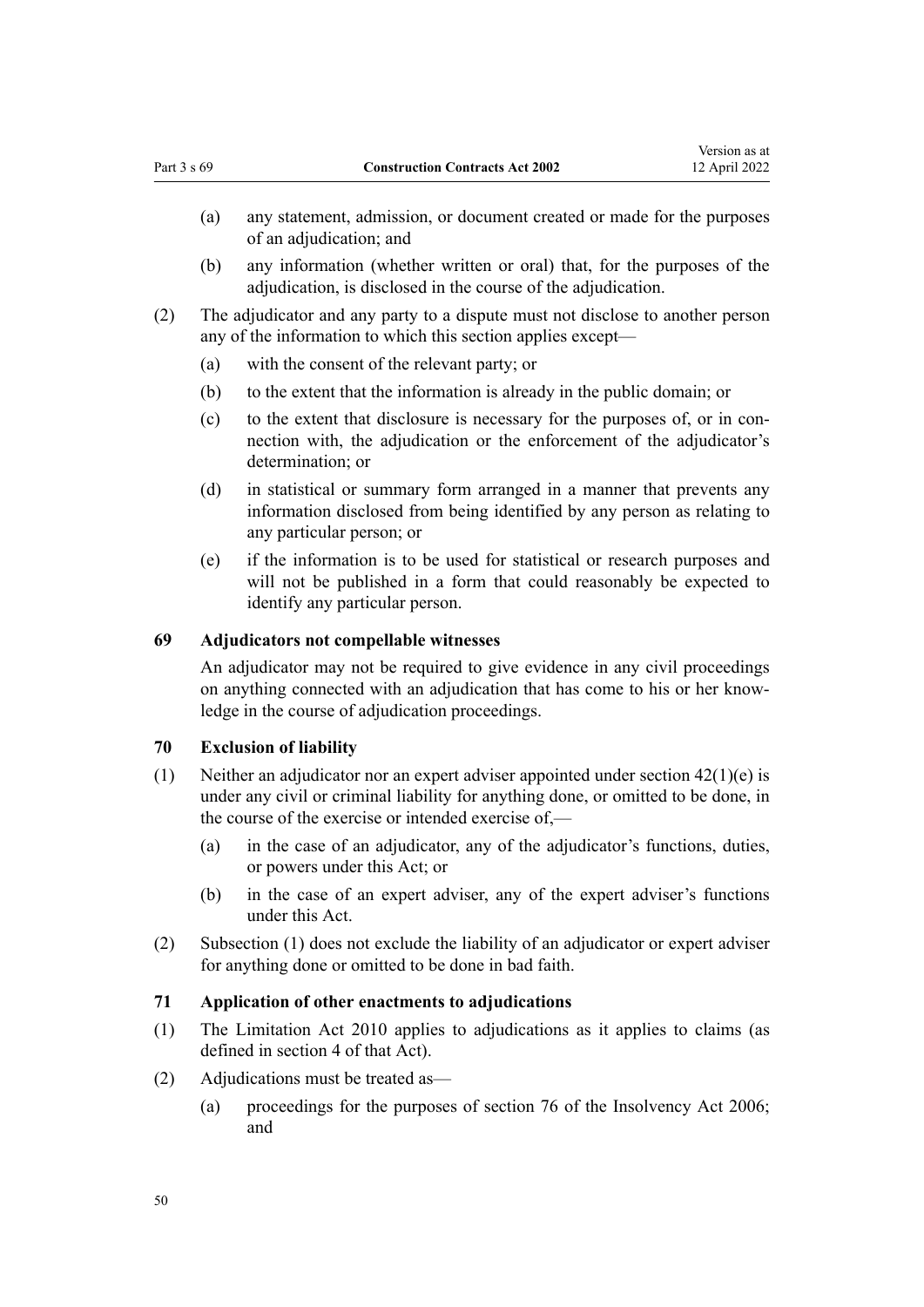- <span id="page-50-0"></span>(b) actions or proceedings for the purposes of [section 42](http://legislation.govt.nz/pdflink.aspx?id=DLM144948) of the Corporations (Investigation and Management) Act 1989; and
- (c) legal proceedings for the purposes of [section 248](http://legislation.govt.nz/pdflink.aspx?id=DLM321697) of the Companies Act 1993; and
- (d) civil proceedings against a person for the purposes of [section 393\(2\)](http://legislation.govt.nz/pdflink.aspx?id=DLM309055) of the Building Act 2004.

Section 71(1): substituted, on 1 January 2011, by [section 58](http://legislation.govt.nz/pdflink.aspx?id=DLM2033287) of the Limitation Act 2010 (2010) No 110).

Section 71(2)(a): amended, on 3 December 2007, by [section 445](http://legislation.govt.nz/pdflink.aspx?id=DLM387857) of the Insolvency Act 2006 (2006) No 55).

Section 71(2)(c): amended, on 1 December 2015, by [section 46\(1\)](http://legislation.govt.nz/pdflink.aspx?id=DLM6467137) of the Construction Contracts Amendment Act 2015 (2015 No 92).

Section 71(2)(d): inserted, on 1 December 2015, by section  $46(2)$  of the Construction Contracts Amendment Act 2015 (2015 No 92).

# **Part 4**

# **Review and enforcement of adjudicator's determination**

Part 4 heading: replaced, on 1 December 2015, by [section 47](http://legislation.govt.nz/pdflink.aspx?id=DLM4998173) of the Construction Contracts Amendment Act 2015 (2015 No 92).

### Subpart 1AA—Review of adjudicator's determination

Subpart 1AA: inserted, on 1 December 2015, by [section 48](http://legislation.govt.nz/pdflink.aspx?id=DLM4998175) of the Construction Contracts Amendment Act 2015 (2015 No 92).

# *Review of adjudicator's determination in respect of owner who is not respondent*

Heading: inserted, on 1 December 2015, by [section 48](http://legislation.govt.nz/pdflink.aspx?id=DLM4998175) of the Construction Contracts Amendment Act 2015 (2015 No 92).

### **71A Owner who is not respondent may apply to District Court for review of adjudicator's determination**

- (1) An owner who is not a respondent may apply to the District Court for a review of—
	- (a) an adjudicator's determination that the owner is jointly and severally liable with the respondent to make a payment to the claimant; and
	- (b) an adjudicator's approval for the issue of a charging order in respect of the construction site.
- (2) The District Court has the jurisdiction to hear and determine an application for review under this section despite any limits imposed on the District Court in its ordinary civil jurisdiction by [sections 74 to 79](http://legislation.govt.nz/pdflink.aspx?id=DLM6942370) of the District Court Act 2016. Compare: 2002 No 46 [s 52](#page-44-0)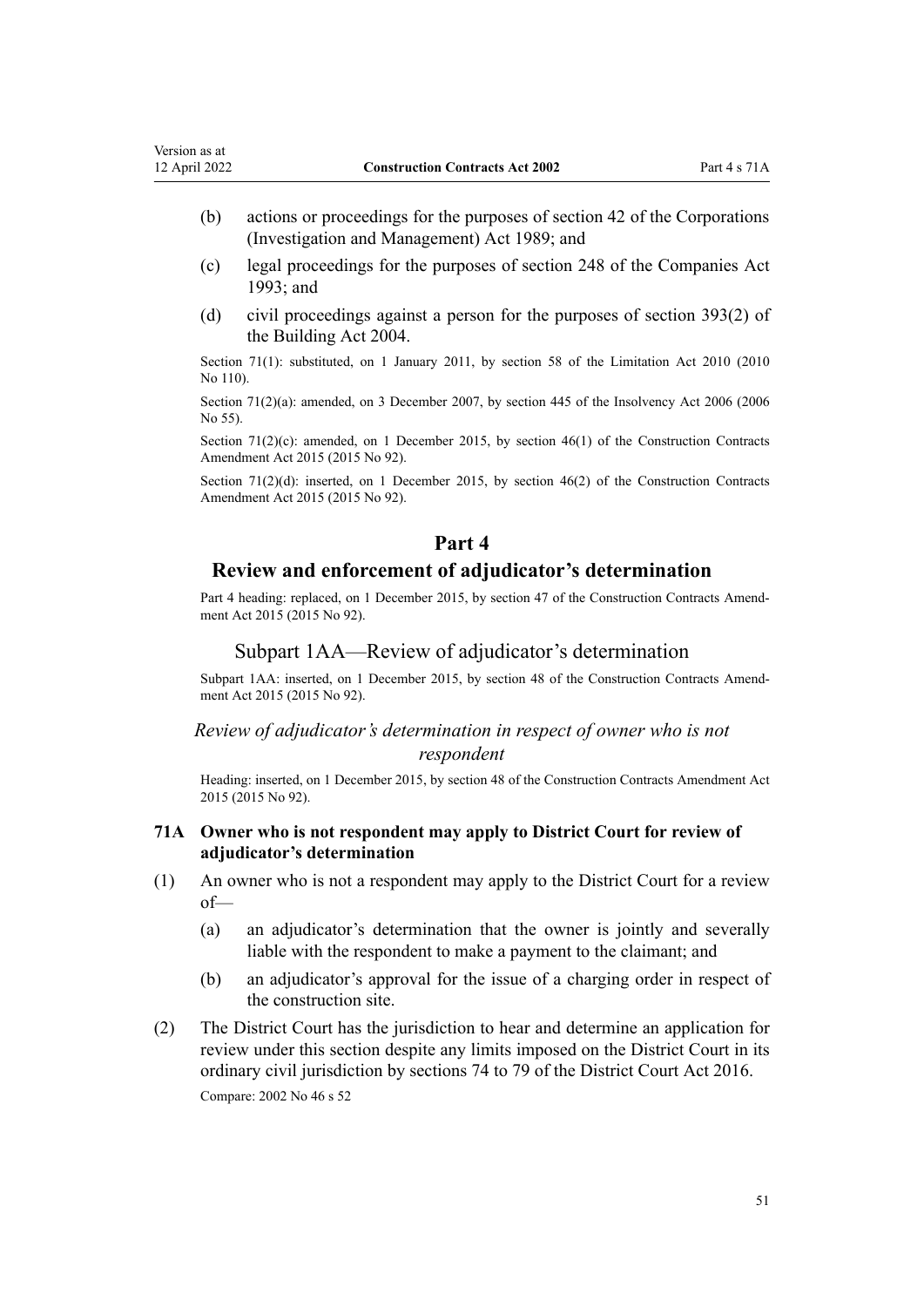<span id="page-51-0"></span>Section 71A: inserted, on 1 December 2015, by [section 48](http://legislation.govt.nz/pdflink.aspx?id=DLM4998175) of the Construction Contracts Amendment Act 2015 (2015 No 92).

Section 71A(1): amended, on 1 March 2017, by [section 261](http://legislation.govt.nz/pdflink.aspx?id=DLM6942680) of the District Court Act 2016 (2016)  $No$  49).

Section 71A(2): replaced, on 1 March 2017, by [section 261](http://legislation.govt.nz/pdflink.aspx?id=DLM6942680) of the District Court Act 2016 (2016 No 49).

#### **71B Procedure for seeking review**

- (1) An application for review under [section 71A](#page-50-0) must be made by filing a notice, in the prescribed form (if any), in the office of the District Court nearest to the place at which the adjudication proceedings to which the application for review relates were held.
- (2) The notice must be filed—
	- (a) within 20 working days after the date of the determination to which the application for review relates; or
	- (b) within any further time that the District Court may allow on application made before or after the expiration of the period referred to in paragraph (a).

Compare: 2002 No 46 [s 53](#page-44-0)

Section 71B: inserted, on 1 December 2015, by [section 48](http://legislation.govt.nz/pdflink.aspx?id=DLM4998175) of the Construction Contracts Amendment Act 2015 (2015 No 92).

Section 71B(1): amended, on 1 March 2017, by [section 261](http://legislation.govt.nz/pdflink.aspx?id=DLM6942680) of the District Court Act 2016 (2016) No 49).

### **71C Powers of District Court on review**

- (1) For the purpose of hearing the application for review, the District Court—
	- (a) must conduct the review as a hearing *de novo* of the relevant dispute; and
	- (b) has all the powers, duties, functions, and discretions of the adjudicator in making the determination to which the application for review relates; and
	- (c) has all the powers vested in the District Court in its civil jurisdiction.
- (2) On hearing the application for review, the District Court may—
	- (a) quash the determination, and substitute for it any other determination that the adjudicator could have made in respect of the original proceed‐ ings; or
	- (b) refuse the application.
- (3) The District Court's determination under subsection  $(2)(a)$ 
	- (a) has effect as if it were a determination made by an adjudicator for the purposes of this Act; and
	- (b) is not a final determination of the dispute between the claimant and respondent to the adjudication under review.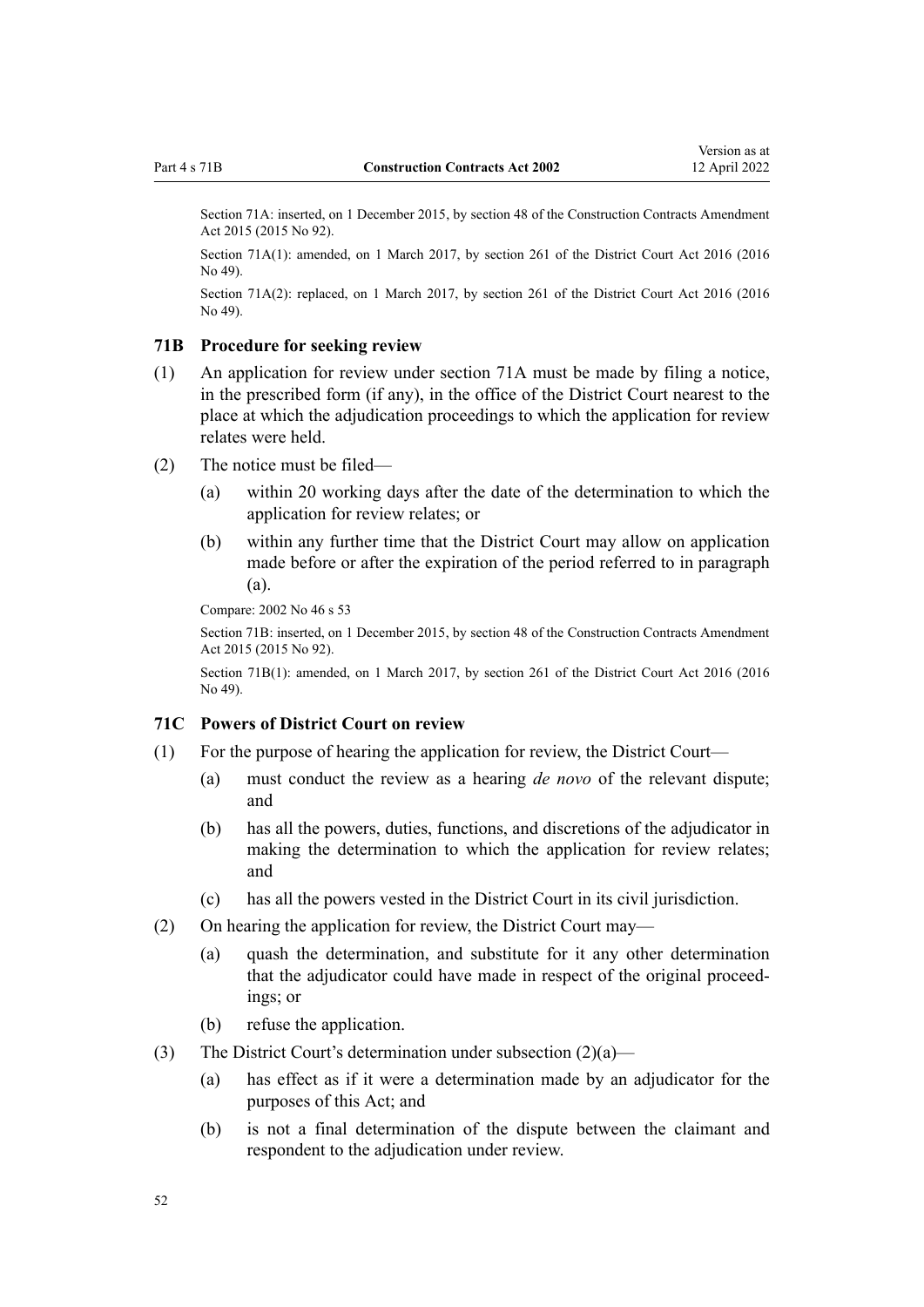<span id="page-52-0"></span>(4) Subsection (3)(b) does not prevent any proceedings between the claimant and respondent to the adjudication under review from being heard and determined at the same time as the application for review under this section.

Compare: 2002 No 46 [s 54](#page-44-0)

Section 71C: inserted, on 1 December 2015, by [section 48](http://legislation.govt.nz/pdflink.aspx?id=DLM4998175) of the Construction Contracts Amendment Act 2015 (2015 No 92).

Section 71C(1)(c): amended, on 1 March 2017, by [section 261](http://legislation.govt.nz/pdflink.aspx?id=DLM6942680) of the District Court Act 2016 (2016) No 49).

Section 71C(3): amended, on 1 March 2017, by [section 261](http://legislation.govt.nz/pdflink.aspx?id=DLM6942680) of the District Court Act 2016 (2016) No 49).

# **71D Effect of review on adjudicator's determination**

An application for review under [section 71A](#page-50-0) does not operate as a stay of the adjudicator's determination unless a District Court Judge, on application, so determines.

Compare: 2002 No 46 [s 55](#page-44-0)

Section 71D: inserted, on 1 December 2015, by [section 48](http://legislation.govt.nz/pdflink.aspx?id=DLM4998175) of the Construction Contracts Amendment Act 2015 (2015 No 92).

# Subpart 1—Suspension of work

*[Repealed]*

Subpart 1: repealed, on 1 December 2015, by [section 49](http://legislation.govt.nz/pdflink.aspx?id=DLM4998181) of the Construction Contracts Amendment Act 2015 (2015 No 92).

# **72 Suspension of construction work**

### *[Repealed]*

Section 72: repealed, on 1 December 2015, by [section 49](http://legislation.govt.nz/pdflink.aspx?id=DLM4998181) of the Construction Contracts Amendment Act 2015 (2015 No 92).

# Subpart 2—Enforcement of adjudicator's determination

*Enforcement of adjudicator's determination generally*

# **73 Enforcement of adjudicator's determination**

- (1) *[Repealed]*
- (2) A plaintiff may apply for an adjudicator's determination to be enforced by entry as a judgment in accordance with this subpart.
- (3) The application—
	- (a) may be made to the District Court; and
	- (b) must be made in the manner provided by the rules of that court (if any).
- (4) Either before or immediately after making the application, the plaintiff must serve on the defendant—
	- (a) a copy of the application; and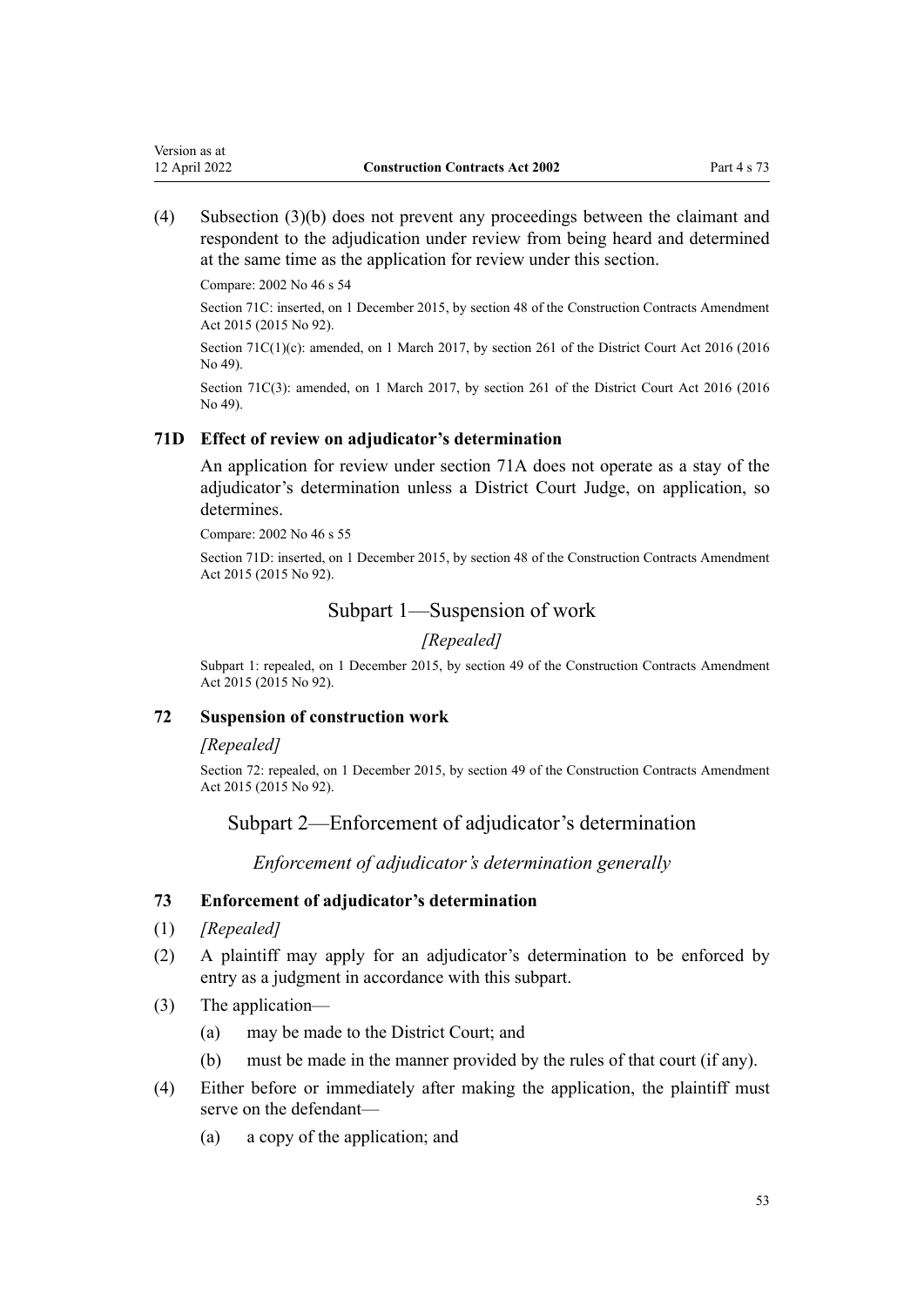- <span id="page-53-0"></span>(b) a statement setting out the consequences for the defendant if the defendant takes no steps in relation to the application.
- (5) Despite subsection (2), a plaintiff in whose favour a determination has been made may only apply for that determination to be enforced by entry as a judgment—
	- (a) if any conditions imposed by the adjudicator have been met; and
	- (b) after the date (if any) specified in the adjudicator's determination for compliance.

Section 73(1): repealed, on 1 December 2015, by [section 50\(1\)](http://legislation.govt.nz/pdflink.aspx?id=DLM4998182) of the Construction Contracts Amendment Act 2015 (2015 No 92).

Section 73(2): replaced, on 1 December 2015, by [section 50\(2\)](http://legislation.govt.nz/pdflink.aspx?id=DLM4998182) of the Construction Contracts Amendment Act 2015 (2015 No 92).

Section 73(3)(a): amended, on 1 March 2017, by [section 261](http://legislation.govt.nz/pdflink.aspx?id=DLM6942680) of the District Court Act 2016 (2016 No 49).

Section 73(5): replaced, on 1 December 2015, by [section 50\(3\)](http://legislation.govt.nz/pdflink.aspx?id=DLM4998182) of the Construction Contracts Amendment Act 2015 (2015 No 92).

# **74 Defendant may oppose entry as judgment**

- $(1)$  If the defendant wishes to oppose the application under [section 73](#page-52-0), the defendant must, within 5 working days after the date on which the defendant is served a copy of the application, apply to the District Court for an order that entry of the adjudicator's determination as a judgment be refused.
- (2) The application for an order referred to in subsection (1) may be made only on the following grounds:
	- (a) that the amount payable under the adjudicator's determination has been paid to the plaintiff by the defendant:
	- (b) that the contract to which the adjudicator's determination relates is not a construction contract to which this Act applies:
	- (c) that a condition imposed by the adjudicator in his or her determination has not been met:
	- (d) that due to a change in circumstances, which was not caused in any part by the defendant, it is not possible to comply with the adjudicator's determination:
	- (e) that the date (if any) specified in the adjudicator's determination for compliance has not (yet) passed.
- $(2A)$  Subsection  $(2)(d)$  applies only if the adjudicator's determination is a determination under section  $48(1)(b)$  or  $(2)$ .
- (3) If the District Court is satisfied that any of the grounds set out in subsection (2) applies, the District Court must—
	- (a) refuse the application under [section 73](#page-52-0) to enforce the adjudicator's deter‐ mination by entry as a judgment; and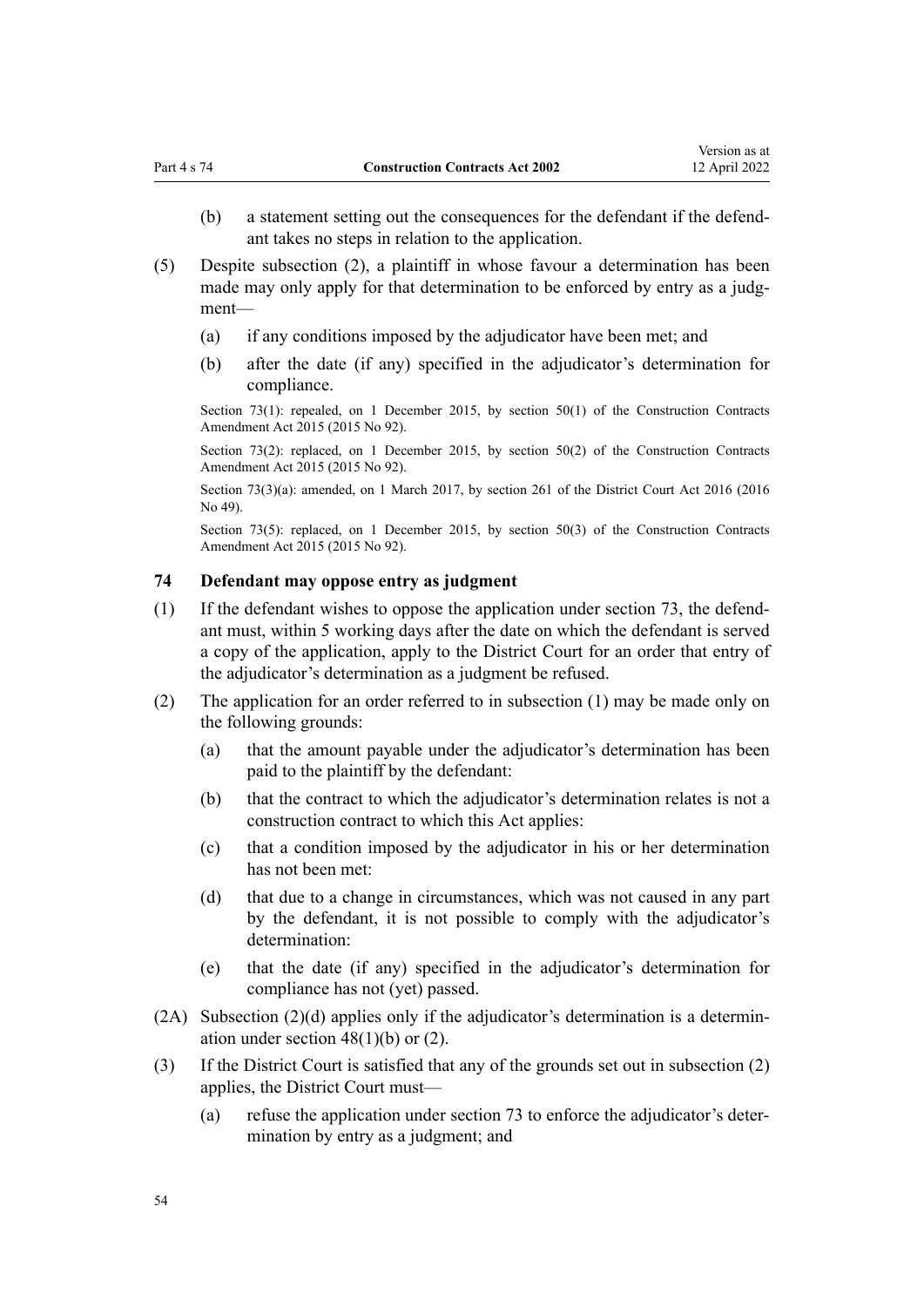- (b) make an order accordingly.
- <span id="page-54-0"></span>(4) If the District Court is not satisfied that 1 or more of the grounds set out in sub‐ section (2) applies, the District Court must—
	- (a) accept the application under [section 73](#page-52-0) to enforce the adjudicator's determination by entry as a judgment; and
	- (b) enter the adjudicator's determination as a judgment accordingly.

Section 74(1): amended, on 1 December 2015, by [section 51\(1\)](http://legislation.govt.nz/pdflink.aspx?id=DLM4998183) of the Construction Contracts Amendment Act 2015 (2015 No 92).

Section  $74(2)(d)$ : inserted, on 1 December 2015, by [section 51\(2\)](http://legislation.govt.nz/pdflink.aspx?id=DLM4998183) of the Construction Contracts Amendment Act 2015 (2015 No 92).

Section 74(2)(e): inserted, on 1 December 2015, by [section 51\(2\)](http://legislation.govt.nz/pdflink.aspx?id=DLM4998183) of the Construction Contracts Amendment Act 2015 (2015 No 92).

Section 74(2A): inserted, on 1 December 2015, by [section 51\(3\)](http://legislation.govt.nz/pdflink.aspx?id=DLM4998183) of the Construction Contracts Amendment Act 2015 (2015 No 92).

# **75 Entry as judgment if defendant takes no steps**

If the defendant takes no steps within 5 working days after the date on which a copy of the application under [section 73](#page-52-0) to enforce the adjudicator's determination is served on the defendant, the District Court must, at the request of the plaintiff, enter the adjudicator's determination as a judgment as soon as practic‐ able.

Section 75: amended, on 1 December 2015, by [section 52](http://legislation.govt.nz/pdflink.aspx?id=DLM4998184) of the Construction Contracts Amendment Act 2015 (2015 No 92).

# *Enforcement of adjudicator's determination involving charging order in respect of construction site*

# **76 Enforcement of adjudicator's determination involving charging order in respect of construction site**

- (1) This section applies if an adjudicator has recorded in his or her determination the adjudicator's approval for the issue of a charging order in respect of a construction site.
- (2) If this section applies,—
	- (a) the plaintiff may, in the application under [section 73,](#page-52-0) also apply for the issue of a charging order in respect of the construction site; and
	- (b) if the adjudicator's determination is entered as a judgment under [section](#page-53-0) [74\(4\)](#page-53-0) or section 75, the Registrar of the District Court must immediately issue a charging order in respect of the construction site.

# *Miscellaneous*

# **77 Effect of entry of judgment**

To avoid doubt, an adjudicator's determination entered as a judgment may be enforced by execution in accordance with the [District Court Rules 2014](http://legislation.govt.nz/pdflink.aspx?id=DLM6129566).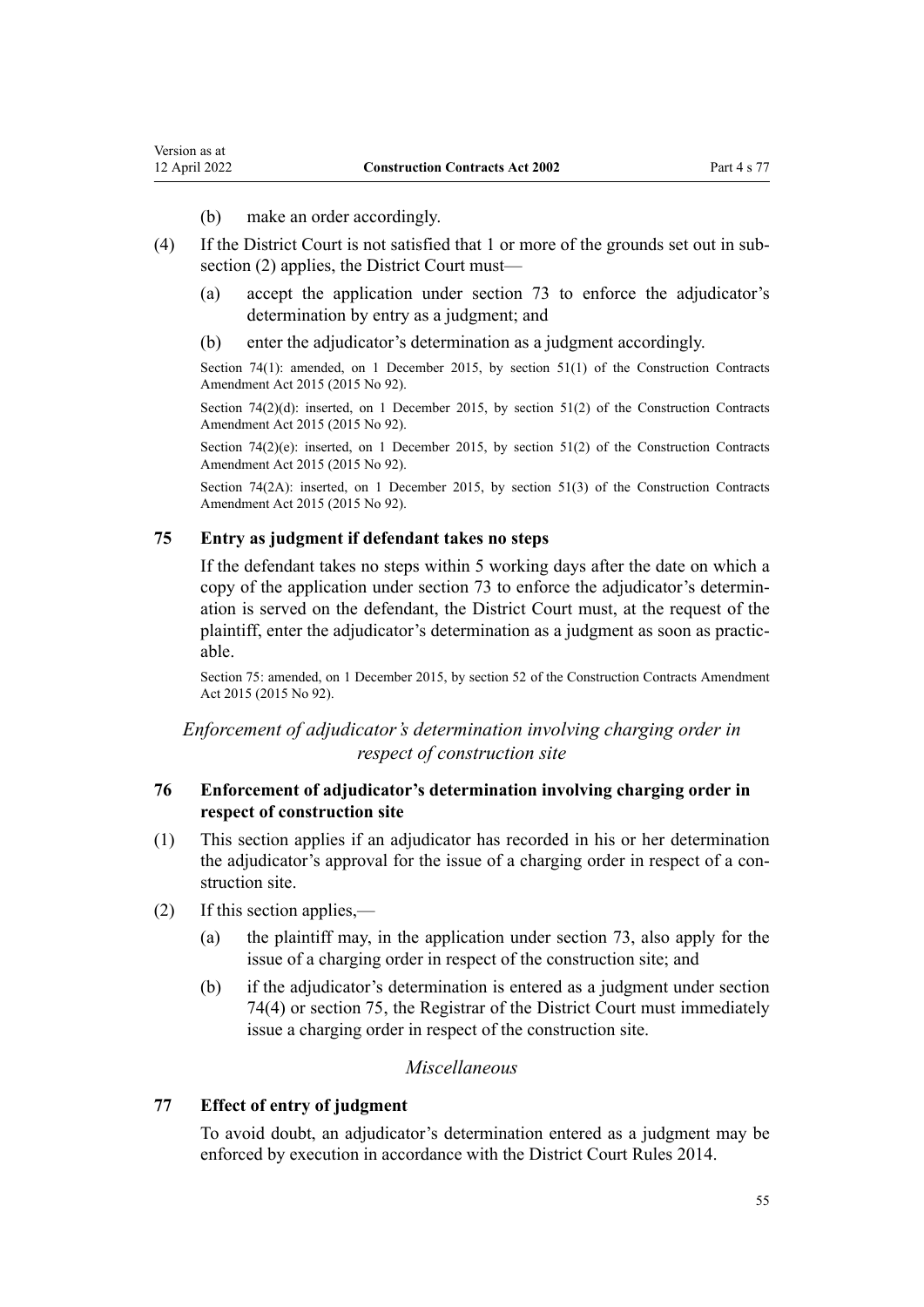Section 77: amended, on 1 March 2017, by [section 261](http://legislation.govt.nz/pdflink.aspx?id=DLM6942680) of the District Court Act 2016 (2016 No 49).

# <span id="page-55-0"></span>**78 Application of rules relating to charging orders**

To avoid doubt, the provisions of the [District Court Rules 2014](http://legislation.govt.nz/pdflink.aspx?id=DLM6129566) relating to charging orders apply to charging orders issued in accordance with this Act. Section 78: amended, on 1 March 2017, by [section 261](http://legislation.govt.nz/pdflink.aspx?id=DLM6942680) of the District Court Act 2016 (2016 No 49).

# **Part 5**

# **Miscellaneous provisions**

# **79 Proceedings for recovery of debt not affected by counterclaim, set-off, or cross-demand**

In any proceedings for the recovery of a debt under [section 23](#page-26-0) or [section 24](#page-27-0) or [section 59](#page-46-0), the court must not give effect to any counterclaim, set-off, or crossdemand raised by any party to those proceedings other than a set-off of a liquidated amount if—

- (a) judgment has been entered for that amount; or
- (b) there is not in fact any dispute between the parties in relation to the claim for that amount.

# **80 Service of notices**

Any notice or any other document required to be served on, or given to, any person under this Act, or any regulation made under this Act, is sufficiently served if—

- (a) the notice or document is delivered to that person; or
- (b) the notice or document is left at that person's usual or last known place of residence or business in New Zealand; or
- (c) the notice or document is posted in a letter addressed to the person at that person's place of residence or business in New Zealand; or
- (d) the notice or document is sent in the manner (if any) prescribed in regulations made under this Act.

Section 80(d): amended, on 1 December 2015, by [section 53](http://legislation.govt.nz/pdflink.aspx?id=DLM5791716) of the Construction Contracts Amendment Act 2015 (2015 No 92).

#### **81 Rules of court**

- (1) In addition to all other powers conferred by the [District Court Act 2016,](http://legislation.govt.nz/pdflink.aspx?id=DLM6942200) the Governor-General may, by Order in Council, make rules regulating the practice and procedure of the District Court in proceedings under this Act.
- (2) Rules may be made under subsection (1) only with the concurrence of—
	- (a) the Chief District Court Judge; and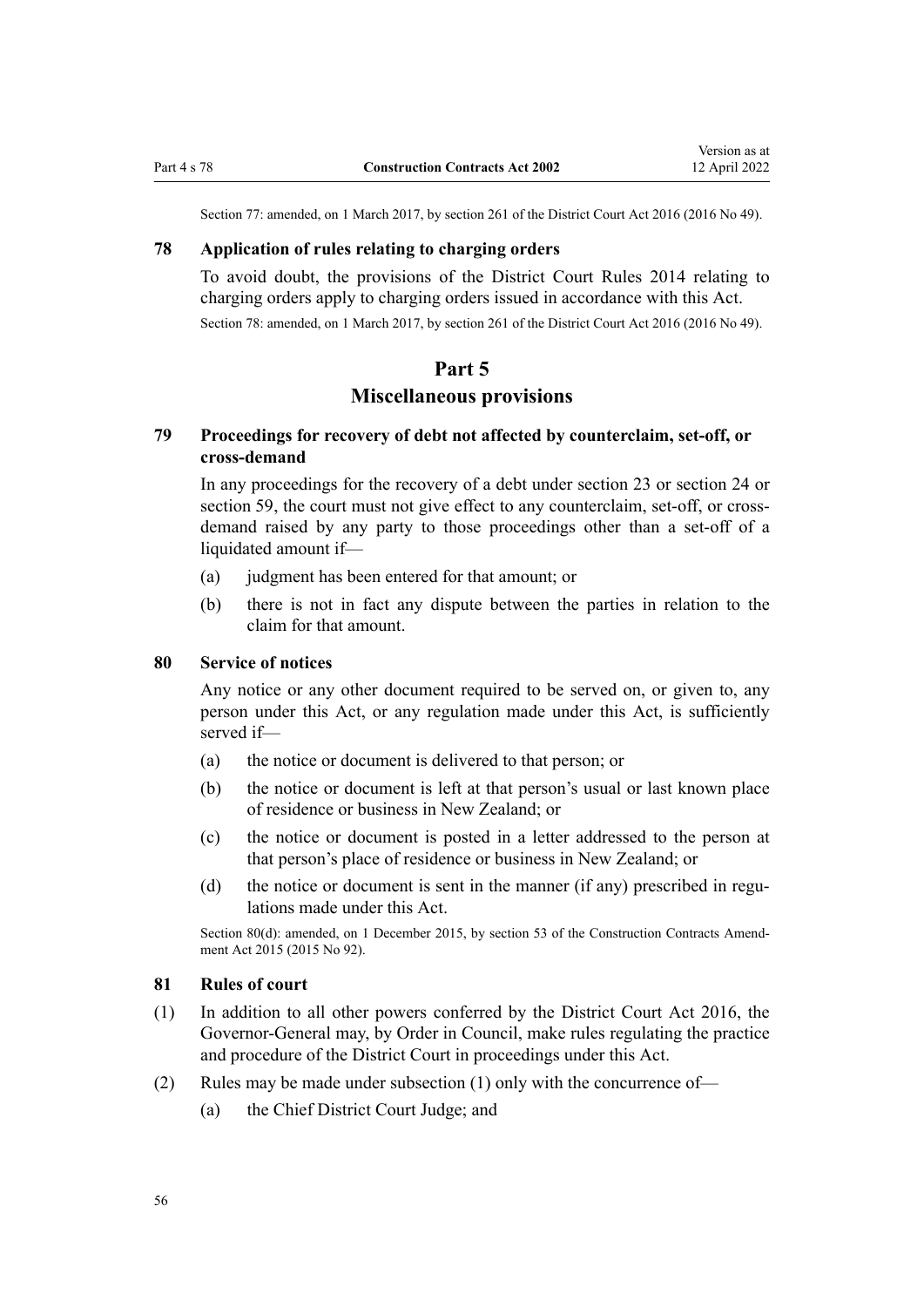- <span id="page-56-0"></span>(b) 2 or more members of the Rules Committee established under [section](http://legislation.govt.nz/pdflink.aspx?id=DLM5759511) [155](http://legislation.govt.nz/pdflink.aspx?id=DLM5759511) of the Senior Courts Act 2016 of whom at least 1 is a District Court Judge.
- (3) In the absence of any rules under this section, or in any situation not covered by any of those rules, the rules in relation to civil proceedings for the time being in force under the [District Court Act 2016](http://legislation.govt.nz/pdflink.aspx?id=DLM6942200) apply, with all necessary modifications, to proceedings under this Act.
- (4) *See* [section 228](http://legislation.govt.nz/pdflink.aspx?id=DLM6942629) of the District Court Act 2016, which provides that court rules are secondary legislation.

Section 81(1): replaced, on 1 March 2017, by [section 261](http://legislation.govt.nz/pdflink.aspx?id=DLM6942680) of the District Court Act 2016 (2016 No 49).

Section 81(2)(b): amended, on 1 March 2017, by [section 183\(b\)](http://legislation.govt.nz/pdflink.aspx?id=DLM5759564) of the Senior Courts Act 2016 (2016 No 48).

Section 81(3): amended, on 1 March 2017, by [section 261](http://legislation.govt.nz/pdflink.aspx?id=DLM6942680) of the District Court Act 2016 (2016 No 49).

Section 81(4): inserted, on 28 October 2021, by [section 3](http://legislation.govt.nz/pdflink.aspx?id=LMS268932) of the Secondary Legislation Act 2021 (2021 No 7).

# **82 Regulations**

- (1) The Governor-General may, by Order in Council, make regulations providing for any matters contemplated by this Act, necessary for its administration, or necessary for giving it full effect.
- (2) Regulations prescribing the form of a notice of acceptance may, for example, require that the notice—
	- (a) state that the adjudicator has accepted appointment as adjudicator:
	- (b) if the adjudicator has been appointed by a nominating body agreed between the parties, state that the nominating body has appointed the adjudicator because the parties could not or did not agree on an adjudicator:
	- (c) if an authorised nominating authority has appointed the adjudicator, state that the authorised nominating authority has appointed the adjudicator because the parties could not or did not agree on an adjudicator:
	- (d) confirm that the adjudicator meets the eligibility criteria for adjudicators under [section 34](#page-34-0):
	- (e) set out all of the relevant time frames for the adjudication process:
	- (f) identify which time frames have already commenced:
	- (g) note which time frames the respondent can ask the adjudicator to extend:
	- (h) indicate the likely costs of the adjudication:
	- (i) identify alternative options which may be available to the parties to resolve their dispute (other than by continuing the adjudication process).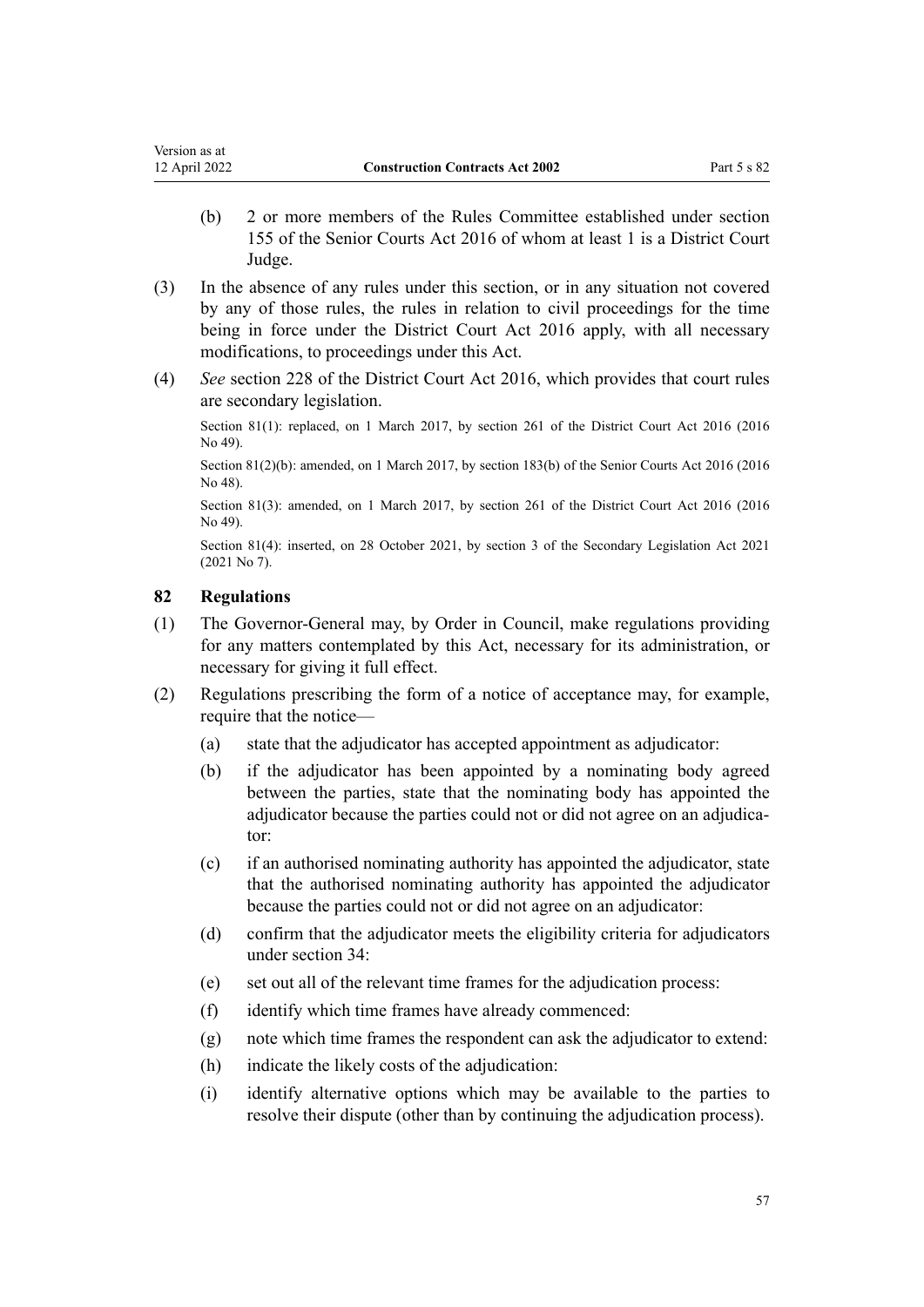<span id="page-57-0"></span>(3) Regulations under this section are secondary legislation (*see* [Part 3](http://legislation.govt.nz/pdflink.aspx?id=DLM7298343) of the Legislation Act 2019 for publication requirements).

| Legislation Act 2019 requirements for secondary legislation made under this section |                                                                                                  |                                    |  |  |
|-------------------------------------------------------------------------------------|--------------------------------------------------------------------------------------------------|------------------------------------|--|--|
| <b>Publication</b>                                                                  | PCO must publish it on the legislation website and notify LA19 s $69(1)(c)$<br>it in the Gazette |                                    |  |  |
| <b>Presentation</b>                                                                 | The Minister must present it to the House of<br>Representatives                                  | LA19 s 114, Sch 1<br>cl $32(1)(a)$ |  |  |
| <b>Disallowance</b>                                                                 | It may be disallowed by the House of Representatives                                             | LA19 ss 115, 116                   |  |  |
| This note is not part of the Act.                                                   |                                                                                                  |                                    |  |  |

Section 82(2): inserted, on 1 December 2015, by [section 54](http://legislation.govt.nz/pdflink.aspx?id=DLM5791717) of the Construction Contracts Amendment Act 2015 (2015 No 92).

Section 82(3): inserted, on 28 October 2021, by [section 3](http://legislation.govt.nz/pdflink.aspx?id=LMS268932) of the Secondary Legislation Act 2021 (2021 No 7).

# **83 Chief executive may require adjudication information**

- (1) The chief executive may, for statistical or research purposes, require adjudica‐ tors, nominating authorities, or nominating bodies to provide any information (in their possession or under their control) regarding adjudications, including, for example, the number, nature, or outcome of adjudications initiated under this Act.
- (2) A person must not disclose information under subsection (1) except—
	- (a) with the consent of the relevant party to the dispute and any identifiable person to whom it relates; or
	- (b) to the extent that the information is already in the public domain; or
	- (c) in statistical or summary form arranged in a manner that prevents any information disclosed from being identified by any person as relating to any particular person; or
	- (d) if the information is to be used for statistical or research purposes and will not be published in a form that could reasonably be expected to identify any particular person.

Section 83: inserted, on 1 December 2015, by [section 55](http://legislation.govt.nz/pdflink.aspx?id=DLM4998186) of the Construction Contracts Amendment Act 2015 (2015 No 92).